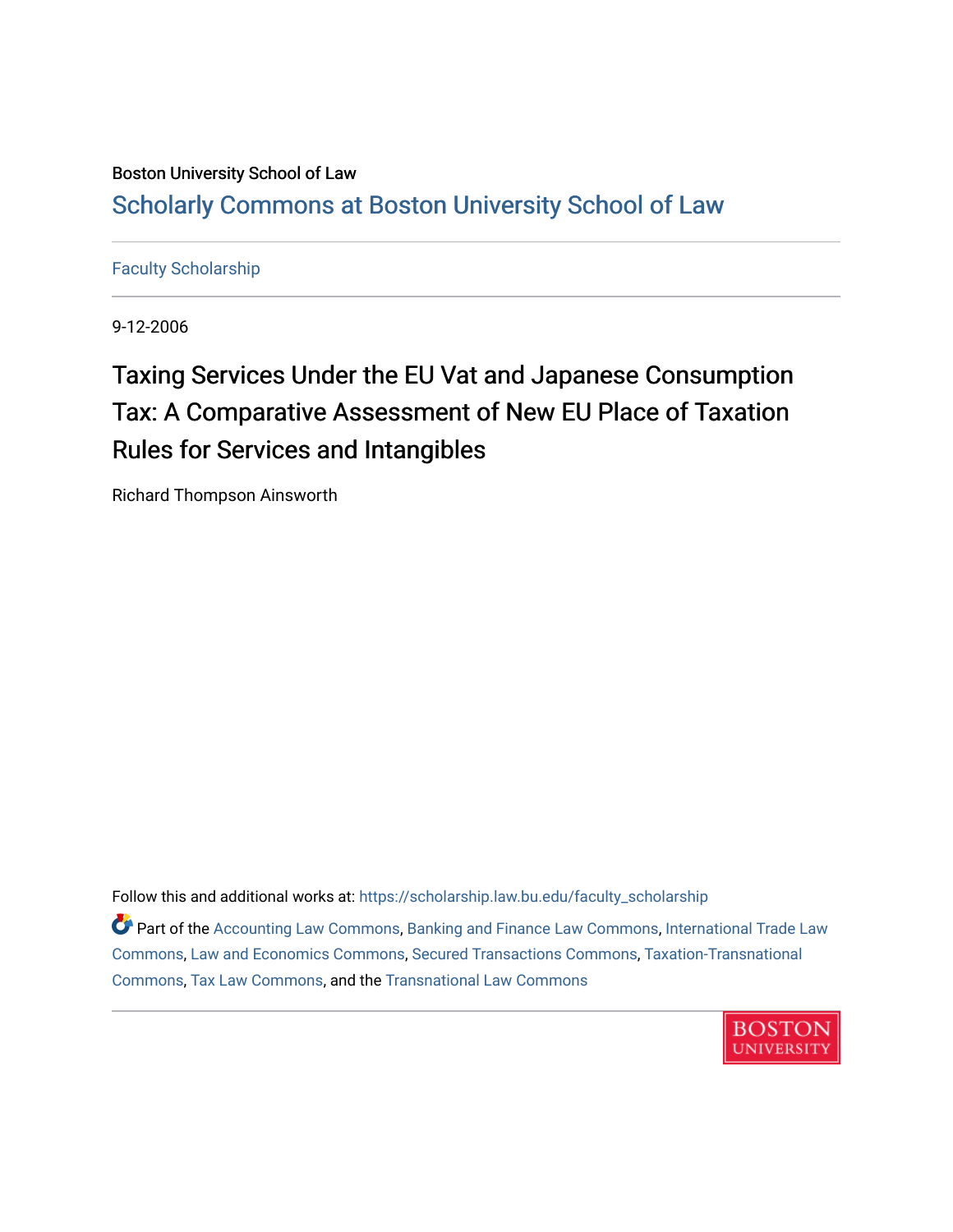# BOSTON UNIVERSITY SCHOOL OF LAW

WORKING PAPER SERIES, LAW AND ECONOMICS WORKING PAPER NO. 06-30



# **TAXING SERVICES UNDER THE EU VAT AND JAPANESE CONSUMPTION TAX: A COMPARATIVE ASSESSMENT OF NEW EU PLACE OF TAXATION RULES FOR SERVICES AND INTANGIBLES**

RICHARD THOMPSON AINSWORTH

This paper can be downloaded without charge at:

The Boston University School of Law Working Paper Series Index: http://www.bu.edu/law/faculty/scholarship/papers.html

The Social Science Research Network Electronic Paper Collection: http://ssrn.com/abstract=929690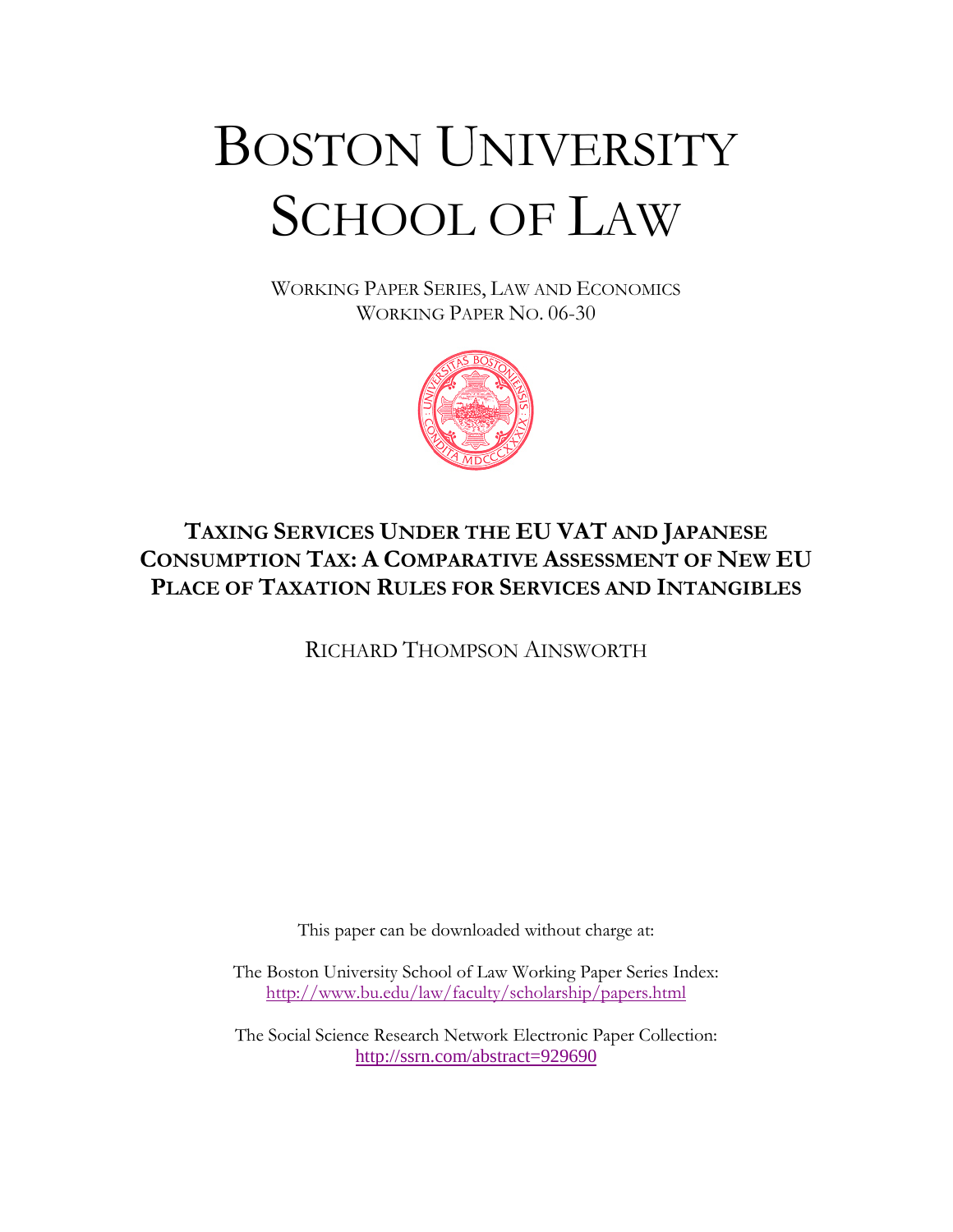#### TAXING SERVICES UNDER THE EU VAT AND JAPANESE CONSUMPTION TAX: A COMPARATIVE ASSESSMENT OF NEW EU PLACE OF TAXATION RULES FOR SERVICES AND INTANGIBLES

Place of taxation rules are the seminal cross-jurisdictional provisions of any consumption tax regime. They determine where among competing jurisdictions a particular service is taxed. They are not important for transactions that are restricted to a single jurisdiction and to businesses or individuals belonging to that jurisdiction. However, when two or more jurisdictions are involved, these are the essential tools for revenue allocation and avoidance of double taxation.

It is therefore of considerable importance to Japanese businesses and consumers when the European Union (EU) undertakes a wholesale revision of the place of supply rules for services and intangibles. The European Commission has advanced two sets of proposals for reform of these rules. If adopted, these changes will be comprehensive, covering business-to-business  $(B2B)^{1}$  as well as business-to-consumer  $(B2C)^{2}$ transactions, effective July 1, 2006.

#### OECD CONCERNS

The importance of these proposed changes is amplified by the Organization for Economic Cooperation and Development's (OECD's) recent assessment of global place of taxation rules. Examining the taxation of services and intangibles in the world's consumption tax regimes the Committee of Fiscal Affairs (CFA) concluded that these rules exhibit a general "lack of international consistency and coherence."<sup>3</sup> According to the OECD, this lack of consistency and coherence has erected global trade barriers (double taxation), and provided opportunities for global tax avoidance.4

The initial CFA study led to an informal working group  $(IWG)^5$  under the OECD's Working Party 9 (WP9). WP9 was charged by the CFA with developing agreed

<sup>&</sup>lt;sup>1</sup> Commission Proposal for a Council Directive Amending Directive 77/388/EEC as regards the place of supply of services, COM(2003) 822 final [hereinafter COM(2003) 822 final], *available at*

http://europa.eu.int/eur-lex/en/com/pdf/2003/com2003\_0822en01.pdf<br><sup>2</sup> Amended Commission Proposal for a Council Directive Amending Directive 77/388/EEC as regards the place of supply of services, COM(2005) 334 final [hereinafter COM(2005) 334 final], *available at* http://europa.eu.int/eur-lex/lex/LexUriServ/site/en/com/2005/com2005\_0334en01.pdf

 $^3$  OECD, REPORT: THE APPLICATION OF CONSUMPTION TAXES TO THE TRADE IN INTERNATIONAL SERVICES<br>AND INTANGIBLES 7 (June 30, 2004), *available at http://www.oecd.org/dataoecd/56/36/32997184.pdf* 

 $4$  *Id.* at 12-13. The OECD further discusses tax-caused business impact, including difficulties in accessing markets, supply chain inefficiencies, high compliance costs, non-compliance and distortion of competition.  $<sup>5</sup>$  The informal working group is comprised of Australia, Canada, the European Commission, Germany,</sup>

Italy, Japan, New Zealand, Norway, Spain, and the United Kingdom. The absence of the United States from this working group is notable, particularly in light of the fact that the U.S. contains more consumption tax jurisdictions that the rest of the world combined. Admittedly, these are retail sales tax and not value added tax jurisdictions, but they are consumption tax jurisdictions nevertheless and may have valuable experiences that might add to this discussion. *Id*. at 4 n.2.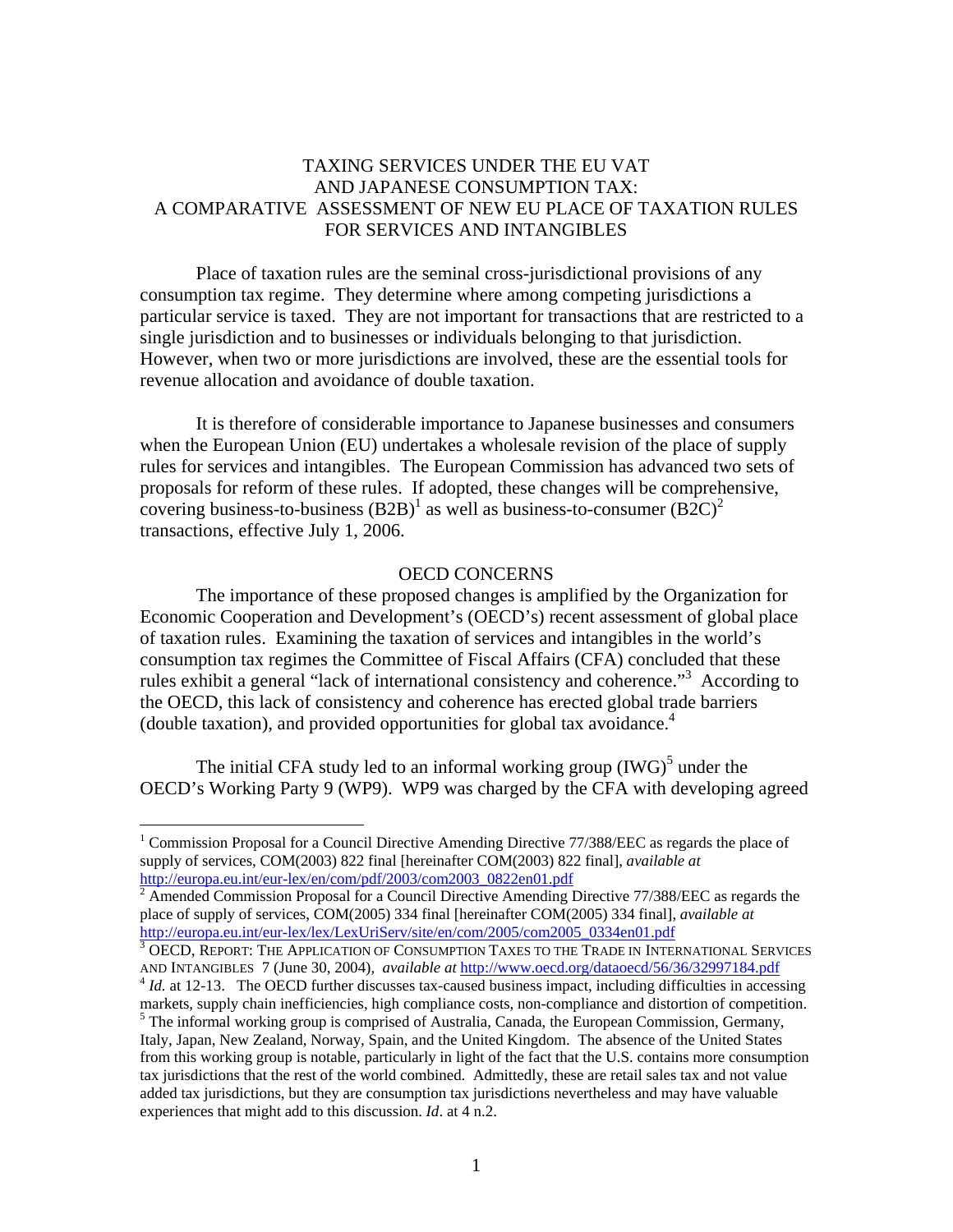principles and guidance. In February 2005 an initial progress report and draft principles were released. $6$  It is clear from this report that there is a lot of work to be done.

 Although there is general agreement that consumption should be taxed where consumption actually occurs, mature tax systems do not determine this place directly. Proxies are used almost universally. Thus, the core concern of the OECD is to develop consensus around these proxies so that the place of taxation for services and intangibles can be standardized. The OECD report states:

> In general, OECD countries have set out to tax services where they are consumed. As with goods, proxies have been used to determine the place of consumption. … Acknowledging that the use of proxies for determining consumption exists for goods and services, the Working Party sees no reason why the taxation of internationally traded services and intangibles should not also be in accordance with the rules of the jurisdiction of consumption.<sup>7</sup>

Because of the importance of these changes, this article first considers the proposed changes in the EU place of taxation rules for services and intangibles from the historical context of their development. It then takes up the companion rules under the Japanese Consumption Tax (CT). Less historical context is presented because these rules have a more limited history. A final section offers a comparative assessment that seeks to answer two questions. First, is there a lack of consistency and coherence between the Japanese and EU rules as currently constituted? Secondly, have the proposed changes in the EU place of taxation rules minimized or exacerbated differences?

#### PART I:

#### PLACE OF TAXATION IN THE EU VAT

The proxies utilized for determining place of taxation for services and intangibles in the EU VAT are expected to undergo drastic change on July 1, 2006. They are changes of comprehensive scope, covering business-to-business  $(B2B)^8$  as well as business-to-consumer  $(B2C)^9$  transactions.

 $^6$  OECD: The Application of Consumption Taxes to the Trade in International Services and INTANGIBLES – PROGRESS REPORT AND DRAFT PRINCIPLES (Feb. 11, 2005) [hereinafter OECD, PROGRESS REPORT AND DRAFT PRINCIPLES]., *available at* http://www.oecd.org/dataoecd/51/32/34422650.PDF <sup>7</sup>

OECD, PROGRESS REPORT AND DRAFT PRINCIPLES, *supra*, note 4, at 6. 8

Commission Proposal for a Council Directive Amending Directive 77/388/EEC as regards the place of supply of services, COM(2003) 822 final [hereinafter COM(2003) 822 final], *available at* http://europa.eu.int/eur-lex/en/com/pdf/2003/com2003\_0822en01.pdf

 $\degree$  Amended Commission Proposal for a Council Directive Amending Directive 77/388/EEC as regards the place of supply of services, COM(2005) 334 final [hereinafter COM(2005) 334 final], *available at* http://europa.eu.int/eur-lex/lex/LexUriServ/site/en/com/2005/com2005\_0334en01.pdf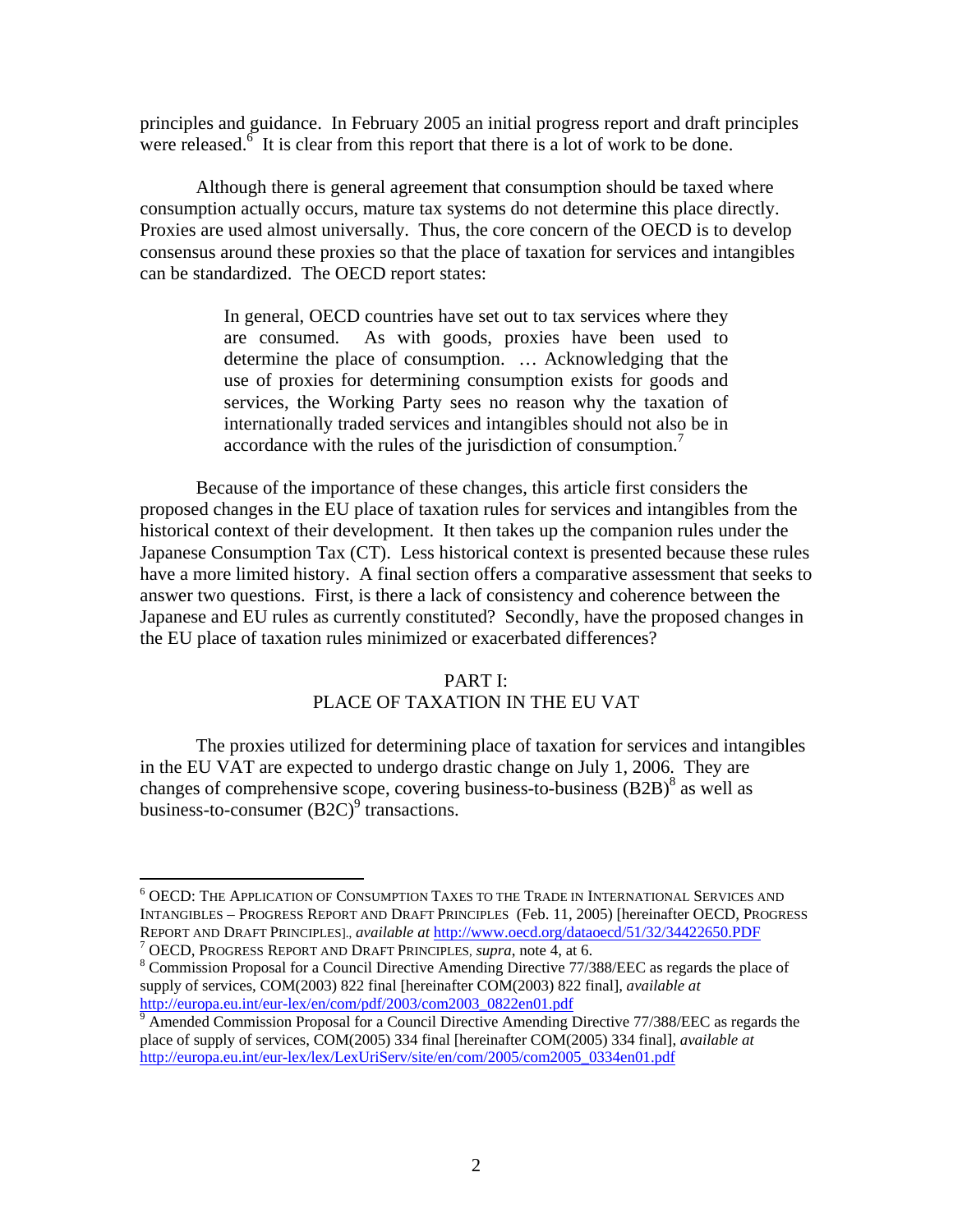These developments are not a surprise. The EU has known for some time<sup>10</sup> that the place of taxation rules for services and intangibles, which are primarily found in Article 9 of the *Sixth Directive*,<sup>11</sup> are badly in need of rethinking both to accommodate modern commercial practice, and to simply consolidate and reorganize the text itself.<sup>12</sup> However, the scope of these change are so comprehensive that the Commission presented them in two proposals; an initial set of changes dealing with B2B transactions was proposed on December 23, 2003, followed by B2C proposals on July 22, 2005. The second set contained some elements that modified aspects of the earlier rules.

#### *Development of Proxies in the EU*

 The rules for the place of taxation of services in the EU have developed in four distinct phases marked by (a) the Second Directive, (b) the Sixth Directive, (c) the abolition of fiscal frontiers, and finally by (d) the current proposals. Throughout this development the bedrock principle of consumption taxation has remained unchanged; the place of taxation should be the place of consumption. If there is any overall trend it is in the increasing frequency with which proxies have been used to express this fundamental principle. That is, there has been a movement away from a direct utilization of the principle itself in the form of a use and enjoyment rule.

*The First Phase -- 1967*. The earliest VAT Directives employed principles-based, not proxy-based formulas to determine the place of taxation. Tax was imposed at the place of actual consumption, determined without recourse to proxies. Theory was directly articulated. The main rule under the Second Directive was:

1

 $10$  On July 6, 2000 the European Commission presented a strategy to improve the VAT. Part of this strategy included a general review of the place of taxation of services. At that time there was a "… general consensus that the scope of taxation at the place that the customer is located (reverse charge mechanism) should be extended or made the general principle for taxation of services." [Communication from the Commission to the Council and the European Parliament, A strategy to improve the operation of the VAT system within the context of the internal market, COM(2000) 348 final at 13, *available at* http://europa.eu.int/eur-lex/en/com/cnc/2000/com2000\_0348en01.pdf ] The Digital VAT Directive of May 7, 2002 was a first step in this direction. However, this change was clearly temporary (set to expire on July 1, 2006), and was declared to be the last individual change in Article 9 before the more thorough and general revision of the services rules were to be undertaken. [Council Directive 2002/38/EC amending and amending temporarily Directive 77/388/EEC as regards the value added tax arrangements applicable to radio and television broadcasting services and certain electronically supplied services (May 7, 2002) O.J.

<sup>(</sup>L 128) 41, *available at* http://europa.eu.int/eur-lex/en/com/cnc/2000/com2000\_0348en01.pdf ] 11 SIXTH COUNCIL DIRECTIVE of 17 May 1977on the harmonization of the laws of the Member States relating to turnover tax – Common system of value added tax: uniform basis of assessment (77/388/EEC) 1977 O.J. (L 145) 1 [hereinafter SIXTH DIRECTIVE] is available at: http://europa.eu.int/eurlex/en/consleg/pdf/1977/en\_1977L0388\_do\_001.pdf

 $12$  Articles 8 and 9 of the SIXTH DIRECTIVE deal with the place of supply of goods and services in the European VAT under the heading "Place of taxable transactions." In a perfect world, one might expect that this is where all of the rules on place of taxation would be located; goods in Article 8, services in Article 9. However, the Directive on the abolition of fiscal frontiers added Article 28b under the title "Place of transactions." Article 28b deals with intra-Community transactions. [See: Council Directive 91/680/EEC supplementing the common system of value added tax and amending Directive 77/388/EEC with a view to the abolition of fiscal frontiers, (Dec. 16, 1991) O.J. (L 376) 1.] The complexity of these rules is attributable to legislative accretion. Over the years the place of taxation rules in the amended *Sixth Directive* have become a collection of more than 40 distinct rules.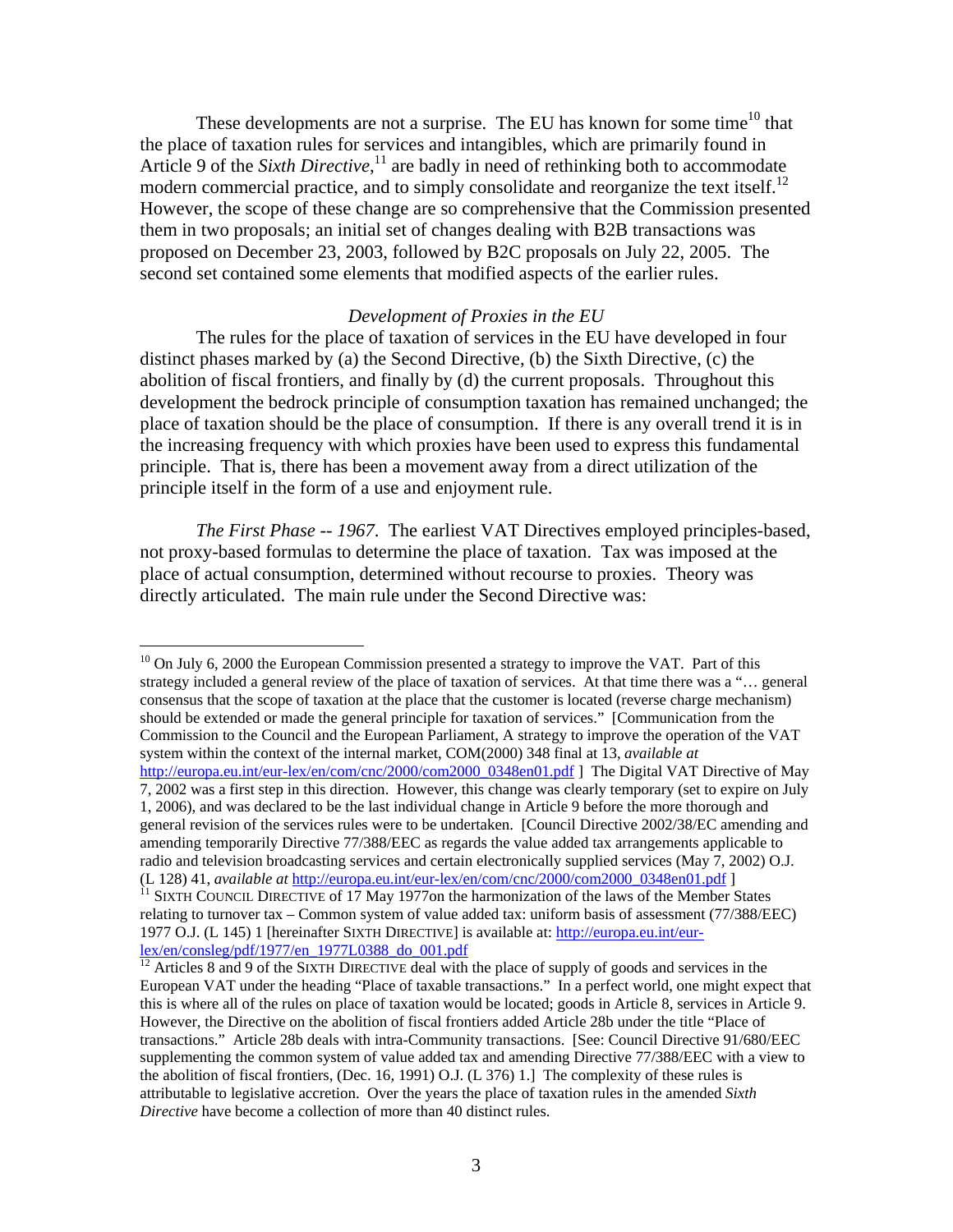The place of the provision of service shall, as a general rule, be regarded as being the place where services provided, the right transferred or granted, or the object hired, is used and enjoyed.<sup>13</sup>

Importantly, this rule was not that the place of taxation would be: "the place where services are provided," or "the place where rights are transferred," or "the place where the object is hired." These formulations are proxy-based rules. Instead, in the Second Directive the place of taxation is simply the place where the specified service is "used and enjoyed."

Proxies are not unheard of in the Second Directive*.* They are however relegated to exceptions. In fact, if a Member State decided to derogate from the main rule with respect to a particular service, proxies were expected.

 Annex A of the Second Directive provides that "… each Member State may, in order to simplify the procedure for charging the tax, derogate from the provisions of Article 6(3).<sup>"14</sup> The Proposal for the Second Directive provided an example. It suggested that publicity services might be deemed to be located, not where the services were actually used and enjoyed, but instead at the place of establishment of the customer on whose account the services were ordered. Thus, the customer's place of establishment becomes a proxy for the place of true consumption, the place of use and enjoyment.

*The Second Phase -- 1977*. By the time of the Sixth Directive, ten years later, the practicalities of VAT administration necessitated that more clearly articulated rules on the place of taxation of services be drafted.<sup>15</sup> The brief principle-centric rule from which Member States where allowed to derogate service-by-service under the Second Directive needed to be replaced with a detailed, uniform presentation of the place of taxation.

The policy choice at the time of the Sixth Directive debates was between (a) an express extension of the use and enjoyment principle to all services, followed by a list of service-specific, proxy-based exceptions or (b) the adoption of an administratively more elegant set of "dual proxies" whereby a proxy-based main rule is followed by a series of service-specific exceptions that adopt either alternate proxies or directly applied a use and enjoyment principle.

 The Sixth Directive took the second approach. Article 9(1) is a proxy-based main rule,<sup>16</sup> followed in Article 9(2) with a series of service-specific exceptions, most of which

<sup>&</sup>lt;sup>13</sup> SECOND COUNCIL DIRECTIVE of 11 April 1967 on the harmonization of legislation of Member States concerning turnover taxes – Structure and procedures for application of the common system of value added tax (67/228/EEC) O.J. (L 228) 1303 at Art. 6(3) [hereinafter SECOND DIRECTIVE].<br><sup>14</sup> *Id.* at Annex A, point 11.<br><sup>15</sup> SIXTH DIRECTIVE, *supra* note 11, Art. 37 extinguished the SECOND DIRECTIVE. It reads: "Second

Council Directive 67/288/EEC of 11 April 1967 shall cease to have effect in each Member State as from the respective dates on which the provision of the Directive are brought into application."

<sup>&</sup>lt;sup>16</sup> Article 9(1) is not a "main rule" in the sense that it is in any way theoretically superior to the rules in Article 9(2). Both sets of rules function through proxies, and have equal standing with each other. The ECJ explained, "… when Article 9 in interpreted, Article 9(1) in no way takes precedence over Article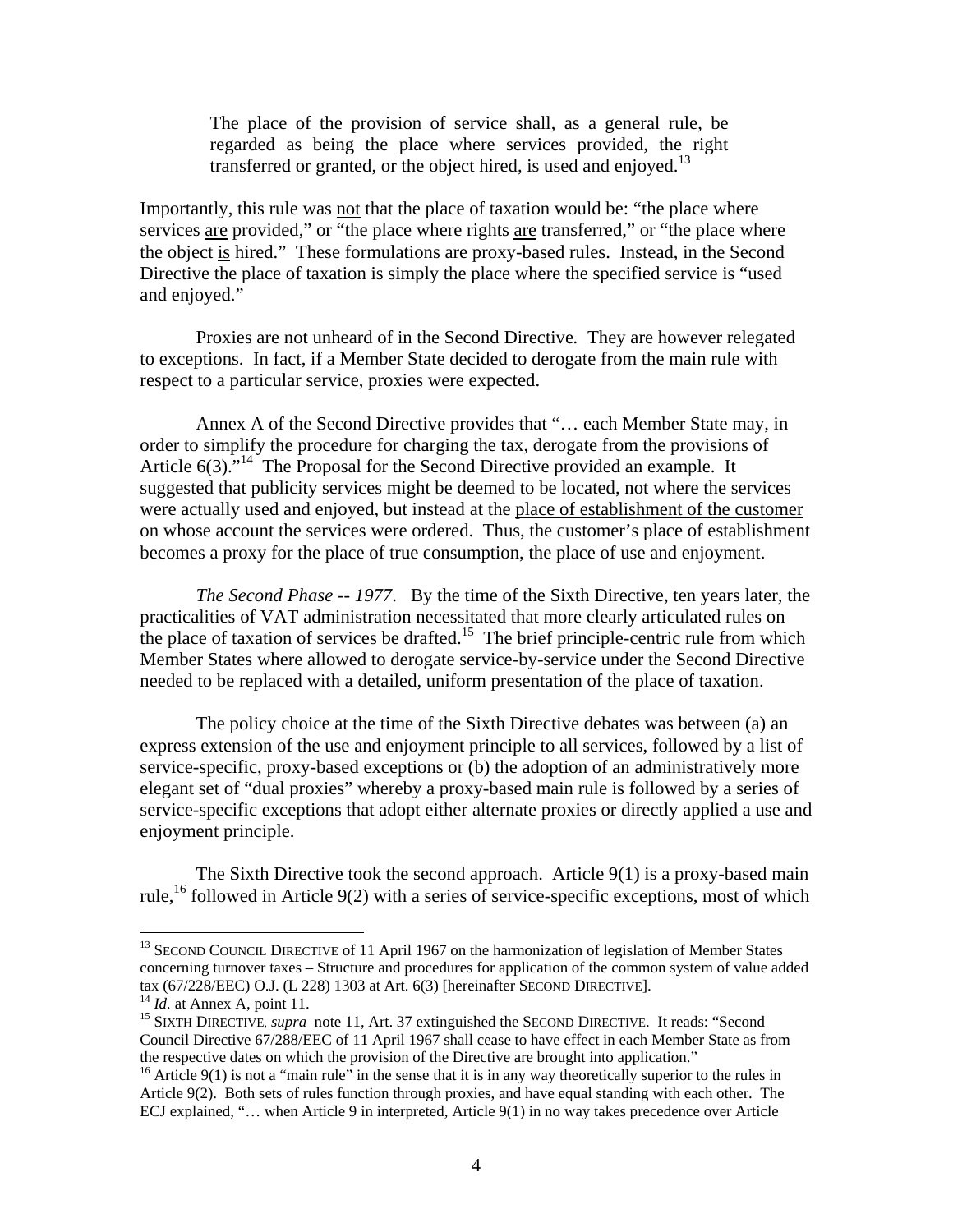are also proxies. The main rule indicates that the place of taxation should be the supplier's location. In most cases the exceptions locate the place of taxation at the buyer's location. Article 9(1) states:

> The place where a service is supplied shall be deemed to be the place where the supplier has established his business or has a fixed establishment from which the service is supplied or, in the absence of such a place of business or fixed establishment, the place where he has his permanent address or usually resides. $^{17}$

The rules that follow under Article  $9(2)$  target specific services.<sup>18</sup> Thus, services connected with immovable property (real estate) are taxable where the property is located  $-$  a proxy-based rule.<sup>19</sup> Whereas, transportation services, whether related to the transportation of goods or people, are taxed where the transportation actually takes place, a use and enjoyment standard. $^{20}$ 

It follows that, when Article 9 is interpreted, Article 9(1) in no way takes precedence over Article 9(2). In every situation, the question which arises is whether it is covered by one of the instances mentioned in Article 9(2); if not, it falls within the scope of Article 9(1).

<sup>19</sup> SIXTH DIRECTIVE, *supra* note 11, Art. 9(2)(a). This rule appears in the legislation of each Member State. The proxy of where the real estate is located generally arrives at the correct result for services related to real estate. Nevertheless, there are difficult questions just below the surface, and in some of these instances a different proxy might more accurately arrive at the location of true consumption. For example, "… the service of consultants, engineers, consultancy bureaus, lawyers, accountants, and other similar services, as well as data processing and the supply of information, ..." are itemized in Article 9(2)(e)(third indent) of the *Sixth Directive*. This provision locates the place of taxation at the place where the customer is established. This raises the questions about the place of taxation of legal, accounting, management and other professional consulting services like architectural services when they are directly related to real estate. Which proxy should apply, the place of the real estate, or the place the customer is established?

Although the *Sixth Directive* has been in place since 1977, it was not until 1992 and 2002 that these conflicting rules were resolved in the U.K. with a *Statutory Instrument* and a *VAT Notice* respectively. Value Added Tax Rules (1992) SI 1992/3151, Art. 5(c) provides that the place of taxation for architectural services related to land is where the real estate is located. *Available at* http://www.opsi.gov.uk/stat.htm. Her Majesty's Customs and Excise, *VAT Notice* 741, at 4.6, went further in 2002. It indicated that the place of taxation for the provision of legal services (such as conveyancing or dealing with applications for planning permission) or property management services (rent collection, arranging of repairs, and maintenance of financial accounts) that were directly related to a specific site of land is where the land is located. *Available at*

http://customs.hmrc.gov.uk/channelsPortalWebApp/channelsPortalWebApp.portal?\_nfpb=true&\_pageLabe l=pageImport\_ShowContent&propertyType=document&columns=1&id=HMCE\_CL\_000346#P257\_30348 <sup>20</sup> SIXTH DIRECTIVE, *supra* note 11, Art. 9(2)(b). This rule does not use a proxy. It directly references the

underlying use and enjoyment principle, and requires an apportionment of transportation services among the jurisdictions where the transportation occurs based on the distance covered. Litigation has made the

 <sup>9(2).</sup> In every situation, the question which arises is whether it is covered by one of the instances mentioned in Article 9(2); if not, it falls within the scope of Article 9(1)." Case 327/94, Jürgen Dudda v. Finanzgericht Bergisch Gladbach, 1996 E.C.R. I-04595 at 21, *available at* http://europa.eu.int/eur- $\frac{lex/LexUriserv/LexUrisPerv.do?uri=CELEX:61994J0327:EN:HTML}{^{17}$  SIXTH DIRECTIVE, *supra* note 11, Art. 9(1).<br><sup>17</sup> SIXTH DIRECTIVE, *supra* note 11, Art. 9(1).<br><sup>18</sup> The place of taxation rules in Article 9(2) have equal stature with the rul

as a fall back rule in cases where a transaction does not fall within a specific Article 9(2) rule. This is the way the ECJ explained this relationship in Case C-327/94, Jürgen Dudda v Finanzamt Bergisch Gladbach, 1996 E.C.R. I-4596, 3 C.M.L.R. 1063 (1996).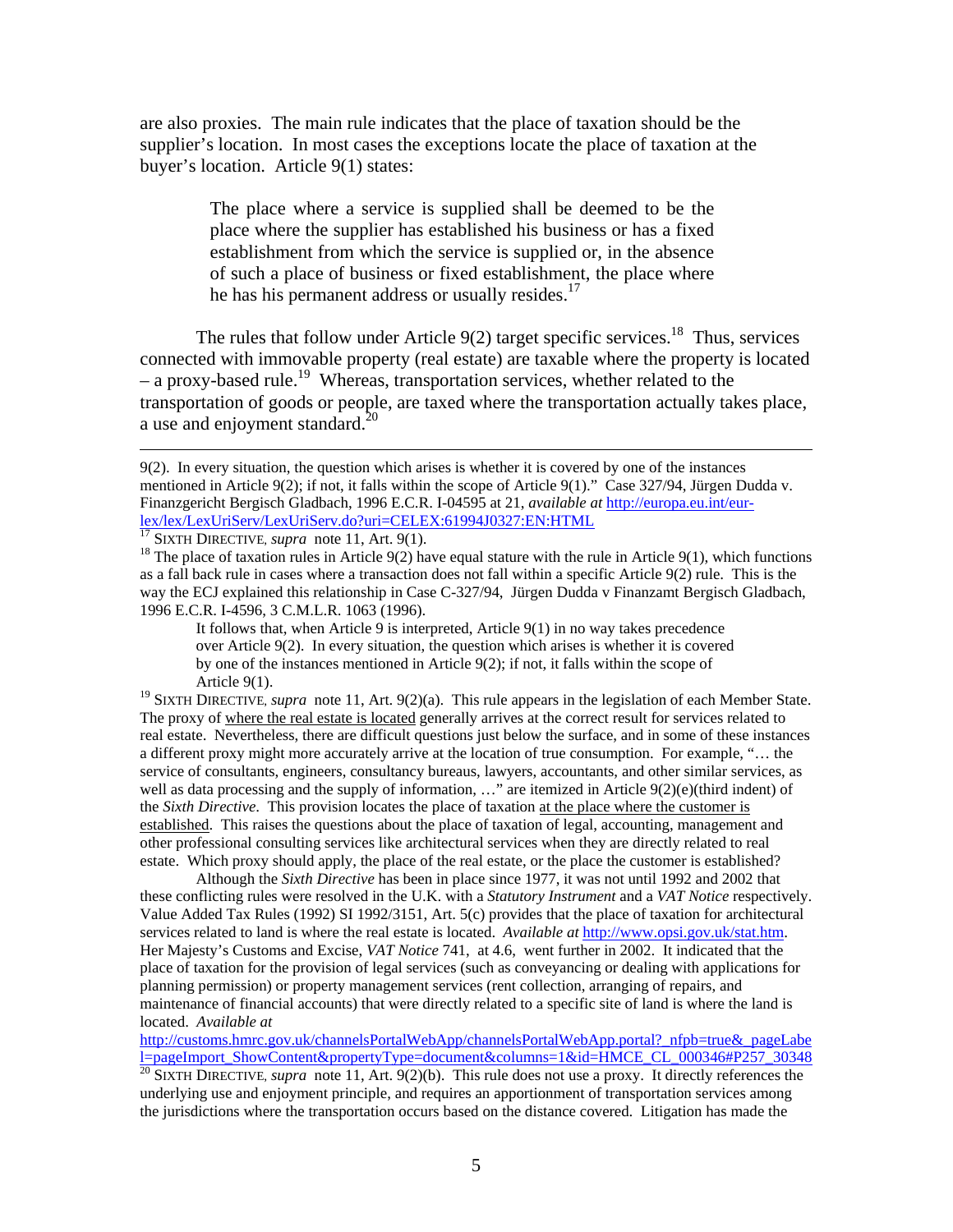Similarly, Article 9(2)(c) itemizes in four indents a set of services where use and enjoyment is deemed to occur at the place of performance.<sup>21</sup> The first indent specifies that cultural, artistic, sporting, scientific, educational, and entertainment activities are taxable where the physical activity occurs. This intuitively accurate use and enjoyment standard does the best job among all the services in Article 9(2)(c) in identifying the place of consumption.<sup>22</sup> Applying similar reasoning to ancillary transportation services

 application of this rule is uniform across the EU. Case law has specified that (a) each Member State is required to tax transportation services with respect to that portion of an intra-community journey that is carried out within its territory, *Commission of the European Communiies v. French Republic* (13 March 1989) [1990 ECR I-069] Case C-30/89 at 16; (b) will not allow an exemption even if the travel/ transportation is a round trip and occurs predominantly in international waters, *Commission of the European Communities v. the Hellenic Republic*, (23 May 1996) [Case C-331-94] 1996 ECR I-2675 at 15; and (c) the apportionment formula applied must uniformly be based on miles traveled within the territory as a percentage of the total miles traveled, *Reisebüro Binder GmbH v. Finanzamt Stuttgart-Körperschaften*, (6 November 1997) Case C-116/96 [1997 ECR-I6103] at 18.

21 SIXTH DIRECTIVE, *supra* note 11, Art. 9(2)(c). This provision states:

The place of supply of services relating to:

- cultural, artistic, sporting, scientific, educational, entertainment, or similar activities, including the activities of the organizers of such activities, and where appropriate,

- the supply of ancillary services,

- ancillary transport activities such as loading, unloading, handling and similar activities,

- valuations of movable tangible property,

shall be the place where those services are physically carried out;<br><sup>22</sup> When a taxable service comprises the application for consideration of special personal abilities, then avoiding or minimizing tax on that service is easily accomplished if the proxy rule of Article 9(1), the place where the supplier is established, defines the place of taxation. It is far too easy for suppliers of unique personal services to simply move their place of establishment (to a low-or-no-tax jurisdiction) and thereby reduce the tax burden and distort competition. Thus, for these services the proxy for the place of taxation is changed to the place of performance. It is also frequently asserted that this proxy is justifiable independent of the tax avoidance rationale as it in fact more closely aligns the services performed with the place of consumption of those services.

That being said, a further question is raised. Where is the line to be drawn around these services? How many services ancillary to the primary cultural, artistic, scientific, educational and entertainment services should also be sourced with this proxy (place of performance of the primary service) rather than the Article 9(1) proxy (seller's location)? This question approaches the heart of the multi-jurisdictional harmonization issue that concerns the OECD.

The E.C.J. considered the scope of the services under this first indent to Article 9(2)(c) and undertook a policy-level analysis of the place of taxation rules in Case C-327/94, Jürgen Dudda v Finanzamt Bergisch Gladbach, 1996 E.C.R. I-4596, 3 C.M.L.R. 1063 (1996). In *Dudda* acoustic, soundengineering services provided by a one-man business, established in Germany, were used at concerts in Austria, Italy, Yugoslavia and Denmark. In determining that these services were ancillary to the services of the musicians at the concert, and they should be taxable at the place of the performance (not at Dudda's place of establishment), the ECJ determined that "no particular artistic level is required" as a precondition to an application of this proxy. Instead it is the close alignment of the secondary service (acoustical services) with the primary service (musical performance) that in turn is offered directly for final consumption that controls. This result follows directly from the overriding purpose of the *Sixth Directive*.

The Community legislature considered that, in so far as the supplier provides his services in the State in which such services are physically carried out and the organizer of the event charges the final consumer VAT in the same State, the VAT charged on the basis of those services the cost of which is included in the price of the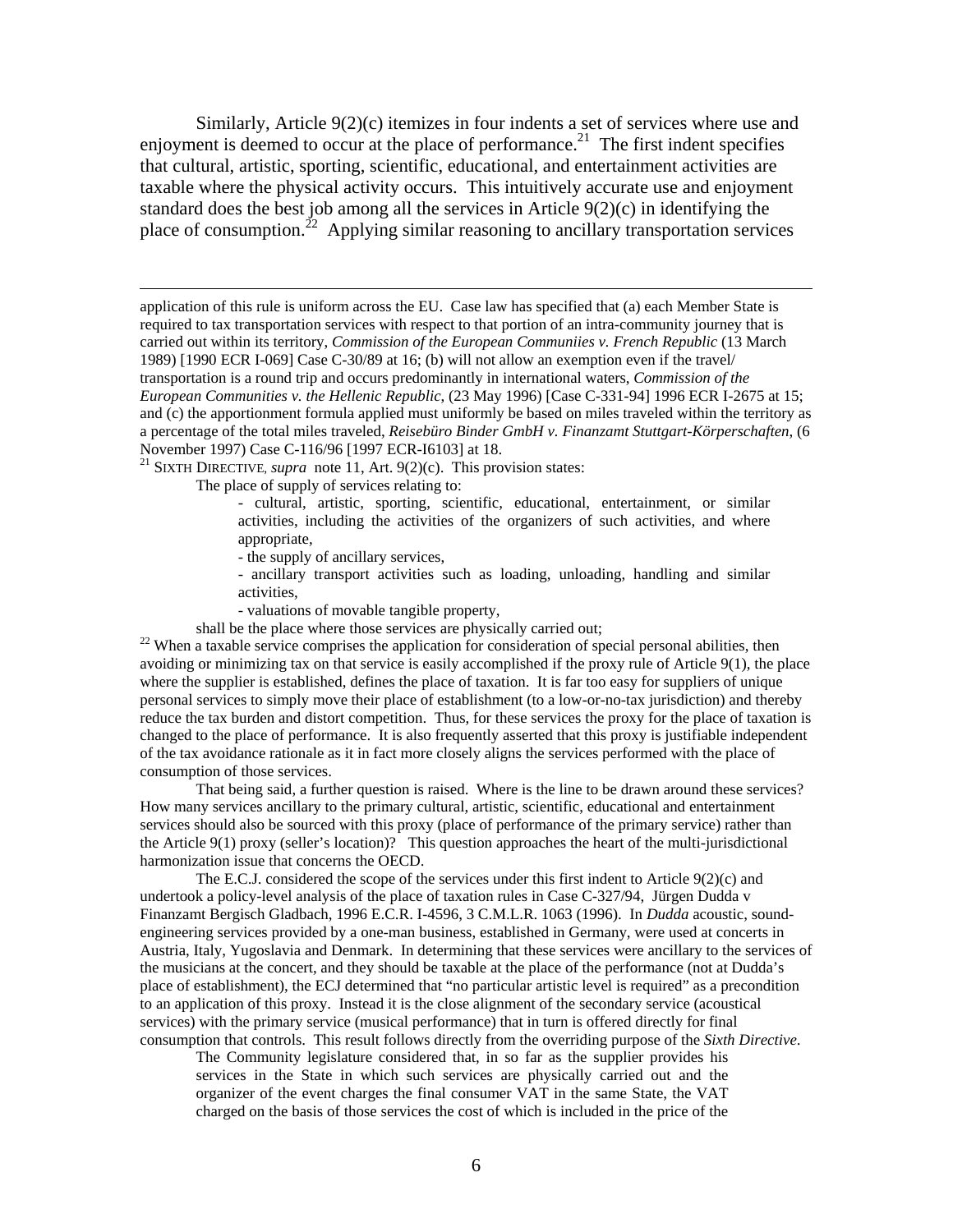in the second indent results in an accurate but somewhat awkward apportionment of the VAT base measured by relative distances traveled.<sup>23</sup> The third and fourth indents present the most difficult proxies. The fourth suggesting that the place of performance for repair and valuation services (in State A) reasonably estimates the place of consumption for these services (when the repaired items are returned to their owner in State B).<sup>24</sup>

Initially, Article 9(2)(d) established a "place of utilization" standard for the place of taxation of movable tangible property (other than means of transport).<sup>25</sup> This is the same use and enjoyment proxy that was deemed workable both for transportation services and ancillary transportation services. However, the simplicity of adopting the same rule in all three instances (movable tangible property, transportation, ancillary transportation services) was not deemed workable for very long. Article 9(2)(d) was deleted in 1984 as the Tenth Counsel Directive<sup>26</sup> added an eighth indent to Article  $9(2)(e)$ . Thus adopting a proxy – where the <u>customer</u> is located<sup>27</sup> – in place of the use and enjoyment standard.

Nothing about the scope of the rule changed. It applied to all movable tangible property except forms of transportation. By continuing the exclusion of all forms of transportation the eighth indent relegates the treatment of these services to the proxy of the general rule – the place where the supplier is located.

Intangible services comprise the final and largest category of the Article 9(2) exceptions.<sup>28</sup> Under Article  $9(2)(e)$  the customer's location is the proxy used. For the list

 $25$  Article 9(2)(d) provided:

advertising services,

complete service paid for by the final consumer must be paid to that State and not to

the State in which the supplier of the service has established his business.<br><sup>23</sup> These are services such as loading, unloading, and handling of goods in transit. This use and enjoyment rule ties directly to the rule on transportation services. Thus, the apportionment of VAT on transportation services based on distance traveled within a Member State is reflected in a similar apportionment of VAT obligations on ancillary transportation services.

 $24$  Further complications with this rule were not fully resolved until 1995 when the Second Simplification Directive (95/7/EC) resolved a permitted ambiguity in the treatment of these supplies as either goods or services. The Directive resolved this matter in favor of services.

in the case of hiring out of movable tangible property, with the exception of all forms of transport, which is exported by the lessor from one Member State with a view to its being used in another Member State, the place of supply of the service shall be the

place of utilization.<br><sup>26</sup> TENTH COUNSEL DIRECTIVE of 31 July 1984 on the harmonization of the laws of the Member States relating to turnover taxes, amending Dir. 77/388/EEC – Application of value added tax to the hiring of movable tangible property (84/386/EEC) 1984 O.J. (L 208) 58, available at: http://europa.eu.int/eurlex/lex/LexUriServ/LexUriServ.do?uri=CELEX:31984L0386:EN:HTML

<sup>&</sup>lt;sup>27</sup> Prior to the addition of the eighth indent it was convenient to catalogue the services in Article  $9(2)(e)$  as intangible services. The addition of leasing tangible personal property to Article  $9(2)(e)$  makes this categorization less apt. This is even more the case in recent years when Article 9(2)(e) has witnessed the addition of access to gas and electricity, telecommunications, radio and television broadcasting and electronically supplied services.

<sup>&</sup>lt;sup>28</sup> SIXTH DIRECTIVE, *supra* note 11, Art. 9(2)(e). The activities covered are specified in twelve indents, the first seven of which comprise the original "intangible services." The current Article 9(2)(e) includes:

transfers and assignments of copyrights, patents, licenses, trade marks, and similar rights,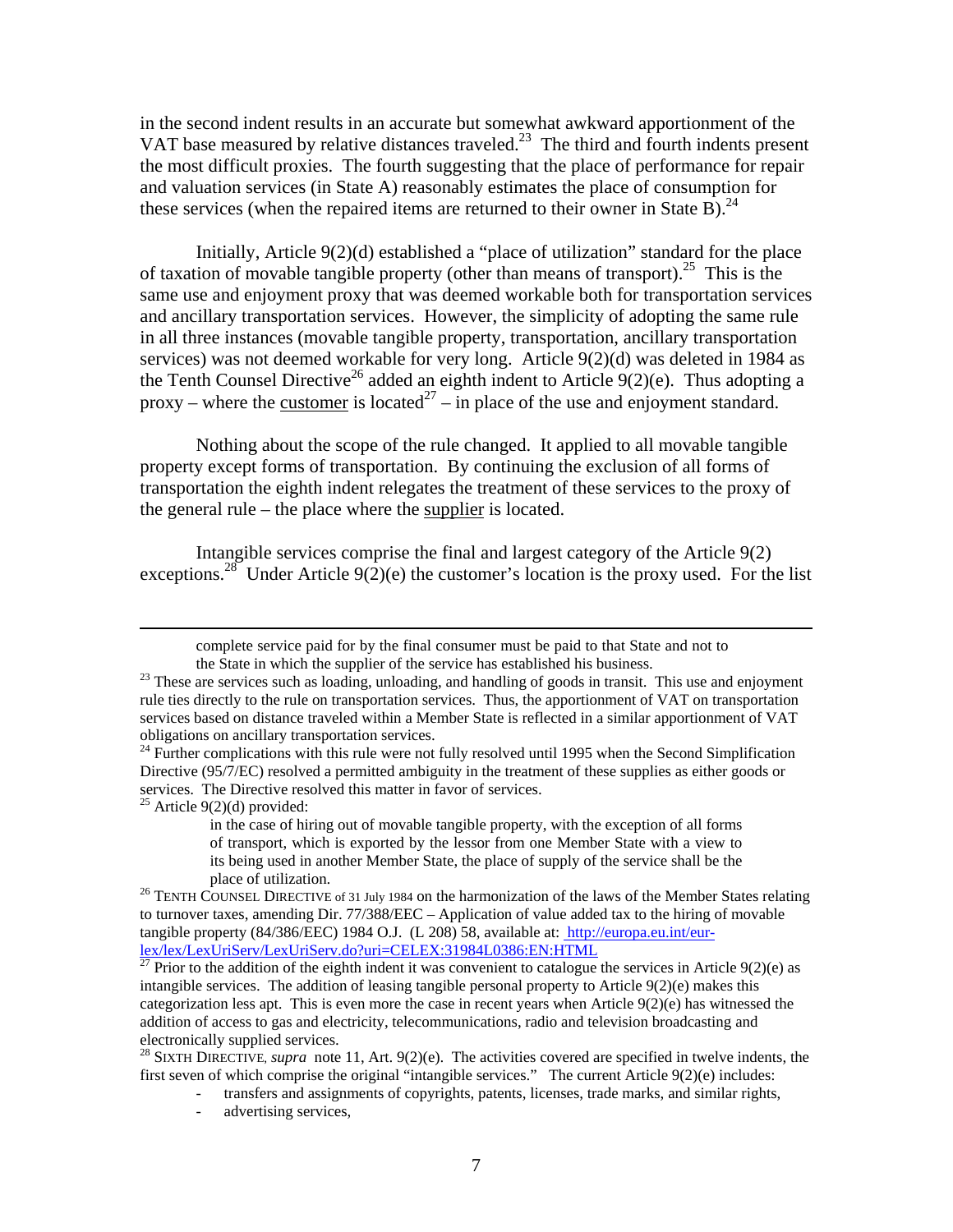of services included in this provision the customer's location is determinative, unless the customer is not a taxable person and is established in the EU. In other words, this proxy applies to sales of intangible services made by EU businesses to customers located outside the EU, and to sales of intangible services to EU businesses from suppliers located in another Member State.<sup>29</sup>

The precise location of Article 9(2)(e) services is not apparent from the express language of the provision. Article  $9(2)(e)$  indicates that the place of taxation is:

> … the place where the customer has established his business or has a fixed establishment to which the service is supplied, or in the absence of such place, the place where he has his permanent address or usually resides …

What happens then, if "the place where a business has been established" differs from the place where the business has a "fixed establishment to which the service is supplied?" Does the Sixth Directive impose a priority (head office over remote fixed establishment), or does it require that the place of actual economic performance be located? Article 9(1) presents the same problem.30 In parallel wording Article 9(1) states:

- services of consultants, engineers, consultancy bureaus, lawyers, accountants, and other similar services, as well as data processing and the supplying of information,
- obligations to refrain from pursuing or exercising, in whole or in part, a business activity or a right referred to in this point (e),
- banking, financial, and insurance transactions including reinsurance, with the exception of the hire of safes,
- the supply of staff,
- the services of agents who act in the name of and for the account of another, when they procure for their principle the services referred to in this point (e),
- the hiring of movable tangible personal property, with the exception of all forms of transport,
- the provision of access to, and of transport or transmission through, natural gas and electricity distribution systems and the provision of other directly linked services,
- telecommunications. Telecommunications services shall be deemed to be services related to the transmission, emission or reception of signals, writing, images, and sounds or information of any nature by wire, radio, optical or other electromagnetic systems, including the related transfer or assignment of the right to use capacity for such transmission, emission or reception. Telecommunications services within the meaning of this provision shall also include provision of access to global information networks.,
- radio and television broadcasting services,
- electronically supplied services, *inter alia*, those described in Annex L.

29 SIXTH DIRECTIVE, *supra* note 11, at Preamble, seventh recital.

… whereas although the place where a supply of services is effected should in principle be defined as the place where the person supplying the services has his principle place of business, that place should be defined as being in the country of the person to whom the services are supplied, in particular in the case of certain services supplied between taxable persons where the cost of the services in included in the price of the goods; …

It makes good sense to adopt the proxy of the customer's location when intermediate business purchases of services are incorporated into goods or services further provided to other customers. This is the operating design underpinning the place of supply rules for the services aggregated under Article 9(2)(e). *See*, *Dudda* 1996 E.C.R. I-4596, at 44.

 $30<sup>30</sup>$  Article 9(2)(e) indicates that the place of taxation is: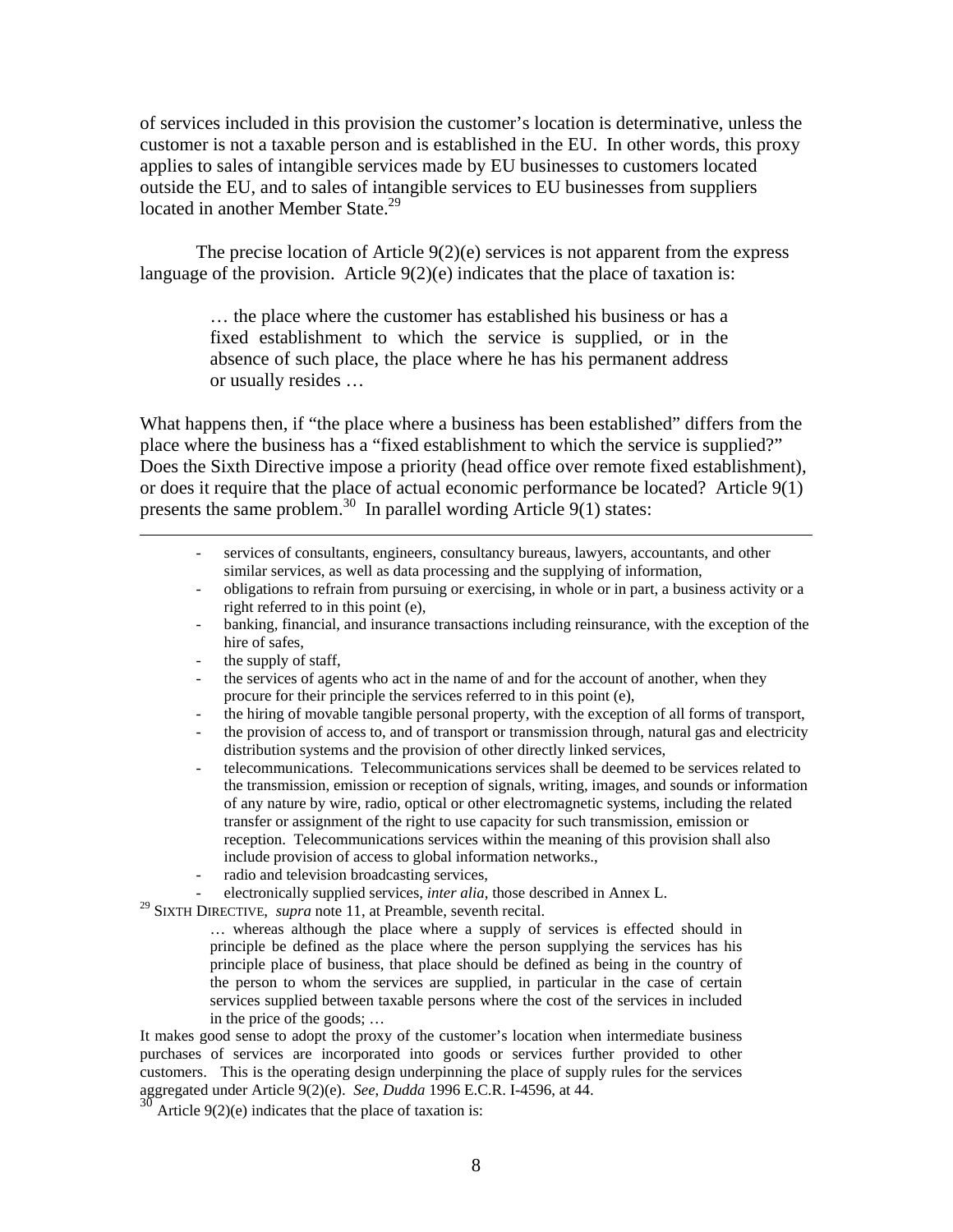… the place where the supplier has established his business or has a fixed establishment from which the service is supplied, or in the absence of such place, the place where he has his permanent address or usually resides …

The ECJ resolved this issue in Günter Berkholz v. Finanzamt Hamburg-Mitte-Alstadt. $31$  The ECJ determined that the place where a business is established (the head office) is the preferred proxy. It controls over a determination of where the actual economic performance occurs (a use and enjoyment standard), unless the place where a business is established "… does not lead to a rational result for tax purposes or creates a conflict with another Member State."<sup>32</sup>

*In summary:* There is a strong sense in the Sixth Directive that even though the standards of Article 9(2)(e) are well considered, they are a work-in-progress more than they are a finished product. Not only have individual rules changed over time<sup>33</sup> but, Article 9(3) gives blanket approval for any Member State to change any of the proxybased rules of Article 9(2)(e) if that State determines that a use and enjoyment standard is

> … the place where the customer has established his business or has a fixed establishment to which the service is supplied, or in the absence of such place, the

follow these changes is to follow the efforts of the Commission as it works to refine the proxies it uses to come as close as possible (without excessive administrative complexity) to taxing services where they are consumed. For example, in the original *Sixth Directive* Article 9(2)(d) contained a special provision for the service of hiring out of movable tangible property among Member States. In all other instances, leases of movable tangible property were handled under Article 9(1) where the proxy was to deem the place of taxation to be the seller's place of business.

It soon became apparent to the Commission that not only was having two rules complex, but the main rule under Article 9(1) was producing the wrong result. This rule allowed foreign businesses to purchase EU property an then immediately leased it out without charging VAT, if they had no "establishment," " fixed establishment from which the service was supplied," "permanent address" or "usual residence" in the EU. [See: First Report from the Commission to the Council on the application of the common system of value added tax, submitted in accordance with Article 34 of the Sixth Council Directive 77/388/EEC of 17 May 1977, COM (1983) 426 final, *available at* http://europa.eu.int/prelex/detail\_dossier\_real.cfm?CL=en&DosId=119386#189311]

Article 9(2)(d) did not use the seller's place of business as the place of taxation, it borrowing the approach of the *Second Directive*, and used no proxy at all. It directly set down a "use and enjoyment" rule. This too was complicated, because applying it to movable property required an apportionment among Member States whenever property was moved between jurisdictions.

> In the case of hiring out of movable tangible property, with the exception of all forms of transport, which is exported by the lessor from one Member State with a view to its being used in another Member State, the place of supply of the services shall be the place of utilization.

The Tenth Council Directive addressed these problems by unifying the treatment of all leases of movable tangible property, and employing a different proxy to determine the place of taxation. Article  $9(2)(d)$  was eliminated, and a new indent was added, the eighth, under Article  $9(2)(e)$ . Thus, the proxy for determining the place of taxation for movable tangible property was moved to the customer's location.

place where he has his permanent address or usually resides ...<br><sup>31</sup> Case C-168/84, *Günter Berkholz v. Finanzamt Hamburg-Mitte-Alstadt*, 1985 E.C.R. 2251.<br><sup>32</sup> Id. at 17.<br><sup>33</sup> The place of taxation rules for services und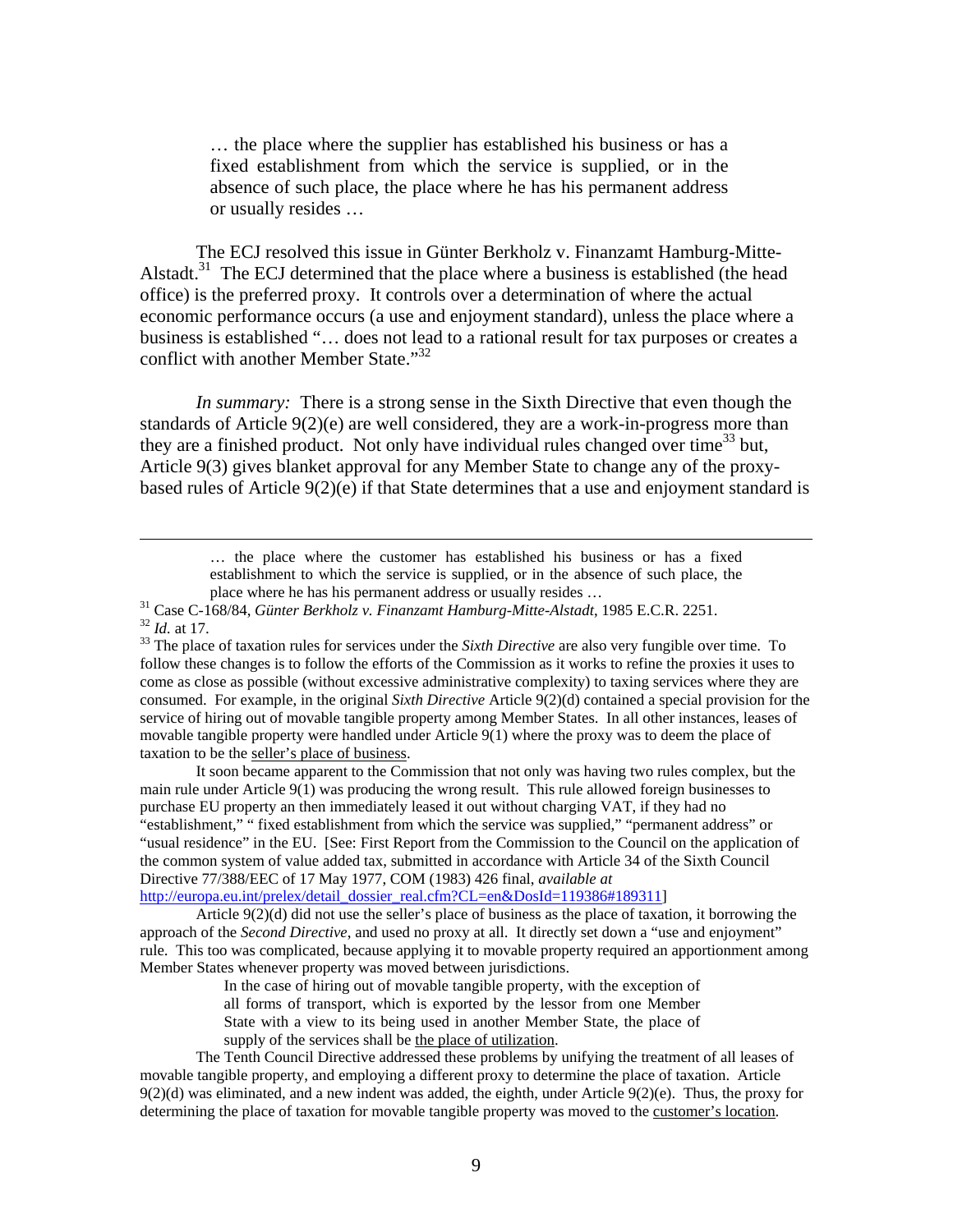necessary to "… avoid double taxation, non-taxation or the distortion of competition  $\ldots$ <sup>34</sup>

| 9(1)    | $\beta$ of the contract of the angle of the contract of set vices and imaggious<br>Main rule | Proxy: supplier's location  |
|---------|----------------------------------------------------------------------------------------------|-----------------------------|
| 9(2)(a) | Immovable property                                                                           | Proxy: location of the real |
|         |                                                                                              | estate                      |
| 9(2)(b) | <b>Transport services</b>                                                                    | Use & Enjoyment: the place  |
|         |                                                                                              | where transportation takes  |
|         |                                                                                              | place                       |
| 9(2)(c) |                                                                                              |                             |
|         | - Cultural, artistic, sporting, scientific,                                                  | Use & Enjoyment: place      |
|         | educational, entertainment or similar                                                        | where services physically   |
|         | activities                                                                                   | carried out                 |
|         | - Ancillary transport services                                                               | Use & Enjoyment: place      |
|         |                                                                                              | where services physically   |
|         |                                                                                              | carried out                 |
|         | - Valuations of movable tangible property                                                    | Proxy: place where services |
|         |                                                                                              | physically carried out      |
|         | - Work on movable tangible property                                                          | Proxy: place where services |
|         |                                                                                              | physically carried out      |
| 9(2)(d) | Hiring out of movable tangible property,                                                     | Use & Enjoyment: place of   |
|         | except means of transport.                                                                   | utilization                 |
| 9(2)(e) | Intangible property                                                                          |                             |
|         | Transfers and assignments of copyrights,                                                     | Proxy: customer's location  |
|         | patents, licenses, trademarks                                                                |                             |
|         | Advertising services                                                                         | Proxy: customer's location  |
|         | Consultants, engineers, consultancy                                                          | Proxy: customer's location  |
|         | bureaus, lawyers, accountants, data                                                          |                             |
|         | processing and the supplying of                                                              |                             |
|         | information                                                                                  |                             |
|         | Refraining from business activity                                                            | Proxy: customer's location  |
|         | Banking, financial and insurance                                                             | Proxy: customer's location  |
|         | Supply of staff                                                                              | Proxy: customer's location  |
|         | Agents procuring 9(2)(e) services                                                            | Proxy: customer's location  |

Summary of Place of Taxation Rules for Services and Intangibles

*The Third Phase -- 1991-02*. In the mid-1980's the European Community undertook to complete the development of the internal market. Physical, technical and fiscal barriers to intra-community trade were to be removed. This effort entailed adjusting place of taxation rules in the Sixth Directive so that transactions in goods and

<sup>34</sup> SIXTH DIRECTIVE, *supra* note 11, Art. 9(3).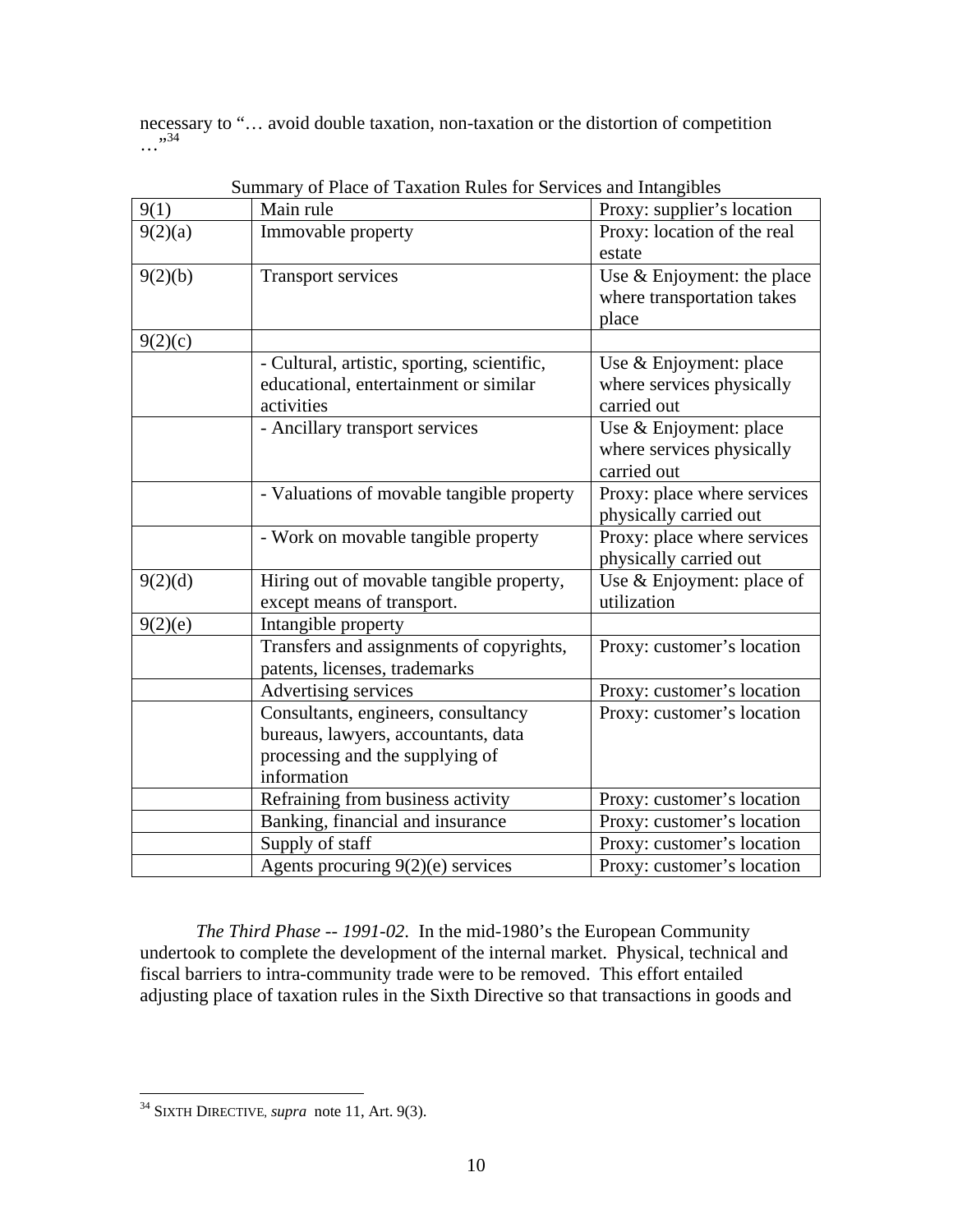services among the Member States would be treated in the same manner as similar transactions were treated within a Member State.<sup>35</sup>

During this third phase rules were also added to Article  $9(2)(e)$  that specified the place of taxation for the transportation or transmission of natural gas and electricity,<sup>36</sup> telecommunications,  $37$  as well as radio and television broadcasting services,  $38$  and electronically supplied services.<sup>39</sup> Each of these provisions targeted two groups: supplies made to customers established outside the EU and supplies made to taxable persons within the EU, but established in a different Member State. The place of taxation in each instance is the customer's location. A separate provision, Article 9(2)(f), extends the customer's location proxy for the last of these services (electronically supplied services) to include transactions where these services are provided to non-taxable persons within the EU by taxable persons outside the EU. $^{40}$ 

Following a White Paper in 1985,<sup>41</sup> wide-ranging proposals were advanced in 1987 and in 1989 for systemic changes in the Sixth Directive.<sup>42</sup> The 1987 proposals included a radical simplification of the place of taxation rules.<sup>43</sup> All of the proposals were rejected. Facing a declared deadline of 1992 for the removal of fiscal barriers, the Commission put in place a transitional system in 1991. With subsequent adjustments, it is this transitional system that remains in operation today.

 $\overline{a}$ 

<sup>43</sup> The Commission proposed to drop the distinction between goods and services for transactions within the internal market. No change in the place of taxation for *goods* was contemplated*,* but adjustments in the place of taxation for *services* were proposed that would bring them largely into conformity with the way related goods transactions were treated. There is an embedded assumption in this declared equivalence. The assumption is that the place of departure (which is the rule for determining the place of supply for dispatched goods) is the same location where the supplier has established his business (which is the rule for determining the place of supply for most services). Specific changes were proposed for Article  $9(2)(b)$  – making the place of taxation for transportation service the place of departure, and for Article  $9(2)(e)$  – removing transactions between Member States from the ambit of this standard and relegating them to Article 9(1) treatment. Commission Proposal for a Council Directive, completing and amending Directive 77/388/EEC, Removal of fiscal frontiers, COM(87) 322/2/Revision final, at 3-4 (points 4 and 5), and 10.

<sup>&</sup>lt;sup>35</sup> "Doing away with fiscal frontiers means that inter-community sales and purchases of goods and services will be treated in the same way as those transacted within Member States." Commission Proposal for a Council Directive, completing and amending Directive 77/388/EEC, Removal of fiscal frontiers, COM(87) 322/2/Revision final, 2.

<sup>36</sup> Directive 2003/92/EC.

<sup>37</sup> Directive 1999/59/EC

<sup>38</sup> Directive 2003/38/EC.

<sup>39</sup> Directive 2003/38/EC.

 $40$  Directive 2003/38/EC.

 $41$  Commission of the European Communities, Completing the Internal Market, COM $(85)$  310 final (June 14, 1985) 43-54

 $42$  At the highest level, there are three related proposals. First is a proposal for harmonization through approximation in rates. Commission Proposal for a Council Directive completing the common system of value-added tax and amending Directive 77/388/EEC – Approximation of VAT rates, COM(87) 321 final. Second is a proposal that would allow the deduction in any Member State of input VAT paid in another Member State. Commission Proposal for a Council Directive, completing and amending Directive 77/388/EEC, Removal of fiscal frontiers, COM(87) 322/2/Revision final. Third is a proposal for a clearing-house mechanism to reallocate revenues among governments. Commission Working Document, Completing the internal market – The introduction of a VAT-clearing mechanism for intra-Community sales, COM(87) 323 final.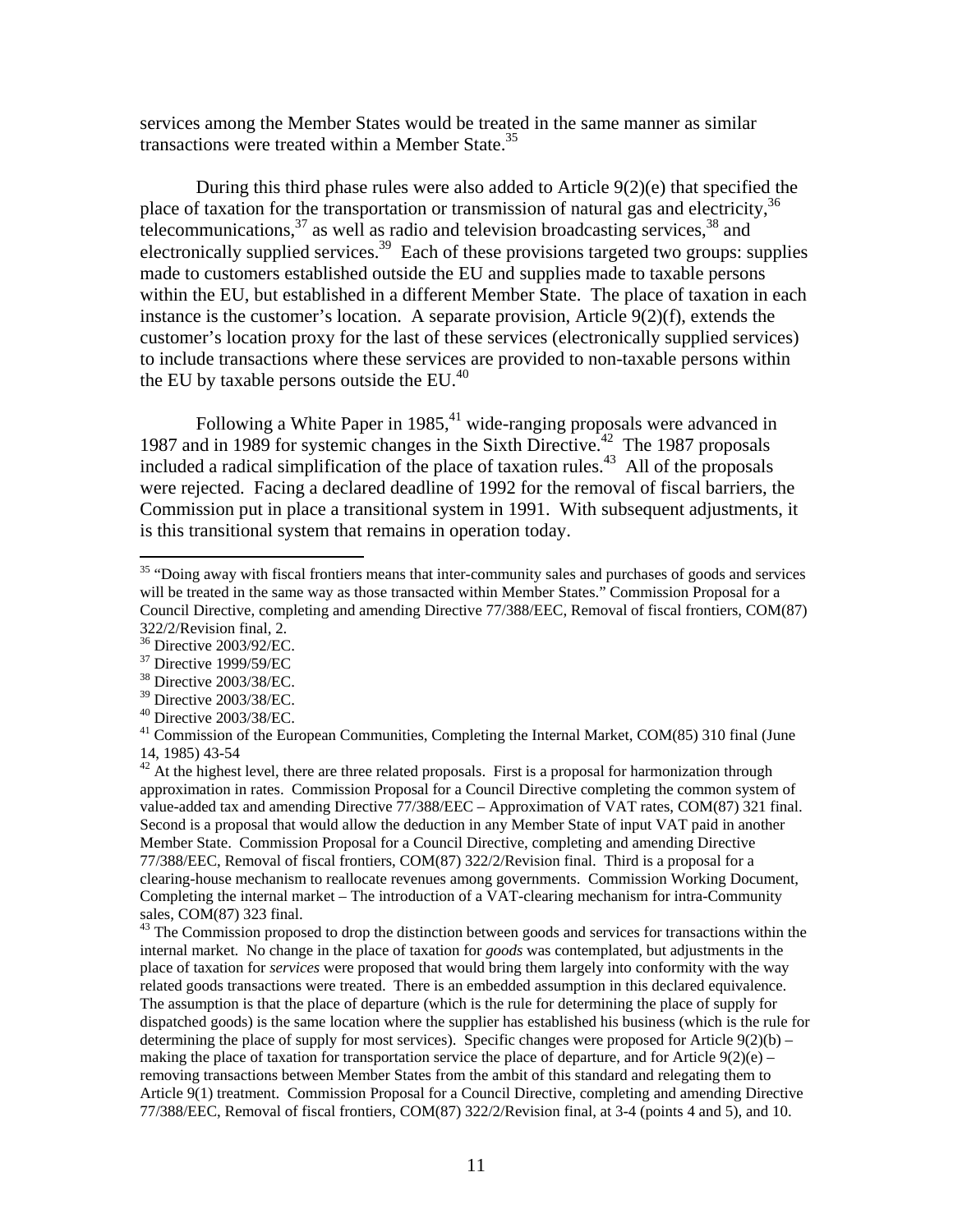Immediate changes were needed in place of taxation rules for services in four transportation-intensive areas.<sup>44</sup> The elimination of the concept of export and import among the Member States compelled these adjustments. A fifth area of concern was the place of taxation rules for intermediaries whether related to transportation services or not.

*Transportation-related services.* Under old rules (still applicable to transactions between Member States and third countries) transport services and ancillary services are "zero-rated" when directly linked to the external transit of goods (Article 15(13)). In addition, pursuant to Article 14(1)(i) the supply of similar services connected to the importation of goods are exempt (provided that the charge for these services is included within the taxable amount of the imported goods). Article 28b(C) and (D) set the place of taxation for these services at the place of departure of the goods, unless the customer is identified for purposes of value added tax in a member State other than that of the departure of transport. In this later instance the place of taxation is deemed to be within the jurisdiction that issued the VAT identification number. $45$ 

The other two transportation-related changes involve the cross-border provision of repair and valuation services under the third and fourth indents of Article 9(2)(c). Because this movement of goods could no longer be considered an exempt export, followed by a zero-rated service on re-exported goods, the owner of the goods faced the prospect of a local VAT on the repair or valuation, something that would have to be reclaimed under the Eight (or Thirteenth) Directive. Article 28b(F) moves the place of taxation for these services to the territory of the Member State that issued the VAT identification number under which the services were carried out.<sup>46</sup>

*Intermediary services.* With respect to intermediary services, the Sixth Directive originally determined the place of taxation under the main rule, Article (9)(1), to be where the supplier of these services had established his business or had a fixed establishment. Under Article 28b(E) three sets of rules alter this result.

First, the place of taxation for intermediaries participating in the supply of intracommunity transportation of goods is the place of departure.<sup>47</sup> Second, intermediaries participating in the supply of services ancillary to the intra-community transportation of

 $44$  There was no change made in the general rule of Article 9(1), nor in the rule for services connected to immovable property of Article 9(2)(a), nor in the rule for cultural, artistic, sporting, scientific, educational, entertainment or similar activities of Article 9(2)(c) first indent, nor in the rules under Article 9(2)(e) related to intangible services.

<sup>&</sup>lt;sup>45</sup> The second Simplification Directive 95/7/EC expanded the definition of "intra-community transport of goods" in Article 28b(C)(1) first indent to include "head and tail transport," domestic transportation services that are directly linked to the arrival or departure of intra-community transported goods.<br><sup>46</sup> This change was added by the second Simplification Directive 95/7/EC. There is a difference in the

treatment of repair services as opposed to valuation services. Article 28a(5)(b) fifth indent further requires repaired goods to be returned to the "person who dispatched them" in order to be excluded from treatment as an intra-community supply. For valuation services however, Article 28b(F) only requires that the goods be "dispatched or transported out of the Member State" where the services were physically carried out to be excluded from intra-community supply treatment.

 $47$  Article 28b(E)(1).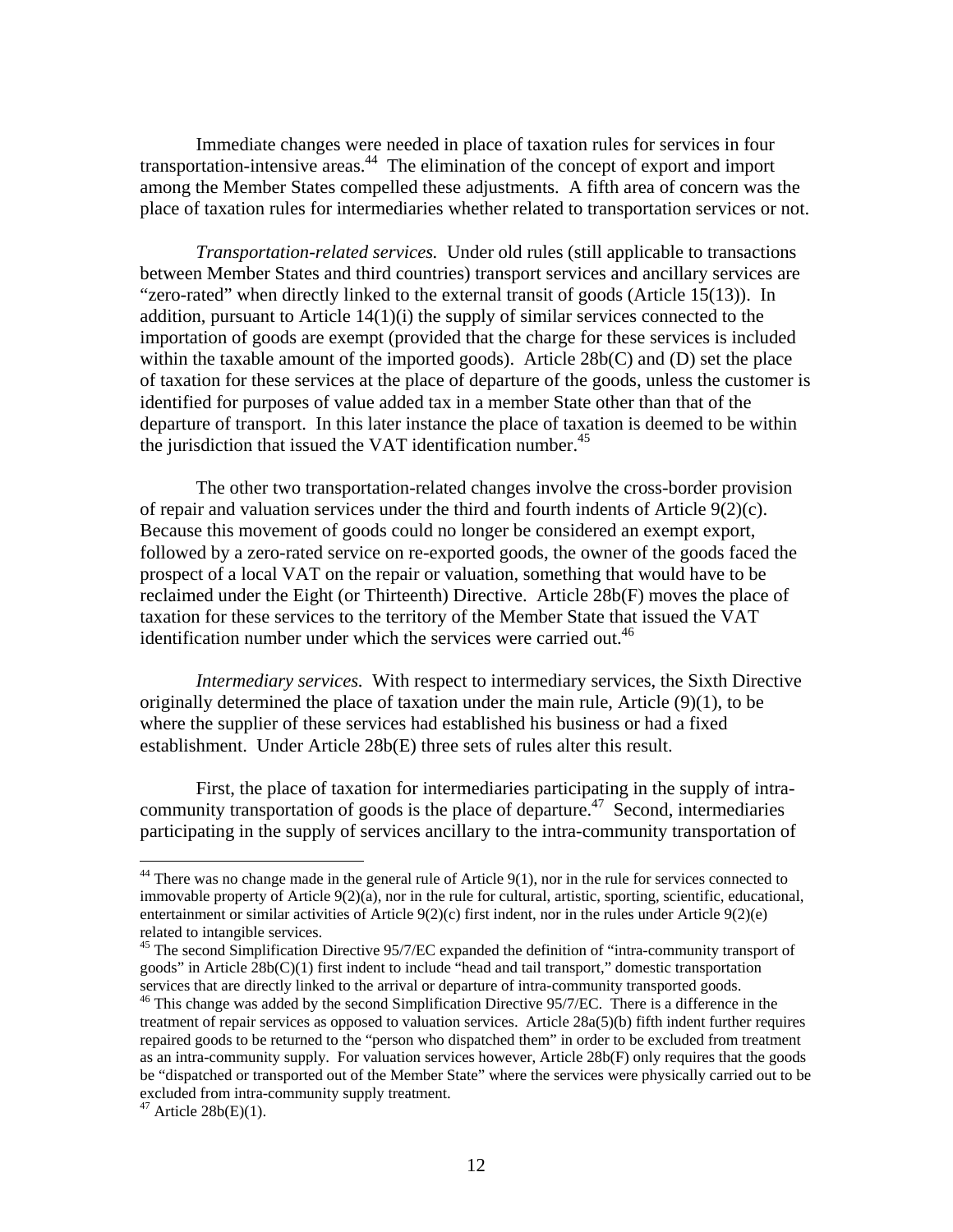goods have the place of taxation determined at the place where the services are physically performed.<sup>48</sup> Third, the place of taxation for all other intermediary services is also the place where the services are physically performed.<sup>49</sup> In each of these cases however, if the customer for whom the services are provided is identified for value added tax purposes in a different Member State, then the place of taxation for these intermediary services are deemed to be the Member State of identification.<sup>50</sup>

*The Fourth Phase – 2003-06*. In July 2000 the European Commission presented its strategic vision on how to improve the operation of the  $VAT$ <sup>51</sup>. Minor revisions were deemed necessary in the place of taxation for goods,<sup>52</sup> but significant changes were thought necessary for services.<sup>53</sup> The E-Commerce VAT Directive<sup>54</sup> that soon followed was declared to be the last individual change to Article 9 before the general revision.

The comprehensive redesign of Article 9 proceeded in two phases. The first set of proposals concerned supplies among taxable persons (B2B transactions). The proposals were issued on December  $23$ ,  $2003$ .<sup>55</sup> The second set of proposals concentrated on supplies made to non-taxable customers (B2C transactions) and was released on July 22, 2005.<sup>56</sup> On October 17, 2005 the Council adopted regulations based on these proposals with an effective date of July 1, 2006.

As a conceptual matter the new rules depart significantly from what came before in two ways. First, the rules are relational rather than transactional in design. That is, rather than conceiving of a single main rule followed by exceptions crafted around types of transactions, the structure of the new Article 9 revolves around two main rules, one for B2B the other for B2C transactions. The exceptions that fall under each transaction type are discretely stated, maintaining the initial B2B/ B2C division. Secondly, the premise that intra-community supplies should adhere to different place of taxation rules than do extra-communities supplies is abandoned. Thus, Articles  $28b(C)$ , (D), (E) and (F) are deleted. A third characteristic of the new rules is that they more heavily rely on proxies than do the place of taxation rules in any of the earlier three developmental phases.

*B2B transactions*. The main rule for the place of taxation of services in B2B transactions is a proxy – the customer's place of establishment.<sup>57</sup> The reverse charge mechanism is extended to all transactions covered by the main rule.<sup>58</sup>

1

 $48$  Article 28b(E)(2).

 $49$  Article 28b(E)(3).

 $50$  Article 28b(E)(1), (2) and (3).

<sup>51</sup> COM(2000) 348 final, 7 July 2000 "A strategy to improve the operation of the VAT system within the context of the internal market."

 $52$  *Id.*, at 11-12. The three areas of concern were (1) supplies where the supplier is responsible for assembly and installation on the customer's premises, (2) sales of goods through distribution networks, and (3) distance selling.<br> $^{53}$  *Id.*, at 13.

<sup>&</sup>lt;sup>54</sup> Directive 2002/38/EC adopted 7 May 2002.<br><sup>55</sup> COM(2003) 822 final, *supra* note 8.

<sup>&</sup>lt;sup>56</sup> COM(2005) 334 final, *supra* note 9.<br><sup>57</sup> (New) Article 9(1). The provisions under current law (Articles 28b(C), (D), (E) and (F)) that deem the place of supply to be the Member State where the customer is registered for VAT purposes are eliminated.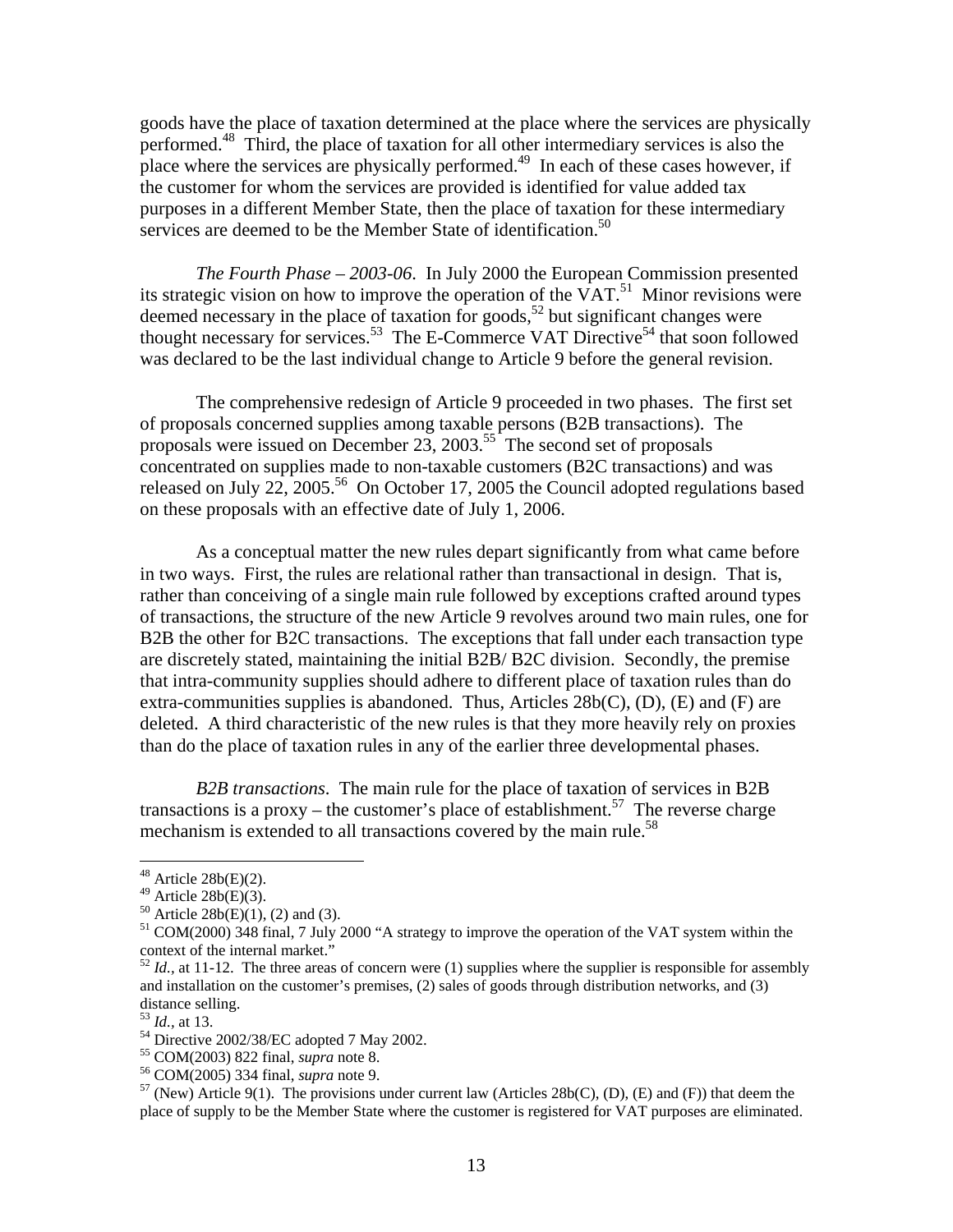Administrative and policy reasons necessitate four exceptions to the main B2B place of taxation rule. The exceptions are familiar ones and relate to (1) immovable property,<sup>59</sup> (2) passenger transportation,<sup>60</sup> (3) cultural, artistic, sporting and entertainment activities,  $61$  and (4) "tangible services." There is an elegant simplicity in being able to describe the B2B rules in three or four short sentences. The same will not be true in the B2C context.

Aside from the omission of scientific and educational services from the third exception (thereby placing these services under the main rule), the only major issue concerns the "tangible services" concept. Defined to be a limited class of services like restaurant meals and haircuts, these are the only B2B services where the place of taxation is the supplier's place of establishment. $62$ 

*B2C transactions.* The place of taxation rules for services in B2C transactions are controlled by two considerations: (1) the absence of a workable reverse change mechanism in the VAT for non-taxpayers, and (2) the disruption that would be caused if some (but not all) comparable B2C/ B2B transactions were treated differently. The first consideration determines the main rule; the second (in conjunction with consumption tax theory, and enforcement concerns) determines the design of the exceptions.

The main rule for the place of taxation of services in B2C transactions is a proxy – the supplier's place of establishment.<sup>63</sup> This is the opposite of the proxy used by the main rule in B2B transactions – the customer's location.<sup>64</sup>

 $58$  Currently Article 21(1)(b) applies the reverse charge mechanism when a taxable person acquires a service listed in the current Article  $9(2)(e)$ . This provision will be extended to cover all (new) Article  $9(1)$ services.

 $59$  (New) Article 9a is nearly identical to (old) Article 9(2)(a). Services related to immovable property are taxable where the property is located. The only significant change is the specific reference to "the

 $\frac{60}{10}$  (Old) Article 9(2)(b) taxes passenger transportation in proportion to the distances traveled, and the same rule is applied in (new) Article 9b. The same rule is needed in B2B and B2C transactions. The only realistic alternative to the distances traveled measure was thought to be the proxy standard of the place of departure. This rule was rejected because it was feared that it would open opportunities for tax avoidance through the relocation of transport service providers as an underlying problem in this area are the levels of the rates and the exemptions applied among the Member States in this sector of the economy. COM(2005) 334 final, at 9.

 $61$  (New) Article 9c is nearly identical to (Old) Article 9(2)(c). Both determine the place of taxation as the place where these services are performed.

 $\frac{62}{2}$  (New) Article 9d(1). A tangible service is defined as a service that meets the following three tests: (1) the service is rendered in the Member State where the supplier is established, (2) the nature of the service requires the physical (or material) presence of the supplier and the customer, and (3) the services are provided directly to an individual for immediate consumption. The two examples provided are a haircut and a restaurant or catered meal. Expressly excluded from this definition are the services of providing long-term leases and work performed on movable tangible property.

 $63$  (New) Article 9(2).

 $64$  (New) Article 9(1).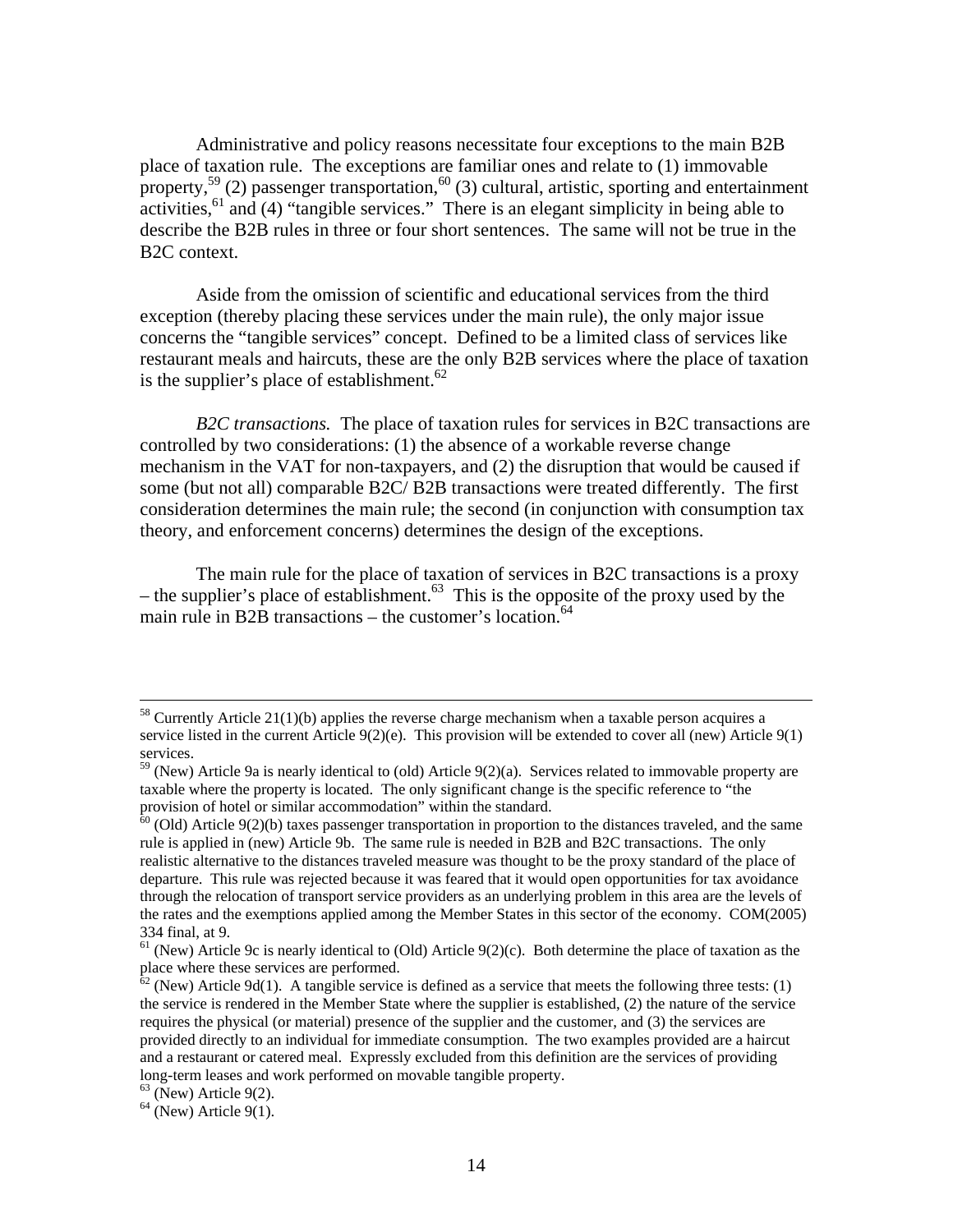There are a number of instances where similar B2B and B2C transactions will reach different results based on an application of main rules. These differences are not specified in the proposals. They occur "behind the scenes" in a sense and are not deemed to be overly disruptive to the system. The most notable examples arise when the services listed under (Old) Article  $9(2)(e)$  are considered, not as (New) Article 9i considers them – as transactions involving non-taxable persons outside the Community – but as purely intra-community transactions.65 The Commission acknowledges the complexity that results from this application.<sup>66</sup>

There are eleven exceptions to the uniform application of the main rule for B2C transactions. Six of these provide for harmonized B2B and B2C treatment; the other five are instances where the main rule is applied in B2B transactions in tandem with a different rule (other than the main rule) for a B2C transaction.

The six harmonized rules relate to services for (1) immovable property.<sup>67</sup> (2) passenger transportation,  $^{68}$  (3) restaurant and catering services provided on board ships, trains, airlines and other means of transportation,<sup>69</sup> (4) long-term leases of means of transport,<sup>70</sup> (5) distance services, including television and radio broadcasting, telecommunications, electronically supplied services and distance teaching without physical presence,<sup>71</sup> and (6) services to customers outside the EU.<sup>72</sup>

<sup>&</sup>lt;sup>65</sup> Thus, when the following services are provided the place of taxation will either be the customer's location (B2B) or the supplier's location (B2C) depending entirely on whether the customer is a taxable or non-taxable person: the transfers and assignments of copyrights, patents, licenses, trade marks; advertising services; the services of consultants, engineers, consultancy firms, lawyers, accountants and other similar services, as well as data processing and the provision of information; obligations to refrain from pursuing business activity; banking, financial and insurance transactions; the supply of staff; the hiring out of movable tangible property with the exception of means of transport; the provision of access to, and the transport or transmission through, natural gas and electricity distribution systems.

<sup>&</sup>lt;sup>66</sup> The solution offered for this complexity is the October 2004 proposal for (New) Article 22b. That proposal was for a one-stop shop for EU businesses, allowing all VAT reporting obligations to be met through the filing of a single electronic return in a jurisdiction of choice. If adopted the Article 22b onestop shop would function similar to the one-stop shop that is currently available to non-EU businesses under Article 26c. COM(2004) 728 final. Available at:

http://europa.eu.int/comm/taxation\_customs/publications/official\_doc/COM\_728\_en.pdf <sup>67</sup> (New) Article 9a applies to B2B and B2C transactions and determines that the place of taxation for services provided for immovable property is where the property is located.<br><sup>68</sup> (New) Article 9b applies to B2B and B2C transactions and determines that the place of taxation for

passenger transport services is where the transport takes place in proportion to the distances covered.<br><sup>69</sup> (New) Article 9f(2) for B2C transactions, and (New) Article 9d(2) for B2B transactions determine the

place of taxation for restaurant and catering services provided on board ships, trains, airlines and other

means of transport to be at the place of departure of the transport services.<br><sup>70</sup> (New) Article 9(1) for B2B and (New) Article 9f(3) first paragraph for B2C transactions determine the place of taxation to be at the suppl

 $\hat{p}$ <sup>1</sup> (New) Article 9g(1)(a), (b), (c) and (d) adopt the customer's location for the place of taxation to bring these rules into conformity with the main rule under (New) Article 9(1) which determines (under the main rule for B2B transactions) that the place of taxation is similarly the customer's location.

 $^{72}$ (New) Article 9i(a), (b), (c), (d) (e), (f), (g), and (h) contains the familiar list of services under (Old) Article 9(2)(e). It adopts the customer's location for the place of taxation when the service provider is within the EU, and the customer is outside of the EU. It includes the transfers and assignments of copyrights, patents, licenses, trade marks; advertising services; the services of consultants, engineers, consultancy firms, lawyers, accountants and other similar services, as well as data processing and the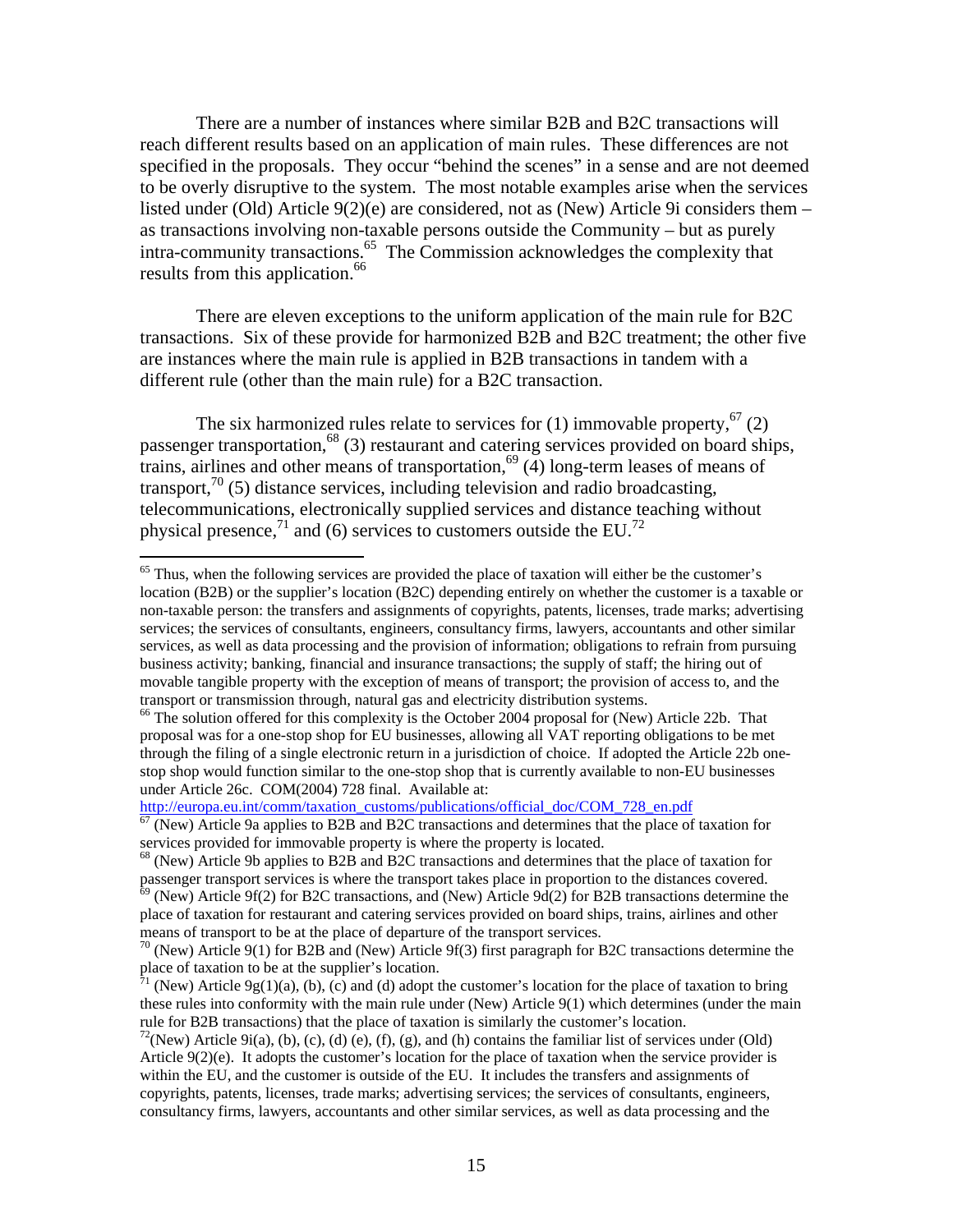In the remaining five rules the place of taxation for a B2B transaction follows the main rule – the customer's location, but the corresponding B2C rule follows either a use and enjoyment standard (three instances) or a rule designed to minimize tax avoidance opportunities (two instances).

For B2C restaurant and catering services,<sup>73</sup> the short term hiring of transport,<sup>74</sup> and the services associated with exhibitions, fairs, the valuation of and work on movable tangible property<sup>75</sup> a use and enjoyment standard is applied. Similar B2B transactions would be taxed under the main rule – at the customer's location.

For the B2C service of transporting goods and the services of intermediaries the Commission was concerned with tax avoidance and the disruption of competition. Thus, even though in both instances the place of taxation for similar B2B transactions is determined by the main rule – the customer's location, the rule for B2C transactions is different. In both instances the B2C rules adopted were well tested. They were carried over from deleted provisions under the "Transitional Arrangements for the Taxation of Trade between Member States."<sup>76</sup> Thus, the place of taxation for B2C transport of goods is the place of departure of the goods,<sup>77</sup> and the place of taxation for the B2C services of intermediaries is the place where the principle transaction is carried out.<sup>78</sup>

provision of information; obligations to refrain from pursuing business activity; banking, financial and insurance transactions; the supply of staff; the hiring out of movable tangible property with the exception of means of transport; the provision of access to, and the transport or transmission through, natural gas and electricity distribution systems. Thus bringing this rule into conformity with the main rule under (New)

Article 9(1) that controls the place of taxation for similar B2B transactions.<br><sup>73</sup> (New) Article 9f(1)(d) determines the place of taxation for B2C restaurant and catering services to be at the place where they are physically carried out, even though the same services provided for a taxable person would be taxed under the general rule at the customer's location (Article 9(1)).

 $\frac{74}{1}$  (New) Article 9f(3) in the second paragraph determines that the place of taxation for a B2C short-term lease of movable tangible property is the place where the customer takes physical possession, even though the same short-term lease of movable tangible property entered into by a taxable person would be taxed at the customer's location under the general rule of Article 9(1).

<sup>&</sup>lt;sup>75</sup> (New) Article 9f(1)(b) carries over the rule of (Old) Article 9(2)(c) in the third and fourth indents, and determines the place of taxation for exhibitions, fairs, the valuation of and work on movable tangible property at the place where the physical service is carried out. In contrast, for a B2B transaction the place of taxation would be the customer's location under the general rule of Article 9(1).

<sup>&</sup>lt;sup>76</sup> Title XVIa of the SIXTH DIRECTIVE INTRODUCED BY Directives 91/680/EEC and 92/111/EEC.<br><sup>77</sup> (New) Article 9e(1), and formerly the rule for the intra-community transport of goods under (Old) Article

 $28b(C)(2)$ .

 $78$  (New) Article 9h, and formerly the rule for the intra-community transport of goods under (Old) Article  $28b(E)(3)$ .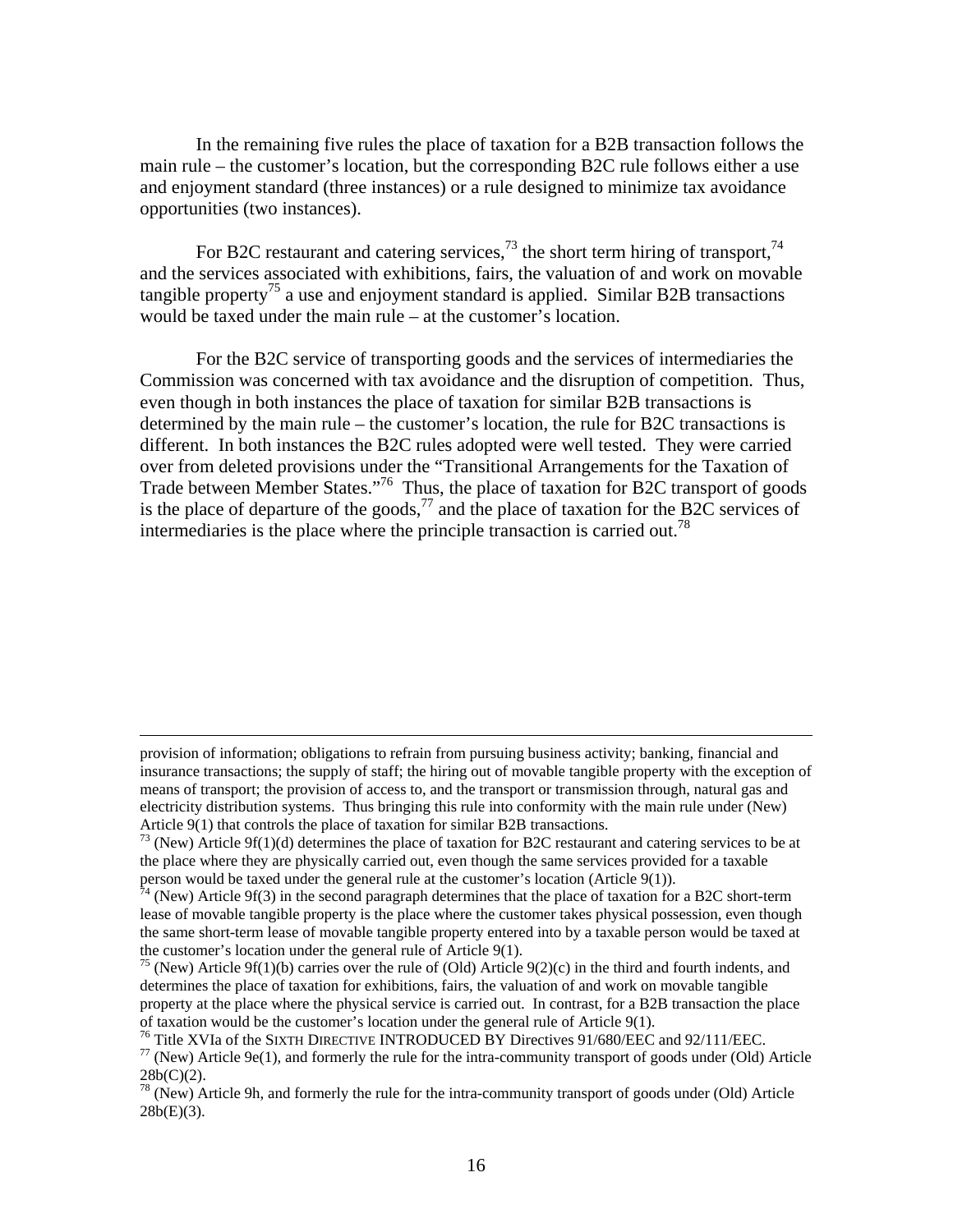Summary: Place of Taxation for Services & Intangibles – Current Rules v. Proposed Rules

| <b>CURRENT RULES</b>       |                                                                     |                                                                                                         | <b>PROPOSED RULES</b> |                                                                                      |                                                                                                     |
|----------------------------|---------------------------------------------------------------------|---------------------------------------------------------------------------------------------------------|-----------------------|--------------------------------------------------------------------------------------|-----------------------------------------------------------------------------------------------------|
| <b>MAIN RULES</b>          |                                                                     |                                                                                                         |                       |                                                                                      |                                                                                                     |
| 9(1)                       | Main Rule                                                           | <b>B2B &amp; B2C</b> - (Proxy):<br>Supplier's location                                                  | 9(1)                  | B2B<br>Main Rule                                                                     | $B2B - (Proxy)$ :<br>Customer's location                                                            |
|                            |                                                                     |                                                                                                         | 9(2)                  | B <sub>2C</sub><br>Main Rule                                                         | $B2C - (Proxy)$ :<br>Supplier's location                                                            |
|                            |                                                                     |                                                                                                         |                       |                                                                                      |                                                                                                     |
|                            | <b>IMMOVABLE PROPERTY (REAL ESTATE)</b>                             |                                                                                                         |                       |                                                                                      |                                                                                                     |
| 9(2)(a)                    | Immovable<br>Property                                               | <b>B2B &amp; B2C</b> - (Proxy):<br>location of the property                                             | 9a                    | Immovable<br>Property                                                                | <b>B2B &amp; B2C</b> - (Proxy):<br>Location of the property                                         |
|                            |                                                                     |                                                                                                         |                       |                                                                                      |                                                                                                     |
|                            | <b>TRANSPORT SERVICES</b>                                           |                                                                                                         |                       |                                                                                      |                                                                                                     |
| 9(2)(b)                    | Transport services                                                  | <b>B2B &amp; B2C</b> - Use &<br>Enjoyment: where transport<br>takes place.                              | 9 <sub>b</sub>        | Transport<br>services (people<br>only)                                               | <b>B2B &amp; B2C</b> - Use &<br>Enjoyment: where transport<br>takes place.                          |
| 28b(C)(2)                  | Intra-community<br>(goods only)                                     | <b>B2B &amp; B2C</b> - (Proxy):<br>Place of departure                                                   | <b>Deleted</b>        |                                                                                      |                                                                                                     |
| 28b(C)(2)<br>and $(3)$     | Intra-community<br>(goods only)                                     | $\overline{\text{B2B (only)} - (\text{Proxy})}$ :<br>Jurisdiction of VAT ID                             | Deleted               |                                                                                      |                                                                                                     |
|                            |                                                                     |                                                                                                         | 9(e)(1)               | Transport<br>services (goods<br>only)                                                | $B2C - (Proxy):$<br>Place of departure                                                              |
|                            |                                                                     |                                                                                                         | 9(1)                  | Transport<br>services (goods<br>only)                                                | $B2B - (Proxy)$ :<br>Customer's location                                                            |
| 14(1)(i)                   | Transportation of<br>Imported goods                                 | Exempt if price included in<br>cost of goods.                                                           |                       |                                                                                      |                                                                                                     |
| 15(13)                     | Transportation of<br>Exported goods                                 | Zero-rated if directly linked<br>to export.                                                             |                       |                                                                                      |                                                                                                     |
|                            |                                                                     |                                                                                                         |                       |                                                                                      |                                                                                                     |
|                            | <b>CULTURAL, ARTISTIC ETC.</b>                                      |                                                                                                         |                       |                                                                                      |                                                                                                     |
| $9(2)(c) 1^{st}$<br>indent | Cultural, artistic,<br>scientific,<br>educational,<br>entertainment | <b>B2B &amp; B2C - Use &amp;</b><br>Enjoyment: Place where the<br>service is physically carried<br>out. | 9c                    | Cultural, artistic,<br>entertainment<br>activities                                   | <b>B2B &amp; B2C - Use &amp;</b><br>Enjoyment: Place where<br>service is physically carried<br>out. |
|                            |                                                                     |                                                                                                         | 9f(1)(c)              | Scientific &<br>Educational<br>[Except:<br>Teaching<br>without physical<br>presence] | <b>B2C:</b> Use & Enjoyment:<br>Place where the service is<br>physically carried out.               |
|                            |                                                                     |                                                                                                         | 9g(1)(d)              | Teaching<br>without physical<br>presence.                                            | $B2C - (Proxy)$ :<br>Customer's location.                                                           |
|                            |                                                                     |                                                                                                         | 9(1)                  | Scientific &<br>Educational                                                          | $B2B - (Proxy)$ :<br>Proxy: Customer's location                                                     |
|                            |                                                                     |                                                                                                         |                       |                                                                                      |                                                                                                     |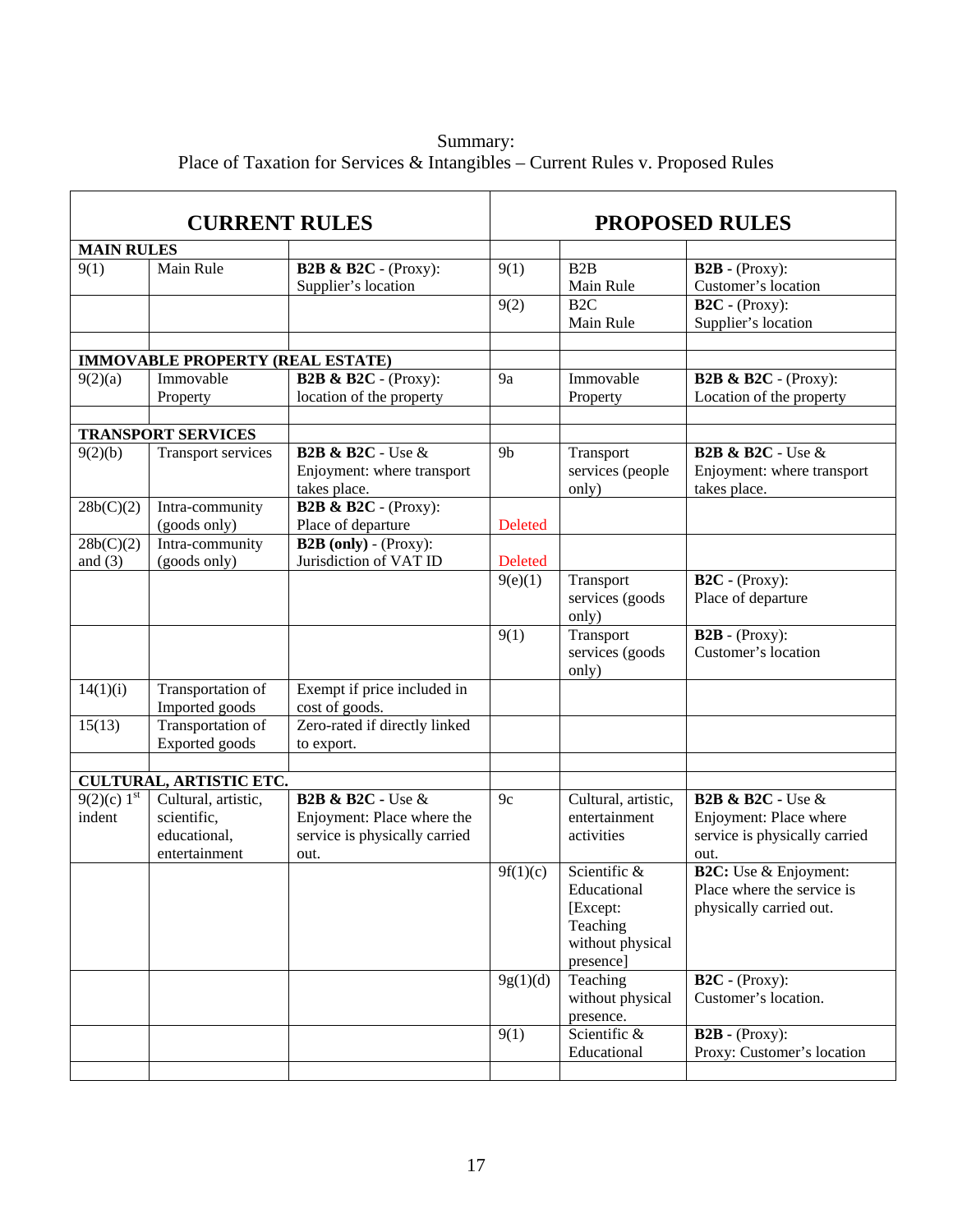| <b>ANCILLARY TRANSPORT SERVICES</b>                  |                                          |                                                    |                    |                   |                                    |
|------------------------------------------------------|------------------------------------------|----------------------------------------------------|--------------------|-------------------|------------------------------------|
| 9(2)(c)                                              | Ancillary transport                      | <b>B2B &amp; B2C - Use &amp;</b>                   | 9f(1)(a)           | Ancillary         | <b>B2C:</b> Use & Enjoyment: Place |
| $2nd$ indent                                         | services                                 | Enjoyment: Place where                             |                    | transport         | where physically carried out.      |
|                                                      |                                          | physically carried out.                            |                    | services          |                                    |
| 28b(D)                                               | Intra-community                          | $B2B$ (only) - (Proxy):                            |                    |                   |                                    |
|                                                      |                                          | Jurisdiction of VAT ID                             | Deleted            |                   |                                    |
|                                                      |                                          |                                                    | 9(1)               |                   | $B2B - (Proxy)$ :                  |
|                                                      |                                          |                                                    |                    |                   |                                    |
|                                                      |                                          |                                                    |                    |                   | Proxy: Customer's location         |
| 9(2)(c)                                              | Valuation of                             | <b>B2B &amp; B2C - Use &amp;</b>                   | 9f(1)(b)           | Valuation of      | <b>B2C:</b> Use & Enjoyment: Place |
| $3rd$ indent                                         | movable TPP                              |                                                    |                    | movable TPP       | where physically carried out.      |
|                                                      |                                          | Enjoyment: Place where                             |                    |                   |                                    |
|                                                      |                                          | physically carried out.                            |                    |                   |                                    |
|                                                      |                                          |                                                    | 9(1)               |                   | $B2B - (Proxy):$                   |
|                                                      |                                          |                                                    |                    |                   | Proxy: Customer's location         |
|                                                      | Work on movable                          | <b>B2B &amp; B2C - Use &amp;</b>                   |                    | Work on           |                                    |
| 9(2)(c)                                              |                                          |                                                    | 9f(1)(b)           |                   | <b>B2C:</b> Use & Enjoyment: Place |
| $4th$ indent                                         | TPP                                      | Enjoyment: Place where                             |                    | movable TPP       | where physically carried out.      |
|                                                      |                                          | physically carried out.                            |                    |                   |                                    |
|                                                      |                                          |                                                    | 9(1)               |                   | <b>B2B:</b> Proxy: Customer's      |
|                                                      |                                          |                                                    |                    |                   | location                           |
|                                                      |                                          |                                                    |                    |                   |                                    |
|                                                      |                                          | <b>INTANGIBLE PROPERTY - COPYRIGHTS ETC.</b>       |                    |                   |                                    |
| 9(1)                                                 | Copyrights,                              | <b>B2C</b> (generally) - (Proxy):                  | 9(2)               | Copyrights,       | <b>B2C</b> (generally) - (Proxy):  |
| $9(2)(e) 1^{st}$                                     | Patents,                                 | Supplier's location                                | 9i(a)              | Patents,          | Supplier's location                |
| indent                                               | Licenses,                                | B2C (Outside EU) & B2B -                           | 9(1)               | Licenses,         | B2C (Outside EU) & B2B -           |
|                                                      | Trade marks.                             | (Proxy): Customer's location                       |                    | Trade marks.      | (Proxy): Customer's location       |
|                                                      |                                          |                                                    |                    |                   |                                    |
|                                                      | <b>INTANGIBLE PROPERTY - ADVERTISING</b> |                                                    |                    |                   |                                    |
| 9(1)                                                 | Advertising                              | <b>B2C</b> (generally) - (Proxy):                  | 9(2)               | Advertising       | <b>B2C</b> (generally) - (Proxy):  |
| 9(2)(e)                                              | services                                 | Supplier's location                                | 9i(b)              | services          | Supplier's location                |
| $2nd$ indent                                         |                                          | B2C (Outside EU) & B2B -                           | 9(1)               |                   | B2C (Outside EU) & B2B -           |
|                                                      |                                          | (Proxy): Customer's location                       |                    |                   | (Proxy): Customer's location       |
|                                                      |                                          |                                                    |                    |                   |                                    |
|                                                      |                                          | <b>INTANGIBLE PROPERTY - PROFESSIONAL SERVICES</b> |                    |                   |                                    |
| 9(1)                                                 | Consultants,                             | <b>B2C</b> (generally) - (Proxy):                  | $\overline{9}i(c)$ | Consultants,      | <b>B2C</b> (generally) - (Proxy):  |
| 9(2)(e)                                              | engineers,                               | Supplier's location                                | 9(1)               | engineers,        | Supplier's location                |
| $3^{\dot{r}\dot{d}}$                                 | consultancy                              | B2C (Outside EU) & B2B -                           | 9d(1)              | consultancy       | B2C (Outside EU) & B2B -           |
| indent                                               | bureaus, lawyers,                        | (Proxy): Customer's location                       |                    | bureaus, lawyers, | (Proxy): Customer's location       |
|                                                      | accountants, data                        |                                                    |                    | accountants, data |                                    |
|                                                      | processing and the                       |                                                    |                    | processing and    |                                    |
|                                                      | supplying of                             |                                                    |                    | the supplying of  |                                    |
|                                                      | information                              |                                                    |                    | information       |                                    |
|                                                      |                                          |                                                    |                    |                   |                                    |
| <b>INTANGIBLE PROPERTY - REFRAIN FROM BUSINESS</b>   |                                          |                                                    |                    |                   |                                    |
| 9(1)                                                 | Refrain from                             | <b>B2C</b> (generally) - (Proxy):                  | 9(2)               | Refrain from      | <b>B2C</b> (generally) - (Proxy):  |
| 9(2)(e)                                              | business activity                        | Supplier's location                                | 9i(d)              | business activity | Supplier's location                |
| $4th$ indent                                         |                                          | B2C (Outside EU) & B2B -                           | 9(1)               |                   | B2C (Outside EU) & B2B -           |
|                                                      |                                          | (Proxy): Customer's location                       | 9d(1)              |                   | (Proxy): Customer's location       |
|                                                      |                                          |                                                    |                    |                   |                                    |
| <b>INTANGIBLE PROPERTY - BANKING, FINANCIAL ETC.</b> |                                          |                                                    |                    |                   |                                    |
| 9(1)                                                 | Banking, financial                       | <b>B2C</b> (generally) - (Proxy):                  | 9(2)               | Banking,          | <b>B2C</b> (generally) - (Proxy):  |
| 9(2)(e)                                              | and insurance                            | Supplier's location                                | 9i(e)              | financial and     | Supplier's location                |
| $5th$ indent                                         | transactions (not                        | B2C (Outside EU) & B2B -                           | 9(1)               | insurance         | B2C (Outside EU) & B2B -           |
|                                                      | safes)                                   | (Proxy): Customer's location                       | 9d(1)              | transactions (not | (Proxy): Customer's location       |
|                                                      |                                          |                                                    |                    | safes)            |                                    |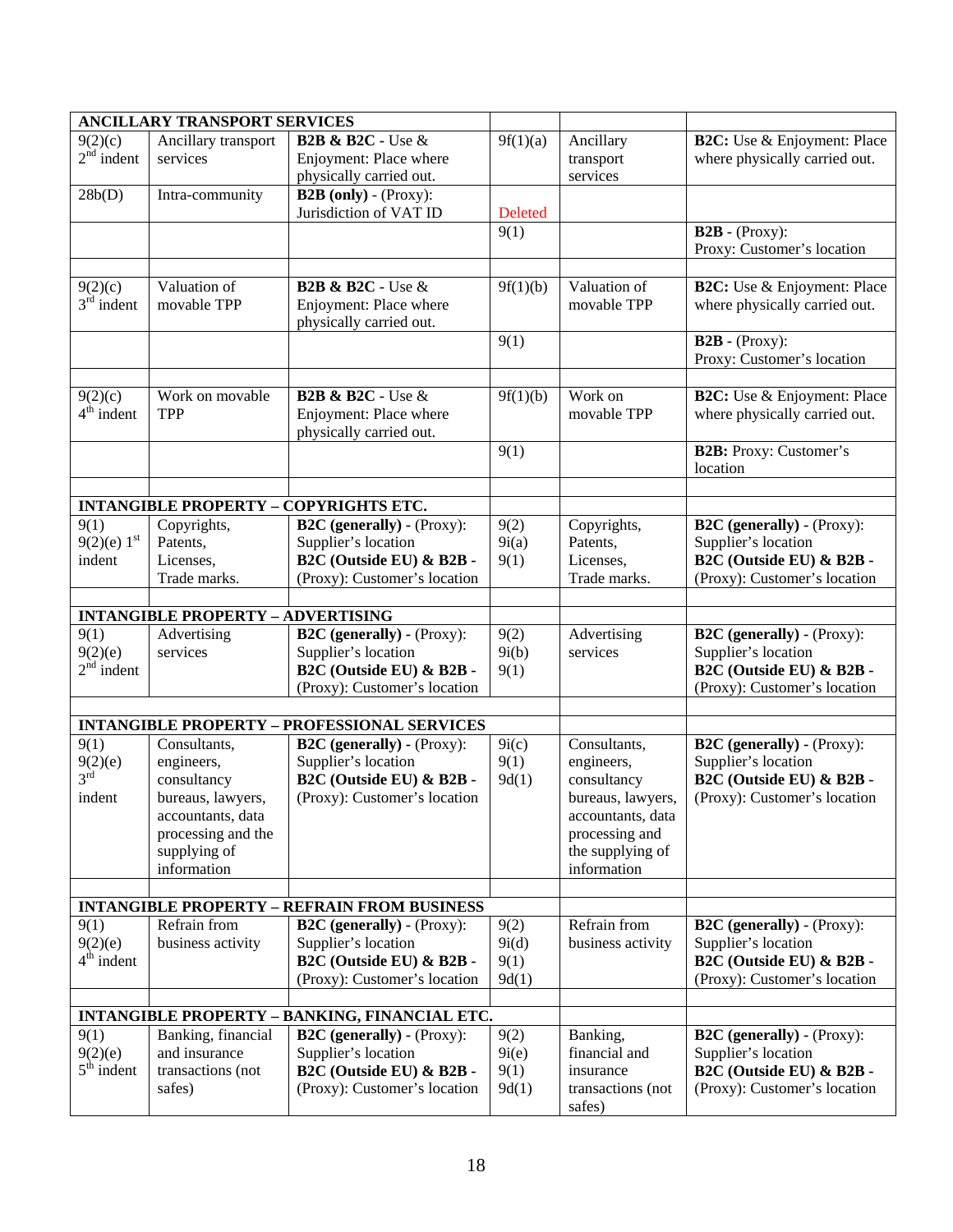|                                                                                    |                                                                                                                                         | <b>INTANGIBLE PROPERTY - INTERMEDIARIES</b>                                                                                                           |                                                                  |                                                          |                                                                                                                            |
|------------------------------------------------------------------------------------|-----------------------------------------------------------------------------------------------------------------------------------------|-------------------------------------------------------------------------------------------------------------------------------------------------------|------------------------------------------------------------------|----------------------------------------------------------|----------------------------------------------------------------------------------------------------------------------------|
| 9(1)                                                                               | Intermediary<br>services                                                                                                                | <b>B2B &amp; B2C</b> - (Proxy):<br>Supplier's location                                                                                                | 9(2)<br>9h<br>9(1)                                               | Intermediary<br>services                                 | $B2C - (Proxy):$<br>Location of principal<br>transaction<br>$B2B - (Proxy)$ :<br>Customer's location                       |
| 9(1)<br>9(2)(e)<br>$6th$ indent                                                    | Services of agents<br>when procuring<br>$9(2)(e)$ services                                                                              | B2C (Outside EU) & B2B -<br>(Proxy): Customer's location                                                                                              |                                                                  |                                                          |                                                                                                                            |
| 28b(E)(1)                                                                          | Intra-community<br>Intermediary<br>services (transport<br>of goods services,<br>ancillary to<br>transport of goods<br>services, others) | $B2C - (Proxy):$<br>Place of departure.<br>$B2B - (Proxy):$<br>Deemed to be VAT ID#<br>location of principal.                                         | Deleted                                                          |                                                          |                                                                                                                            |
| 28b(E)(2)                                                                          | Intra-community<br>Intermediary<br>services (ancillary<br>to transport of<br>goods services}                                            | $B2C - (Proxy):$<br>Place of performance.<br>$B2B - (Proxy):$<br>Deemed to be VAT ID#<br>location of principal.                                       | Deleted                                                          |                                                          |                                                                                                                            |
| 28b(E)(3)                                                                          | Intra-community<br>Intermediary<br>services (other)                                                                                     | $\mathbf{B2C}$ - (Proxy):<br>Place where primary<br>transaction is carried out.<br>$B2B - (Proxy):$<br>Deemed to be VAT ID#<br>location of principal. | <b>Deleted</b>                                                   |                                                          |                                                                                                                            |
|                                                                                    |                                                                                                                                         |                                                                                                                                                       |                                                                  |                                                          |                                                                                                                            |
|                                                                                    |                                                                                                                                         | <b>INTANGIBLE PROPERTY - HIRING OUT MOVABLE TPP (INCLUDING TRANSPORT)</b>                                                                             |                                                                  |                                                          |                                                                                                                            |
| 9(1)<br>9(2)(e)<br>$7th$ indent                                                    | Hiring out of<br>movable TPP (not<br>means of transport)                                                                                | <b>B2C</b> (generally) - (Proxy):<br>Supplier's location<br>B2C (Outside EU) & B2B -<br>(Proxy): Customer's location                                  | 9i(f)<br>9(2)<br>9(1)                                            | Hiring out of<br>movable TPP (not<br>means of transport) | <b>B2C</b> (generally) - (Proxy):<br>Supplier's location<br>B2C (Outside EU) & B2B -<br>(Proxy): Customer's location       |
| 9(1)                                                                               | Hiring out of<br>means of transport<br>(only)                                                                                           | ARO Lease; 9(1)<br>Proxy:<br>Supplier's location                                                                                                      | 9(d)(1)<br>9(1)                                                  | Hiring out of<br>means of transport.                     | $B2B - ST$ Lease - (Proxy):<br>Supplier's location<br>$B2B - LT$ Lease - (Proxy):<br>Customer's location                   |
|                                                                                    |                                                                                                                                         |                                                                                                                                                       | 9(2)<br>$9f(3)(2^n)$<br>$d$ para.)<br>$9f(3)(1^s)$<br>$t$ para.) | Hiring out of<br>means of transport.                     | $B2C - ST$ Lease - (Proxy):<br>At place of transfer of<br>possession<br>$B2C - LT$ Lease - (Proxy):<br>Customer's location |
|                                                                                    |                                                                                                                                         |                                                                                                                                                       |                                                                  |                                                          |                                                                                                                            |
| 9(2)(e)<br>$8th$ indent                                                            | Access to/<br>transport of natural<br>gas & electricity                                                                                 | B2C (Outside EU)<br><b>B2B:</b><br>Proxy:<br>Customer's location                                                                                      | 9i(h)<br>9(2)<br>9(1)                                            | Access to/<br>transport of natural<br>gas & electricity  | <b>B2C</b> (generally) - (Proxy):<br>Supplier's location<br>B2C (Outside EU) & B2B -<br>(Proxy): Customer's location       |
| DISTANCE SUPPLIES (TELECOM. RADIO & TELEVISION; ELECTRONICALLY SUPPLIED SERVICES): |                                                                                                                                         |                                                                                                                                                       |                                                                  |                                                          |                                                                                                                            |
| 9(2)(e)                                                                            | Tele-                                                                                                                                   | <b>B2C</b> (generally) - (Proxy):                                                                                                                     | 9g(1)(b)                                                         | Tele-                                                    | <b>B2C</b> (Distance sales):                                                                                               |
| $8th$ indent<br>9(1)                                                               | communications                                                                                                                          | Supplier's location<br>B2C (Outside EU) & B2B -<br>(Proxy): Customer's location                                                                       | 9(1)                                                             | communications                                           | (Proxy): Customer's location<br>$B2B - (Proxy)$ :<br>Customer's location                                                   |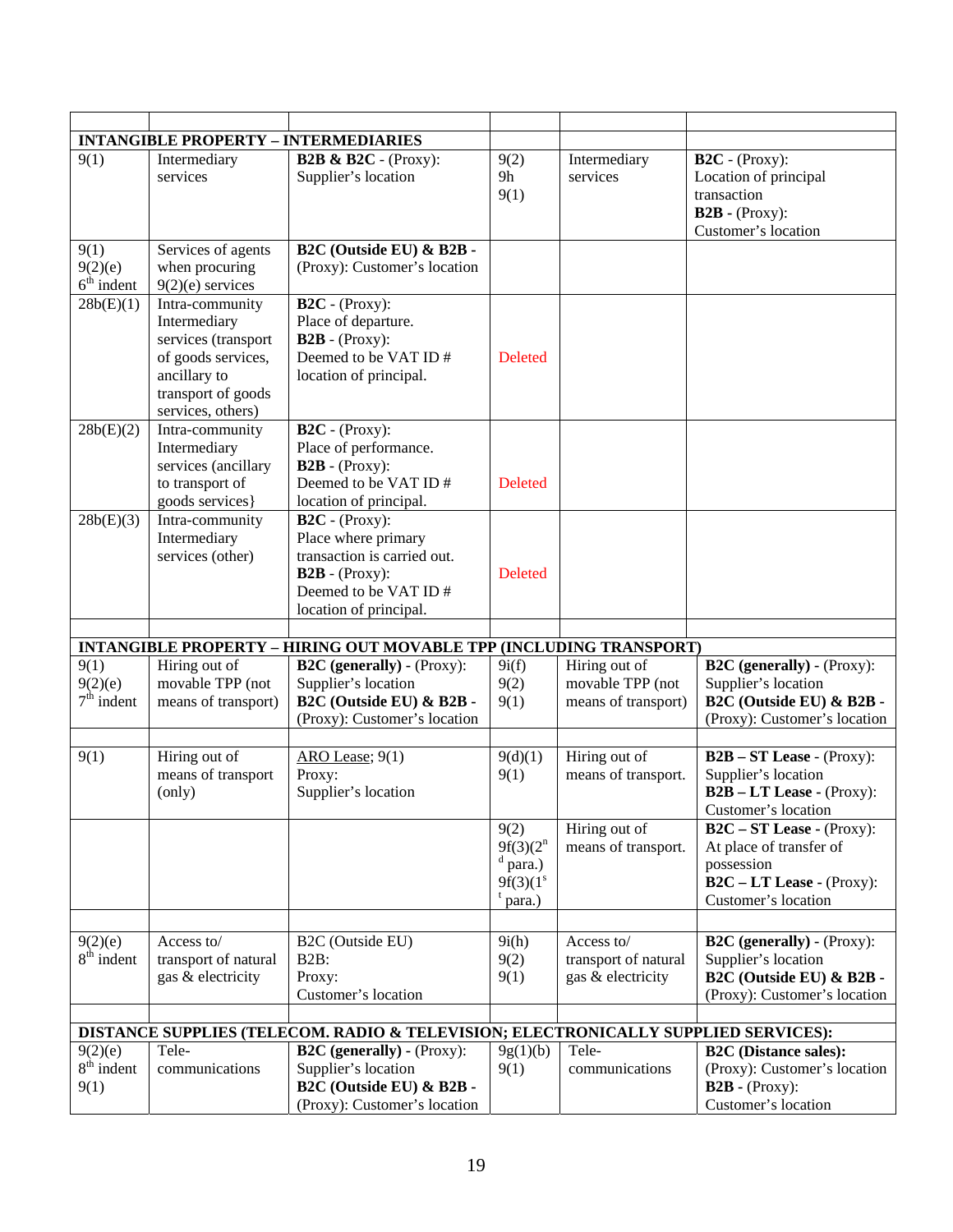| 9(2)(e)<br>$9th$ indent<br>9(1)       | Radio &<br>Television                             | $B2C$ (generally) - (Proxy):<br>Supplier's location<br>B2C (Outside EU) & B2B -<br>(Proxy): Customer's location | 9g(1)(c)          | Radio &<br>Television                             | <b>B2C</b> (Distance sales):<br>(Proxy): Customer's location<br>$B2B - (Proxy)$ :<br>Customer's location     |
|---------------------------------------|---------------------------------------------------|-----------------------------------------------------------------------------------------------------------------|-------------------|---------------------------------------------------|--------------------------------------------------------------------------------------------------------------|
|                                       |                                                   |                                                                                                                 |                   |                                                   |                                                                                                              |
| 9(2)(e)<br>$10^{\text{th}}$<br>indent | Electronically<br>supplied services               | $B2C$ (generally) - (Proxy):<br>Supplier's location<br>B2C (Outside EU) & B2B -<br>(Proxy): Customer's location | 9g(1)(a)<br>9(1)  | Electronically<br>supplied services               | <b>B2C</b> (Distance sales):<br>(Proxy): Customer's location<br>$B2B - (Proxy)$ :<br>Customer's location     |
| 9(2)(f)                               |                                                   | <b>B</b> (Outside EU) 2 C (inside<br>$EU$ – (Proxy): Customer's<br>location                                     |                   |                                                   |                                                                                                              |
|                                       |                                                   |                                                                                                                 |                   |                                                   |                                                                                                              |
|                                       |                                                   |                                                                                                                 | 9g(1)(d)<br>9(1)  | Teaching without<br>physical presence             | $B2C \& B2B$ (Proxy) -<br>Customer's location                                                                |
|                                       |                                                   |                                                                                                                 |                   |                                                   |                                                                                                              |
| <b>RESTAURANT/ CATERING SUPPLIES</b>  |                                                   |                                                                                                                 |                   |                                                   |                                                                                                              |
| 9(1)                                  | Restaurant/<br>catering                           | Proxy:<br>Supplier's location                                                                                   | 9f(1)(d)<br>9d(1) | Restaurant/<br>catering                           | <b>B2C:</b><br>Use & Enjoyment: where<br>physically carried out.<br>$B2B - (Proxy)$ :<br>Supplier's location |
| Faaborg-<br>Gelting<br>Linien         | Restaurant/<br>catering on ship,<br>train & boat. | Proxy:<br>Supplier's location                                                                                   | 9f(2)<br>9d(2)    | Restaurant/<br>catering on ship,<br>train & boat. | <b>B2C &amp; B2B:</b><br>Proxy: Place of departure                                                           |
|                                       |                                                   |                                                                                                                 |                   |                                                   |                                                                                                              |

#### PART II:

#### PLACE OF TAXATION IN THE JAPANESE CONSUMPTION TAX

*Introduction.* Unlike the EU VAT, the Japanese Consumption Tax<sup>79</sup> is not a transactional tax. It does not rely on invoices to verify taxable sales and deductible purchases. Additionally, there is no requirement that the amount of tax be shown separately on an invoice.<sup>80</sup> It is nevertheless, a destination-based tax that exempts (or "zero-rates") exports. $81$  The shorthand expression commonly used to describe the tax is a

 $^{79}$  Japan's Revised Consumption Tax Law (Shouhizeihou), Law No. 108, 1988, and Appendixes by approving the changes contained in LAW NO. 49, 2000; CABINET ORDER (SHOUHIZEIHOU SEKOUREI) NO. 360, 1988 (most recent amendment, ORDER NO. 147, 2000 *available at*: http://www. (in Japanese). For an English translation of the Consumption Tax law based on Law No. 108, 1988 by approving changes contained in Law No. 49, 2000 see "Consumption Tax Law," tr. Vickie L. Beyer, 2000 WTD 247-20 (December 22, 2000). For a translation of the appendixes to Japan's revised consumption tax law, Law No. 108 see "Translation of Exemptions to Japan's Revised Consumption Tax Law," tr. Vickie L. Beyer, 2000 WTD 247-21 (December 22, 2000). For a translation of the final regulations, Cabinet Order No. 360, 1988 (most recent amendment, Order No. 147, 2000) see "An Order for the Enforcement of the Consumption Tax Law," tr. Vickie L. Beyer, 2001 WTD 36-24 (February 20, 2001).

<sup>80</sup> Alan Schenk, "Japanese Consumption Tax After Six Years: A Unique VAT Matures," 11 TAX NOTES INT'L 1379 (Nov. 20, 1995) at 1380.

<sup>81</sup> JAPAN CONSUMPTION TAX, *supra* note 79, at Articles 7 and 30(1).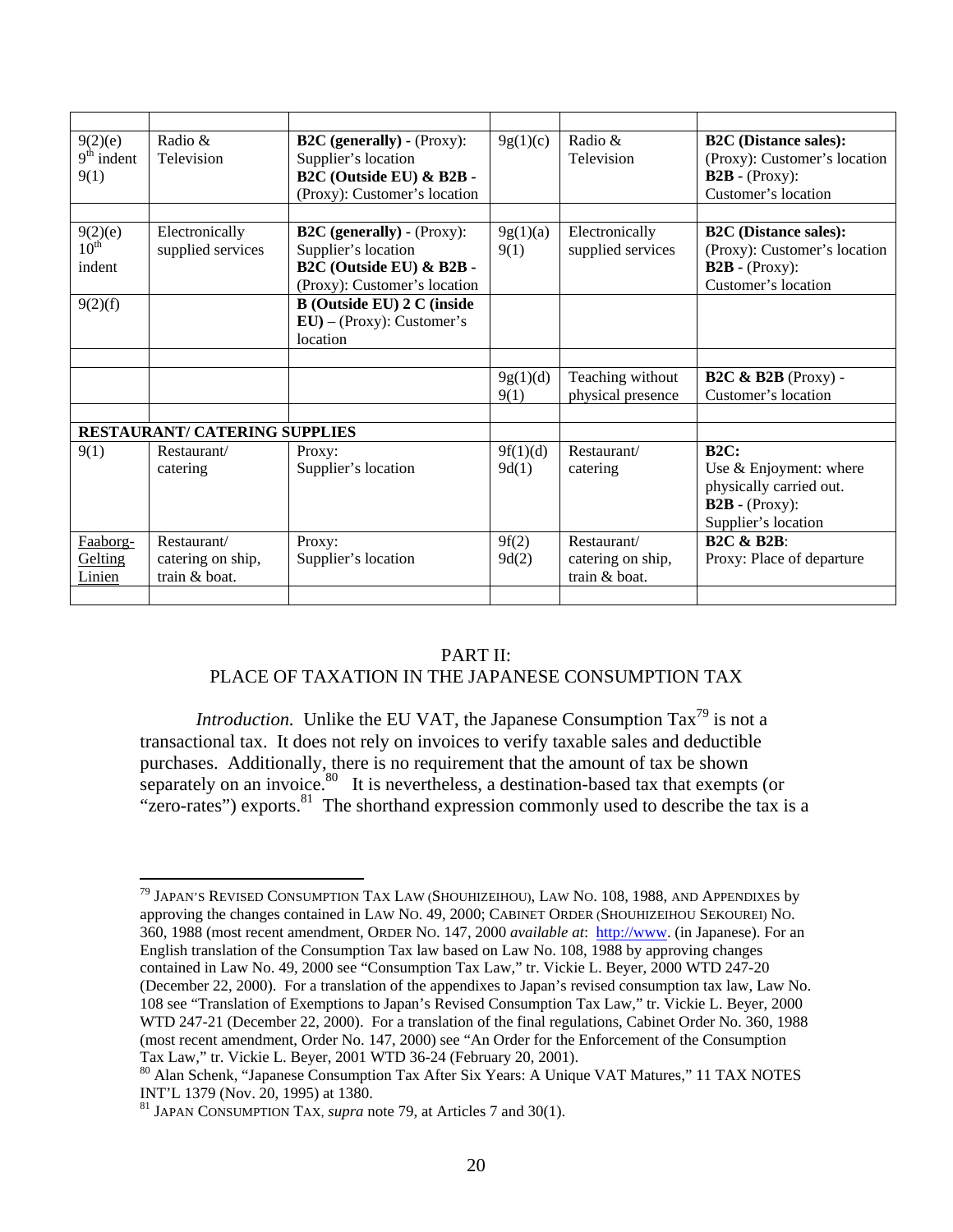"credit subtraction VAT without invoices." $82$  Its uniqueness is in the mechanics of its operation, not in its tax results.

 This study is concerned with the interrelationship of the Japanese Consumption Tax and the EU VAT; how services and intangibles that are exported and imported in Japan-EU trade are treated. If the mutual operation of the Japanese-EU consumption tax results in either double taxation or non-taxation, then the February 2005 concerns of the OECD may be well founded, and an adjustment may be in order on either the Japanese or the EU side.

*Summary of the Japanese CT place of taxation rules.* The place of taxation for services is set out Articles 6-2-1 through 6-2-7 of Cabinet Order No. 360, 1988. These seven sections roughly divide into two groups of three rules followed by a catchall seventh section. The rules within each group are very similar.

 The first three rules deal with the (1) "the carriage or communication of goods or travelers," (2) "communications" more generally, and (3) "postal items." In each instance the Cabinet Order sets out dual place of taxation rules.<sup>83</sup> The Cabinet Order designates the place of taxation to be, respectively: (1) "the place of arrival or the place of dispatch or departure of said goods or travelers;" (2) "the place of dispatch or receipt" of communications; and (3) "the place of dispatch or receipt" of postal items.

 The second set of rules deals with the provision of (1) "insurance," (2) "information or design" services, and (3) "the provision of services involving tests, supervision, consultations, proposals, plans and surveys which require specialized scientific and technical knowledge in relation to the construction or manufacture of items … (Production Facilities)." In each of these instances the Cabinet Order looks to the office most directly involved in the performance of the service to determine the place of taxation; the supplier's office in two instances and the customer's office in the third. $84$ The Cabinet Order determines that the place of taxation for these services is respectively, the location of: (1) "the office concerned in concluding a contract for insurance;" (2) "the office concerned in the provision of information and designs, of the person effecting the provision" of the service; and (3) "the place to which the greater part of the materials required for the construction or manufacture of said Production Facilities."

 The catchall rule in Article 6-2-7 follows the rules of the second group. It indicates that the place of taxation for all services "other than those mentioned in the

1

<sup>82</sup> ALAN Schenk & OLIVER Oldman, VALUE ADDED TAX: A COMPARATIVE APPROACH IN THEORY AND PRACTICE 38 Transnational Publishers 2001.<br><sup>83</sup> The Cabinet Order appears to overreach by assigning dual place of taxation rules in these sections, but in

practice it is only the import related rules that have any real significance, because all export related services are exempt. JAPAN CONSUMPTION TAX, *supra* note 79, at Article 7-1-3.

 $84$  In EU terminology these are "fixed establishment" tests. The first two rules echo Article 9(1)'s "... the place where the supplier has established his business or has a fixed establishment from which the service is supplied  $\ldots$ " and the third rule echoing Article 9(2)(e)'s " $\ldots$  the place where the customer has established his business or has a fixed establishment to which the service is supplied ..."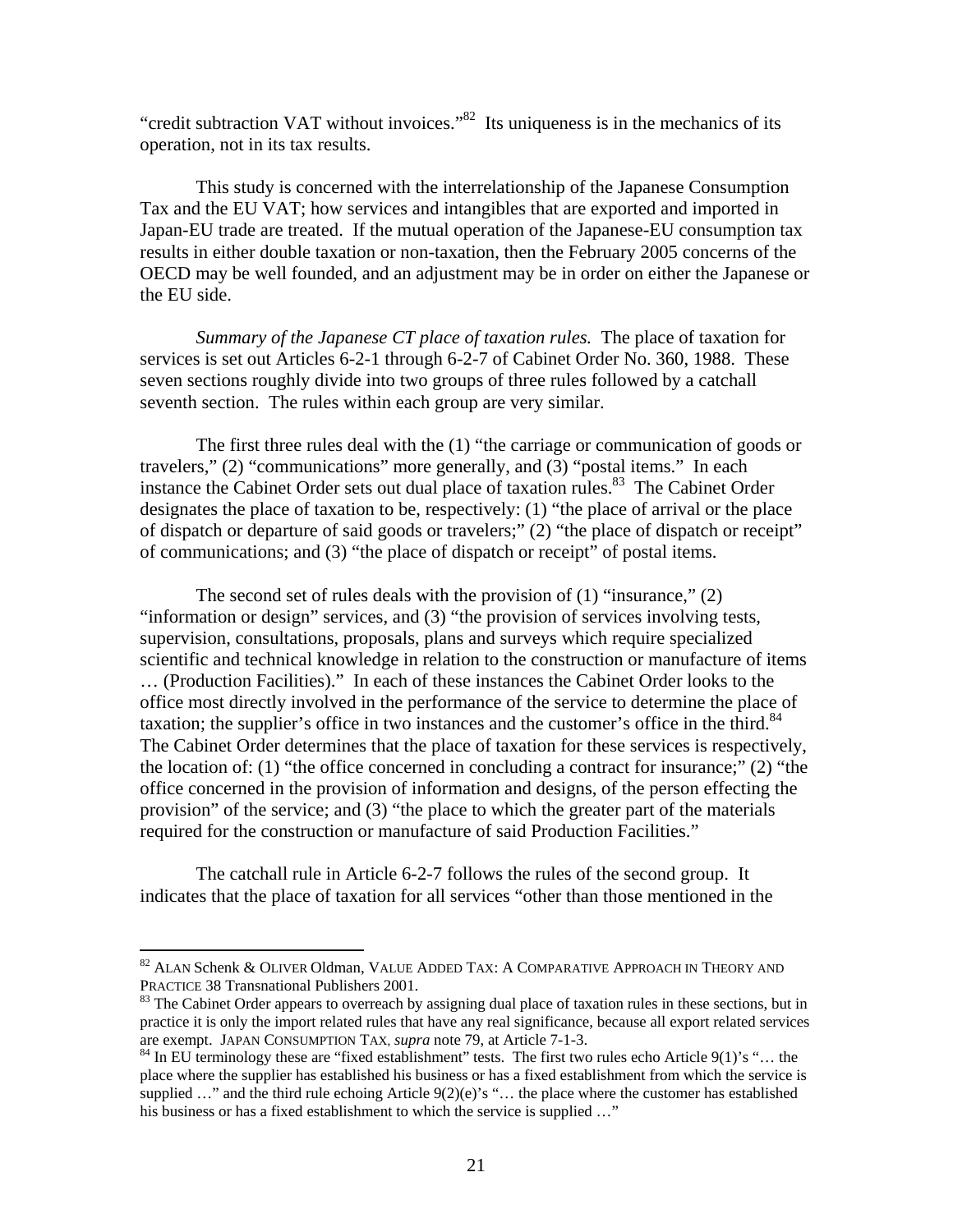previous items … [is] the location of the office of the person providing the service which is concerned in providing the service."

#### ANALYTICAL DESCRIPTION

 The Japanese Consumption Tax is imposed on the sale and lease of assets and on services rendered for consideration in Japan, as well as on imports.<sup>85</sup> The tax base starts with taxable sales made by each vendor or supplier.<sup>86</sup> Taxable businesses must account separately for taxable sales, and the amount of tax levied.<sup>87</sup> A deduction is allowed for the consumption tax applicable to qualified purchases of goods and services, that is for goods or services that are incorporated into the products or services that are eventually sold. $88$ 

The relevant operating provisions of the Consumption Tax can be explained through four examples. The initial example demonstrates a basic, domestic-only transaction. The next example considers the treatment of Japanese exports (both goods and services), followed by two examples that consider the importation of goods and finally the importation of services.

#### *1. Basic Domestic Tax Calculation Under the Consumption Tax*

Assume that Japan Co. needs a new corporate headquarters in Tokyo. It hires a famous Japanese architect to design the building for 100. The architect, a Japanese business, imposes Consumption Tax on the services rendered. All work is done in the Tokyo offices of the architect. The other tax attributes of Japan Co. include taxable sales of 1,000 and deductible purchases of 600. The current tax rate is 5%.

- a. Cost of architectural services  $= 100 + CT$  paid of 5
- b. Other financial information for Japan Co.
	- i. Taxable sales  $1,000 + CT$  collected of 50
	- ii. Taxable purchases  $600 + CT$  paid of 30
- c. Calculation of CT return:
	- i. Total CT collected on taxable sales =  $1,050 \times 5/105 = 50$
	- ii. Total CT due on deductible purchases =  $735 \times 5/105 = 35$
	- iii. Net CT payable  $= 15$
- d. Calculation of profit for Japan Co.:
	- i. Sales =  $1.050$
	- ii. Less:
		- 1. Purchases  $= 735$
		- 2.  $CT = 15$
	- iii. Profit  $= 300$

The tax is determined in three steps at item "c" above. First, the tax on sales is determined by multiplying the aggregate receipts from taxable sales plus consumption tax collected times a fraction. The fraction is tax rate divided by 100 plus the tax rate

<sup>&</sup>lt;sup>85</sup> JAPAN CONSUMPTION TAX, *supra* note 79, at Articles 28-30.

<sup>&</sup>lt;sup>86</sup> JAPAN CONSUMPTION TAX, *supra* note 79, at Articles 5 and 42.<br><sup>87</sup> JAPAN CONSUMPTION TAX, *supra* note 79, at Article 45(1).<br><sup>88</sup> JAPAN CONSUMPTION TAX, *supra* note 79, at Article 45(1).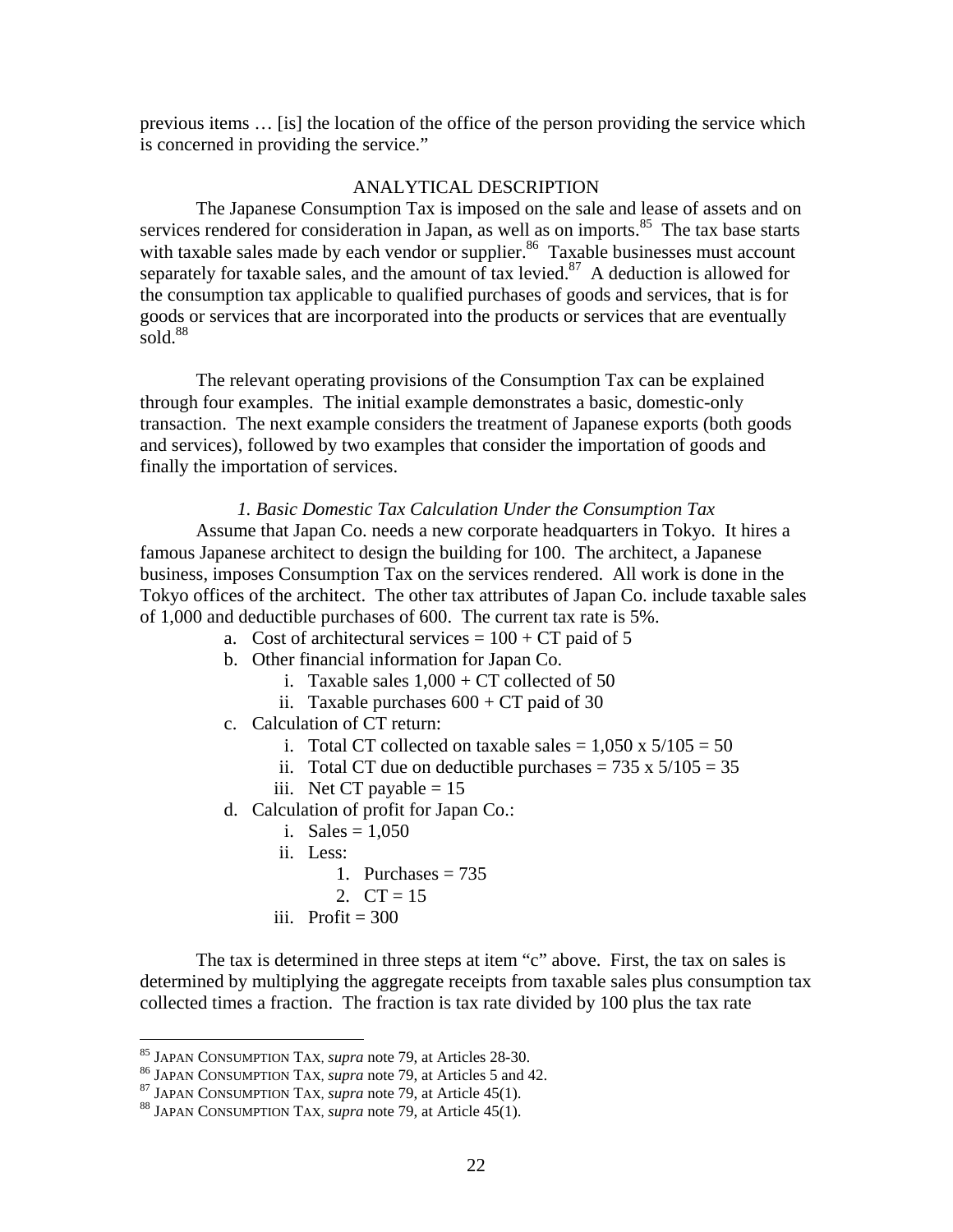(5/105). Thus, the Consumption Tax on sales of 1,050 is 50. Second, the deductible tax amount is determined in the same manner. In this case the total of creditable purchases is the sum of the architect's services and other taxable purchases, plus related consumption taxes paid  $(100 + 600 + 5 + 30 = 735)$ . This amount, 735, multiplied by 5/105, yields a deduction of 35. The Consumption Tax return will then net the 50 collected with 35 paid to determine the tax due of 15. The after-consumption tax profit of Japan Co. is 300.

No difference would arise if Japan Co. had purchased taxable goods for 100 from a domestic supplier instead of purchasing taxable architectural services from a domestic supplier. Both goods and services are taxable under the Japanese Consumption Tax.

#### *2. Cross-Border (Export) Treatment Under the Consumption Tax*

Japan Co.'s consumption tax liability would change however, if 200 of the 1,000 in taxable sales had been exported instead of sold domestically. Export sales are free of tax.<sup>89</sup> Importantly, the operation of this export exemption would not produce a change in Japan Co.'s after-consumption tax profits.

The treatment of exports can be demonstrated by adjusting the previous example as follows  $-200$  is removed from the taxable sales amount on line b(i), and a new line is added at b(ii) to record the 200 in export sales. The related Consumption Tax amounts will be 40 (on line b(i)) and 0 (on line b(ii)).

Importantly, when calculating the tax deduction, Japan Co. is allowed to fully deduct the Consumption Tax paid on purchases, even those related to exports. The calculation of the tax is presented below.

- a. Cost of architectural services =  $100 + CT$  paid of 5
- b. Other financial information for Japan Co.
	- i. Taxable sales  $800 + CT$  collected of 40
	- ii. Non-taxable export sales  $200 + CT$  collected of 0
	- iii. Taxable purchases  $600 + CT$  paid of 30
- c. Calculation of CT return:
	- i. Total CT collected on taxable sales =  $840 \times 5/105 = 40$
	- ii. Total CT due on deductible purchases =  $735 \times 5/105 = 35$
	- iii. Net CT payable  $= 5$
- d. Calculation of profit for Japan Co.:
	- i. Sales =  $1040$
	- ii. Less:
		- 1. Purchases  $= 735$
		- 2.  $CT = 5$
	- iii. Profit  $= 300$

Japan Co.'s tax liability falls from 15 to 5 in this example because the tax is removed from the 200 in export sales (200 x  $5\% = 10$ ). The Consumption Tax is neutral with respect to exports. Profits remain the same for Japan Co. whether it sells its output domestically or overseas. Additionally, there would be no difference in treatment if

<u>.</u>

<sup>89</sup> JAPAN CONSUMPTION TAX, *supra* note 79, at Article 7.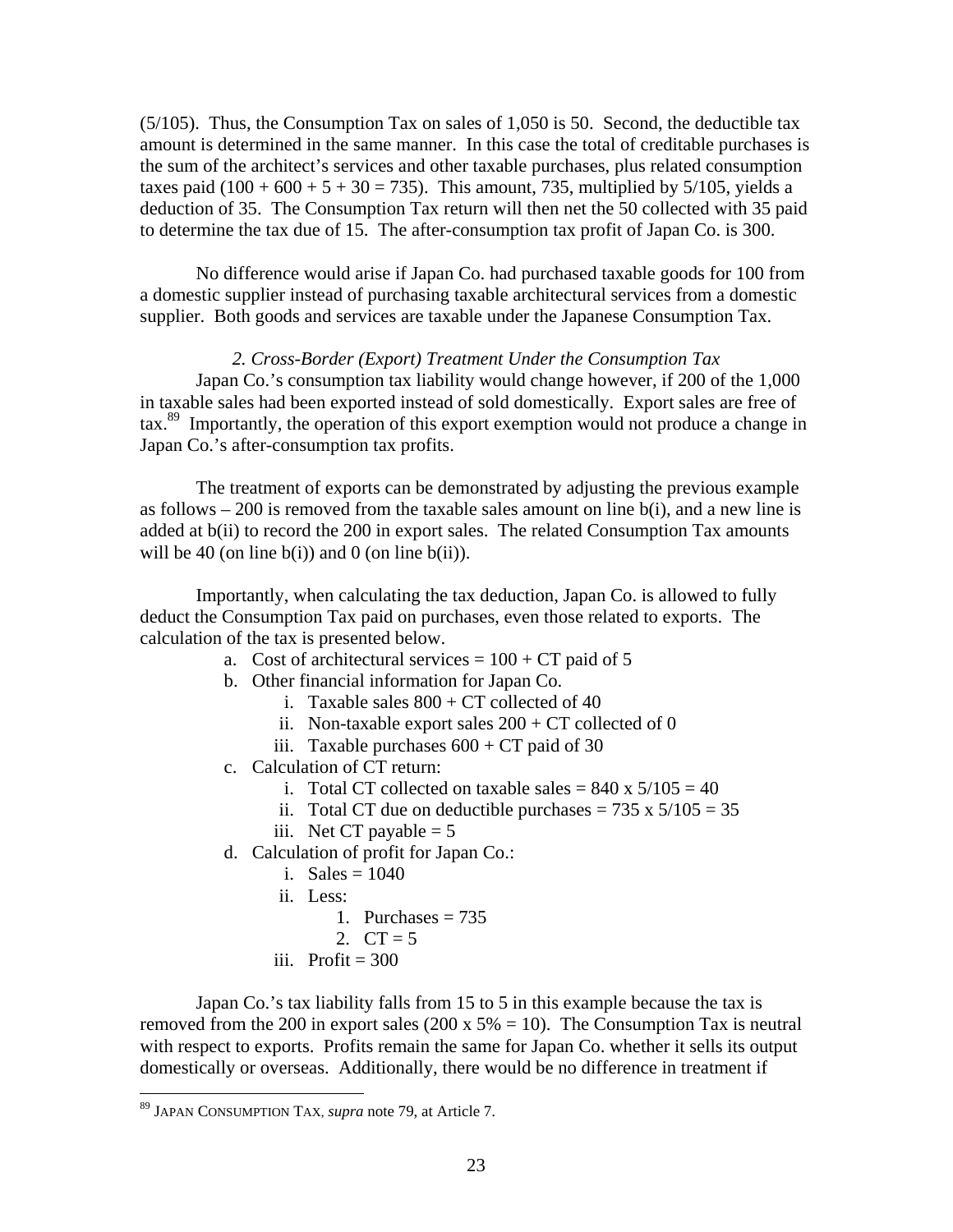Japan Co. had exported 200 in services instead of 200 in goods. Japan's Consumption Tax treats all exports the same. $90$ 

The cross-border treatment of imports is more complex than the treatment of exports. The final two examples consider the importation of goods and then services.

*3. Cross-Border (Import) Treatment of Goods Under the Consumption Tax* 

 Using the same basic example, assume that instead of purchasing architectural services Japan Co. imports foreign goods for 100. The imported goods will be used along with the other taxable purchases to produce Japan Co.'s taxable goods or services. A tax will be imposed on the imported goods when they are removal from the bonded warehouse.<sup>91</sup>

 Under these facts Japan Co.'s Consumption Tax liability remains unchanged from the first example where all taxable purchases were from domestic sources. Once again, there is no impact on Japan Co.'s corporate profits. The Consumption Tax is neutral. It neither encourages nor discourages choices among domestic or foreign purchases of goods for business inputs. The calculation of the tax is presented below.

- a. Cost of imported foreign goods =  $100 + CT$  paid of 5
- b. Other financial information for Japan Co.
	- i. Taxable sales  $1,000 + CT$  collected of 50
	- ii. Taxable purchases  $600 + CT$  paid of 30
- c. Calculation of CT return:
	- i. Total CT collected on taxable sales =  $1050 \times 5/105 = 50$
	- ii. Total CT due on deductible purchases =  $735 \times 5/105 = 35$
	- iii. Net CT payable  $= 15$
- d. Calculation of profit for Japan Co.:
	- i. Sales  $= 1050$
	- ii. Less:
		- 1. Purchases  $= 735$
	- 2.  $CT = 15$
	- iii. Profit  $= 300$

*4. Cross-Border (Import) Treatment of Services Under the Consumption Tax* 

 Assume the same facts as in the first example, except that Japan Co. decides to hire the services of a famous French architect to design its new Tokyo building for 100. A third party (not related to the architect) does all the necessary site inspections and preparations (measurements, soil tests etc.) in Japan. The French architect never visits Japan. All work is done in the architect's offices in Paris. All documentation is presented to Japan Co. in Paris.

<sup>90</sup> JAPAN CONSUMPTION TAX, *supra* note 79, at Article 2-8 (defining the transfer of assets to include the "provision of services as a business for compensation") and Article 7-1-1 (exempting the "transfer of assets effected as an exportation from this country.")

<sup>91</sup> JAPAN CONSUMPTION TAX, *supra* note 79, at Article 4.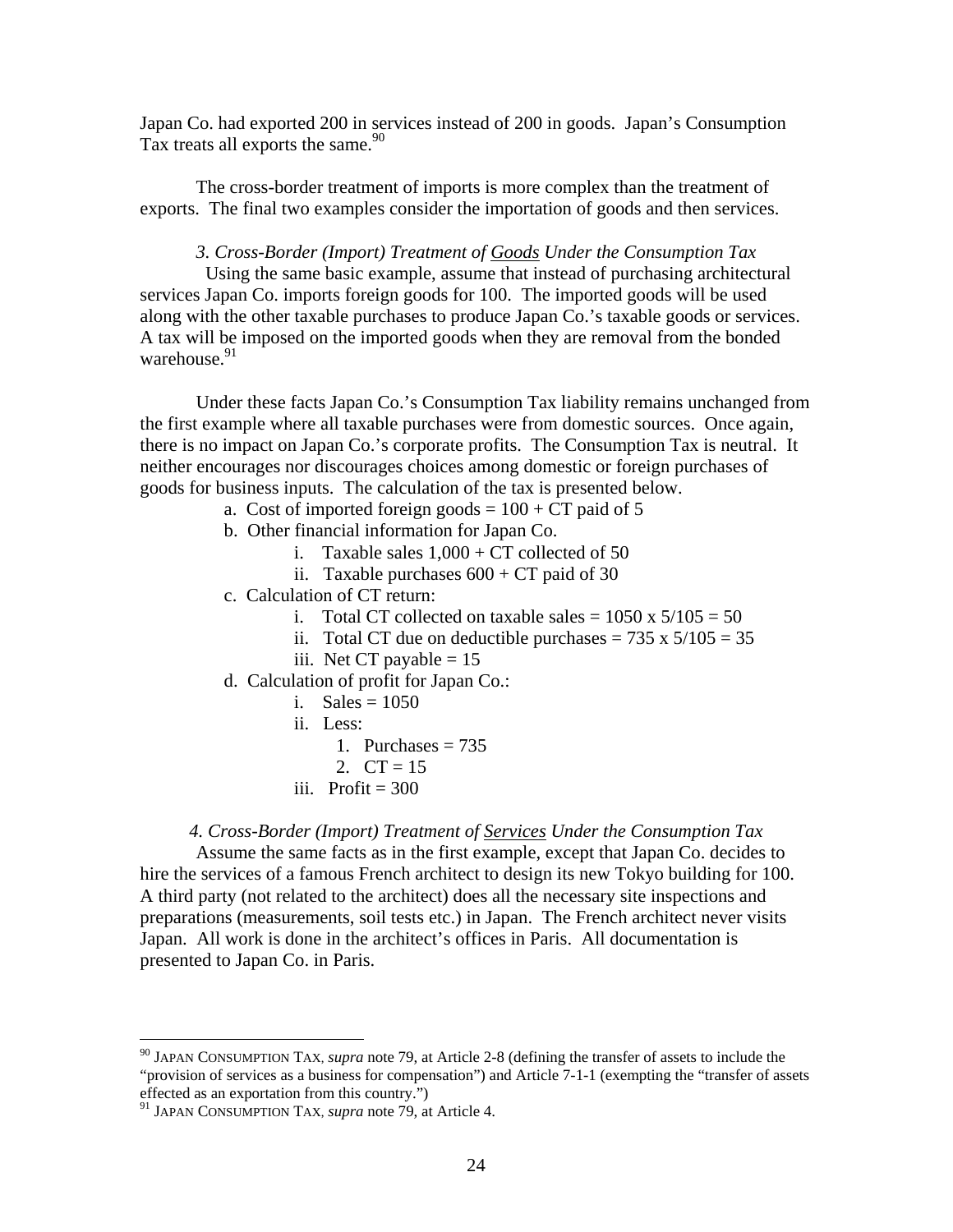*No Japanese CT due:* The French architectural services are not subject to the Consumption Tax. The Consumption Tax is levied only on transfers of assets or the provision of services in Japan.<sup>92</sup> Cabinet Order determines the place where services are provided.<sup>93</sup> There are seven categories of services listed in the Cabinet Order.<sup>94</sup> Either the fifth or the seventh category would seem to apply to architectural services. The fifth concerns the "provision of information or designs." The seventh functions as a catchall provision for "services other than those mentioned in the previous items." In both instances the place of taxation is the same. It is "the location of the office concerned in the provision of information or designs"<sup>95</sup> in the fifth category, or it is "the location of the office of the person providing the service"96 in the catchall.

*No French VAT due:* In addition, no French VAT is due on provision of these services. This is the rule under current French law,<sup>97</sup> Article 9(2)(a) of Sixth Directive as currently in force,<sup>98</sup> as well as the rule under (New) Article 9(a) of the proposed rules.<sup>99</sup>

Even though no Japanese CT is due on the importation, and no French VAT is due on the performance of these services, this is not a case of double non-taxation. This is not an example of the kind of non-synchronized international rules for taxing consumption that troubles the OECD.

The reason for this has to do with the operation of the deduction rules in the Japanese Consumption Tax. In effect, by excluding the cost of the French architect from taxable purchases the Japanese tax indirectly burdens the French architectural services to the same extent it would burden the importation of a similar measure of goods. The difference is a matter of timing. Consider the following example.

- a. Cost of architectural services  $= 100 + CT$  paid of 0
- b. Financial information for Japan Co.
	- i. Taxable sales  $1,000 + CT$  collected of 50
	- ii. Taxable purchases  $600 + CT$  paid of 30
- c. Calculation of CT return:
	- i. Total CT collected on taxable sales  $= 1,050 \times 5/105 = 50$
	- ii. Total CT due on deductible purchases =  $630 \times 5/105 = 30$
	- iii. Net CT payable  $= 20$
- d. Calculation of profit for Japan Co.:
	- i. Sales =  $1,050$
	- ii. Less:
		- a. Purchases  $= 630$
		- b.  $CT = 20$
		- c. Nontaxable fees paid  $= 100$

<sup>92</sup> JAPAN CONSUMPTION TAX, *supra* note 79, at Article 4-1.

<sup>93</sup> JAPAN CONSUMPTION TAX, *supra* note 79, at Article 4-3-2.

<sup>&</sup>lt;sup>94</sup> AN ORDER FOR THE ENFORCEMENT OF THE CONSUMPTION TAX LAW, *supra* note 79, at Article 6-2.<br><sup>95</sup> AN ORDER FOR THE ENFORCEMENT OF THE CONSUMPTION TAX LAW, *supra* note 79, at Article 6-2-5.

<sup>&</sup>lt;sup>96</sup> AN ORDER FOR THE ENFORCEMENT OF THE CONSUMPTION TAX LAW, *supra* note 79, at Article 6-2-7.<br><sup>97</sup> C.G.I., Art. 259 A (2°) (2005)

<sup>98</sup> SIXTH DIRECTIVE, *supra* note 11, Art. 9(2)(a). 99 COM(2003) 822 final, *supra* note 8 at 11 & 18.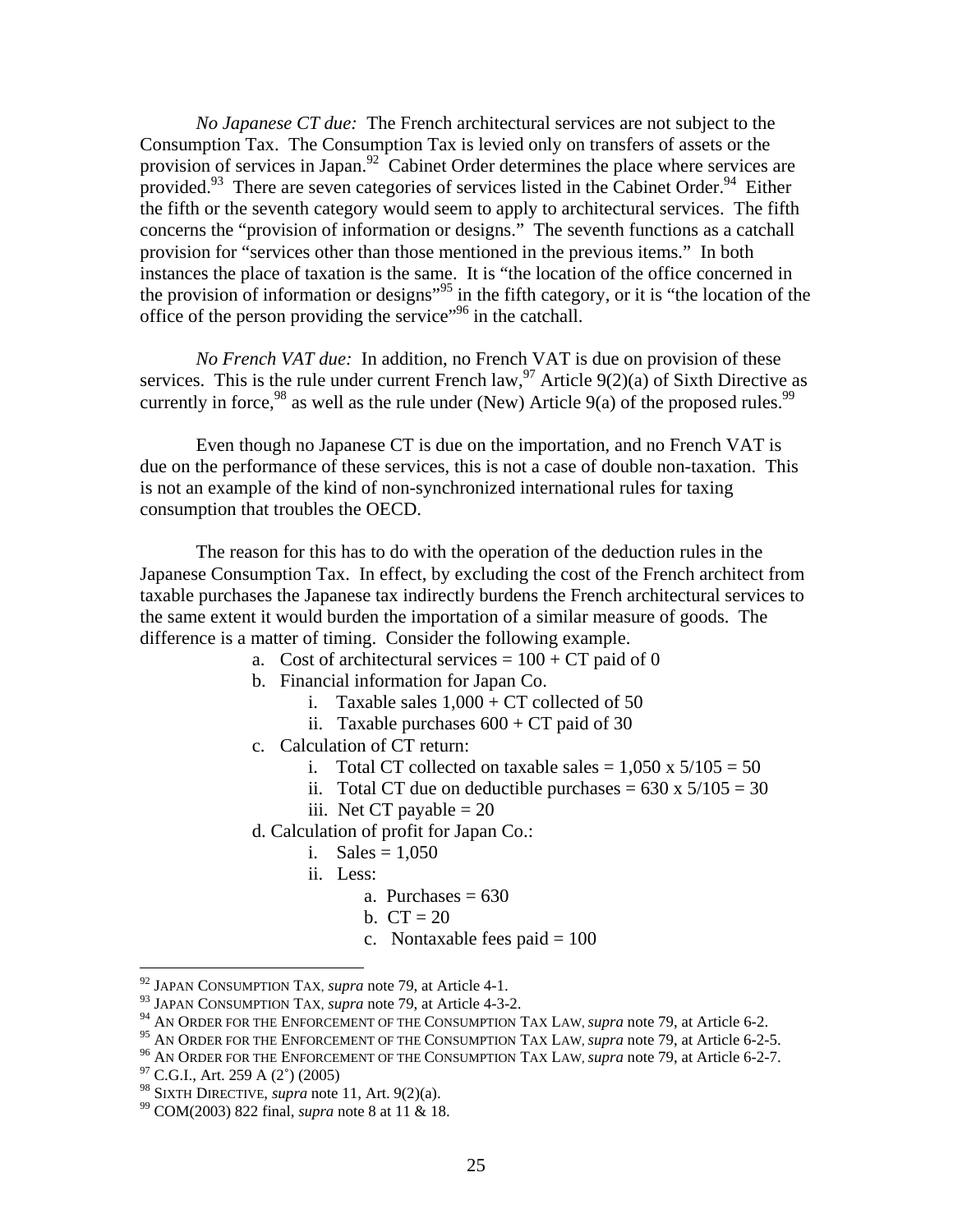#### iii. Profit  $= 300$

 Corporate profits remain unchanged at 300. But notice, compared with the importation of goods example (example 3), the net consumption tax payable by Japan Co. is higher by 5. The reason for the increase is precisely because of the French architectural services and the fact that they are excluded from the amount of deductible purchases, even though they are real economic inputs.

As a result, the real difference between the treatment of imported good and imported services is one of timing under the Japanese CT. Where the value added by imported good is taxed at the border, the value added by imported services is taxed on the resale of goods or services into which they are incorporated.

#### PART III:

#### COMPARATIVE ASSESSMENT

 Mature consumption tax systems, like the EU VAT, determine the place of taxation indirectly, through proxies rather than directly, through express use and enjoyment rules. Proxy-based rules have proven to work the best. This is the clear conclusion from four-decades of EU experimentation. Borrowing from this experience, the Japanese CT relies exclusively on proxies when determining the pace of taxation for services and intangibles.

The history of the EU rules is instructive. There have been four distinct phases, and we are about to enter the fourth. The EU moved from pure "use and enjoyment" criteria in the Second VAT Directive in 1967, to transaction-centric proxy-based rules in the 1977 adoption of the Sixth Directive. These rules were adjusted, extended and refined as the fiscal frontiers came down and throughout the transitional period (1991 through 2002). The current proposals do not depart from precedent. They maintain a reliance on proxies, but the application of them is different. The new proposals are cast in a party-centric (B2B verses B2C) dual-proxy structure. Adoption is expected some time before the July 1, 2006 effective date.

When comparing the EU VAT and Japanese CT this study has identified two areas where significant differences arise between the EU and Japanese systems. The first is the systemic non-taxation of distance supplies made to Japanese customers from nonestablished businesses located outside Japan. Different place of taxation proxies and technology-intensive registration and filing procedures allow these sales to be reached in the EU.

The second difference results in either double taxation or double non-taxation in EU-Japan B2B trade in services and intangibles. The particular outcome is determined by the structure of the transaction. The cause of this variance is the EU's preference for using the place of establishment as a proxy, as opposed to the Japanese preference for using a proxy based on the fixed establishment from which (or to which) a service or intangible is provided (or received).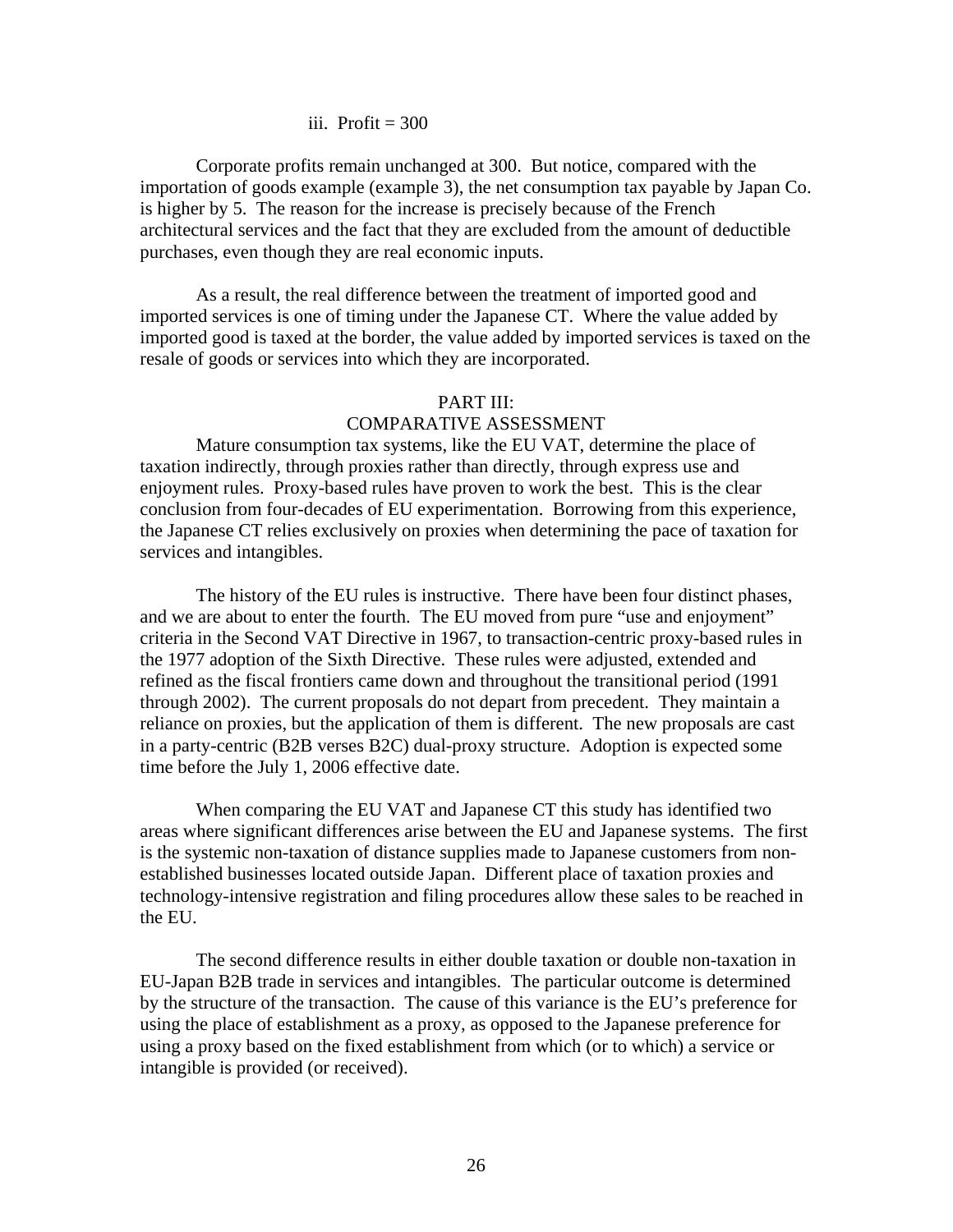### 1. B2C DISTANCE (DIGITAL) SERVICES<sup>100</sup>

Both Japan and the EU have long recognized that consumption taxes are inherently difficult to collect from final consumers when a service can be provided remotely across international borders. Failing to tax these kinds of services is an economic invitation for the service providers to move offshore, and reduce the cost to the final consumer. In Japan this incentive is measured at 5%; in the EU it ranges between 15% and 25%.

*EU proxies –* Under current rules sales to final consumers of distance services from businesses established outside the EU are taxed at the customer's location.<sup>101</sup> This is accomplished through the special place of taxation rules of Article 9(2)(f) and the expansive scope of the definition of "electronically supplied services" provided by Annex  $L<sup>102</sup>$  Adoption of this proxy as the place of taxation for these services is a recent development.<sup>103</sup> The same proxy is not used in all B2C transactions for similar services – B2C transactions within the EU are treated differently.

- 1. Web site supply, web-hosting, distance maintenance of programs and equipment.
- 2. Supply of software and updating thereof.
- 3. Supply of images, text and information and making databases available.
- 4. Supply of music, films, and games, including games of chance and gambling games, and of political, cultural, artistic, sporting, scientific and entertainment broadcasts and events.
- 5. Supply of distance teaching.

1

<sup>103</sup> Prior to Directive 1999/59/EC the place of taxation for all distance services was at the supplier's location. This result followed from the design of Article 9. The place of taxation for services that are not specifically itemized in Article 9(2) are determined under Article 9(1)'s general rule – the supplier's location. Article 9(2) was silent before 1999. By adding a tenth indent to Article 9(2)(e) that dealt with telecommunications Directive 1999/59/EC changed the place of taxation for these services to the customer's location – but only in some instances. The tenth indent applied to customers located outside the EU and for taxable persons established within the EU but in a different Member States from the supplier – not for final consumers who received telecommunication services from business established outside the EU. In these later instances the place of taxation remained the supplier's location.

Three years later Directive 2002/38/EC made further changes. These involved radio and television broadcasting services and electronically supplied services. There were three aspects to these changes. First, in two separate indents, eleven and twelve, Article 9(2)(e) changed the place of taxation for these services to the customer's location – again only for customers located outside the EU and for taxable persons established within the EU but in a different Member States from the supplier.

Secondly, Directive 2002/38/EC added Article 9(2)(f). This article extended the reach of the new place of taxation proxy for electronically supplied services to include supplies to final consumers from business established outside the EU.

Third, an expansive definition of "electronically supplied services" is provided by Annex L. Annex L sweeps into the place of taxation rules controlled by Article  $9(2)(f)$  many items that might otherwise have been considered exclusively within the scope of the tenth and eleventh indents on "telecommunications, or radio and television services." Specifically, the inclusion of the "… supply of music, films, and games, including games of chance and gambling games, and of political, cultural, artistic,

 $100$  The term "distance services" is taken from COM(2005) 334 final at 12, where it is used by the Commission to describe collectively: "Electronically supplied services, telecommunications services, radio and television broadcasting services, as well as distance teaching [that] can be and are supplied to nontaxable person at a distance."

 $101$  Article 9(2)(f) provides that the place of taxation for these services is "... the place where the nontaxable person is established, has his permanent address or usually resides."

<sup>&</sup>lt;sup>102</sup> Annex L provides the following "illustrative list" of electronically supplied services (e-mail communications are expressly excluded as an electronically supplied service):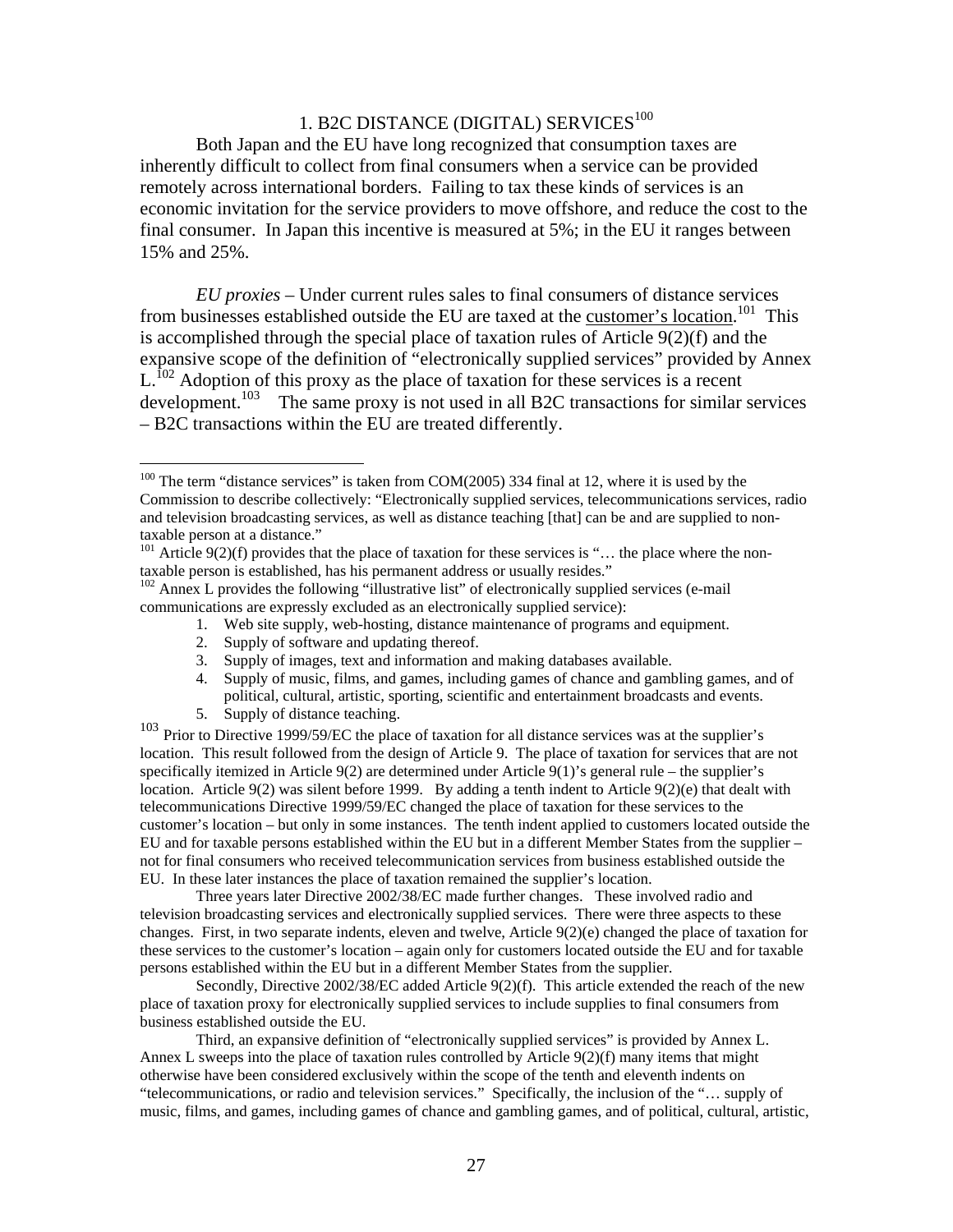*Japanese proxy* – Unlike the EU rules, the Japanese CT does have uniform proxies for determining the place of taxation for services and intangibles – the location of the office of the person who provides the service.<sup>104</sup> The supplier's location is the proxy applied to determine the place of taxation in B2B and B2C transactions. It remains the same for inbound and outbound transactions.

*Comparative analysis*: The EU is in total agreement with the Japanese in one respect – the importance of having a single proxy that applies across all comparable B2C transactions. Japan's CT has this now. If the Commissions recent proposals<sup>105</sup> are adopted the same will be true in the EU.

However, from another perspective, the EU and Japan see things in exactly the opposite way. The Japanese proxy is the complete opposite of the EU proxy for exactly the same transactions. As a result, Japan clearly looses CT on the vast majority of the B2C sales of services and intangible property made by distant businesses, businesses that are outside of Japanese tax jurisdiction.

Two questions arise: (1) which proxy for the place of taxation is more accurate, as a theoretical matter, and (2) what accounts for the decision to adopt proxies that are the polar opposites for the same transactions?

A close examination of recent Commission proposals sheds light on both of these questions. As to which proxy, the seller's or the customer's location, is the most theoretically appropriate – the EU has the superior position.

 sporting, scientific and entertainment broadcasts and events" at item 4 of Annex L changes the proxy for these services – for final consumers who purchasing from a taxable person outside the EU – to the customer's location.

Recognizing that these changes in place of taxation would require businesses that were not established in the EU to collect and remit VAT on sales for the first time, a special electronic filing scheme was laid down in Article 26c to assist them. This scheme allows a single return to be filed in one Member State covering VAT due on sales to end consumers in all Member States. Taxes would be calculated at the rates applicable in each State.

Thus, through a very piece-meal progression, the rules on the place of taxation for distance services to final consumers from businesses established outside the EU became – the customer's location. <sup>104</sup> Article 4-3-2 indicates that,

In the case of provision of services, the place at which said services shall have been provided (in case the service provided is transportation or communication or something else involving areas both in Japan and outside Japan or in other cases stipulated by cabinet order, the place shall be that stipulated by cabinet order.)

Two provisions of the Cabinet Order could apply. Both give the same result. Article 6-2-5 provides: The provision of information or designs: the location of the office concerned in the provision of information and designs, of the person effecting the provision of the information or designs.

Article 6-2-7 provides:

Where in respect of the provision of services other than those mentioned in the previous Items, the place at which the service performed across a region in Japan or not in Japan or other service, is performed is not clear: the location of the office of the person providing the service which is concerned in providing the service. 105 COM(2005) 334 final, at 12-13.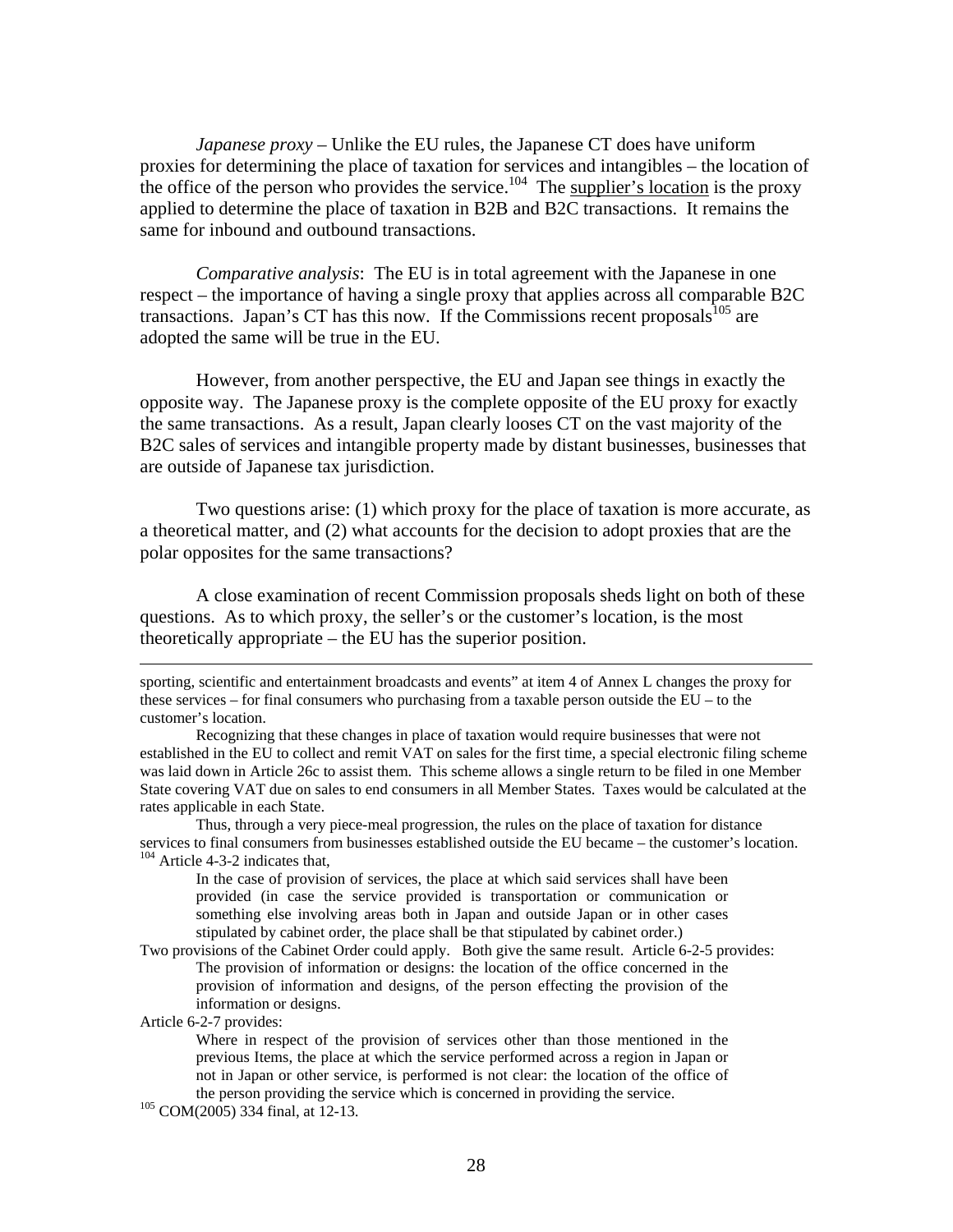The Commission believes that the place of taxation rules for all B2C distance sales transactions (television and radio broadcasting, telecommunications, electronically supplied services and distance teaching without physical presence) should be harmonized. To do this it proposes to change the current place of taxation in the B2C fact pattern where both B and C are within the community. The current proxy requires taxation at the supplier's location<sup>106</sup> – the same as the Japanese rule. The Commission proposes to change this to the customer's location.

The Commission strongly believes that this change reaches the correct result. The function of a proxy is to come as close as possible to imposing tax at the place of true consumption. The Commission believes that in almost all cases, the place of consumption for B2C distance services is the customer's location. The Commission also believes that a harmonized rule in this area, one that is applicable across all similar B2C transactions, will level the commercial playing field.

It is difficult to argue with the logic of the Commission's position. What then accounts for the proxy variance in this area; variances that currently arise both within the EU and between the EU and Japan? The reason seems to be administrative, that final consumers are not tax collectors. Only the seller in a B2C transaction can be expected to collect and report the tax. Thus, if (a) compliance by foreign businesses is difficult, and if (b) jurisdiction to compel those businesses to collect the tax is lacking, then the assumption has been that sellers will not comply. As a result, taxation has been conceded. The mechanism for doing this has been to make the place of taxation the seller's location.

Recently the EU's approach to this problem has been address the administrative problem by employing technology to reduce reporting burdens on businesses, encouraging voluntary compliance. A special one-stop shop procedure was adopted under Article  $26c^{107}$  for this reason. The Commission believes that the effectiveness of the current proposal is highly dependent on the adoption of a similar one-stop shop procedure under Article 22b.<sup>108</sup> The Commission believes that its current proposal to harmonize all place of taxation for B2C distant sales transactions,

 $106$  Article 9(1)

 $107$  This was a one-stop-shop option. It allowed non-EU established businesses to select a single "Member State of identification" where they could be registered, but not be established, under a simplified arrangement. VAT from sales made throughout the EU would be determined on a destination-basis using the rates and rules of the jurisdiction where the customer resided. However the VAT collected on these sales would be paid over to the Member State of identification on a single electronic return. That tax administration was in turn obligated to redistribute the VAT to appropriate jurisdictions. Everything was required to be performed electronically. The proposal for the special scheme for digital sales can be found in COM(2000) 349 final at http://europa.eu.int/eur-lex/en/com/pdf/2000/en\_500PC0349\_02.pdf 108 Where Article 26c is concerned with non-established taxable persons, Article 22b is concerned with

taxable persons established in at least one Member State. Both schemes are paperless, fully electronic. Like the scheme under Article 26c, the Article 22b scheme allows one return to be filed for all transactions in non-established States. That return is filed with its Member State of establishment. A harmonized set of compliance rules covers the content and frequency of the return. Unlike the Article 26c scheme, all tax transfers under proposed Article 22b will be done directly. The Member State of establishment will not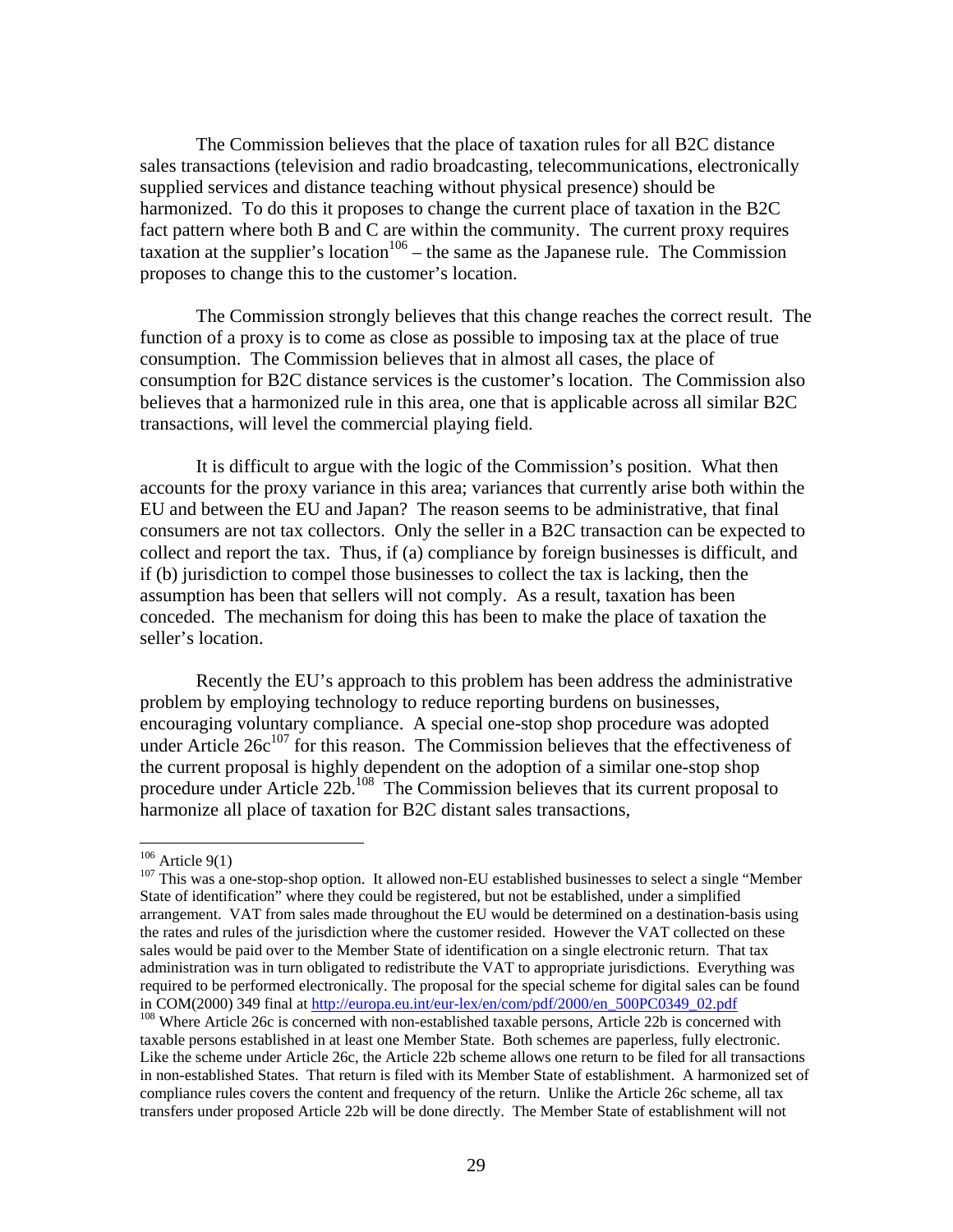… will indeed lead to additional administrative burden for the traders [impacted], but much of the inconvenience that this might cause could be addressed by those traders opting for the one-stop shop mechanism, leaving only one place where all the obligations must be fulfilled and providing an electronic means to do so. Therefore, the Commission strongly believes that this proposal can only achieve the full scale of its simplification when accompanied by the one-stop mechanism. Without this simplification the amended rules would impose disproportionate administrative burdens on business and run strongly counter to the Lisbon Strategy.<sup>109</sup>

 Thus, if the EU's technology-intensive one-stop shop procedure proves effective, and if Japan would like to capture the consumption tax revenues it is loosing in crossborder B2C transaction in distance services, then an adjustment to Cabinet Order may be appropriate after the adoption of a similar simplification procedure in Japan. This recommendation, not specifically directed at Japan however, can be found in the OECD's February 11, 2005 report on *Facilitating Collection of Consumption Taxes on Businessto-Consumer Cross-Border E-Commerce Transactions*. 110

#### 2. B2B PLACE OF TAXATION PREFERENCES: LEGAL V. ECONOMIC TESTS CONCERNING THE PLACE OF TAXATION FOR SERVICES AND INTANGIBLES

 When the place of taxation has been determined to be the proxy of where a business is located, and where a businesses has multiple locations in multiple jurisdictions, how should a consumption tax discriminate among possible competing locations? The fundamental question boils down to whether the proxy adopts a legal or an economic test. There are four common formulations of a businesses location: (1) the place of establishment or head office, (2) the place of a fixed establishment from which or to which a service or intangible is provided or received, (3) the place of permanent address and (4) the place of usually residence.

The first and second tests are globally dominant. The first is a legal test; it looks to the place of legal control. The second is an economic test; it looks to the place of economic incidence, the place where a service or intangible is actually provided or used.

redistribute funds for the taxpayer. Each taxable person must make payments directly to each Member State of consumption. National rules governing declaration periods, as well as various payment and refund rules must still be complied with on a country-by-country basis. COM(2004) 728 final. Available at: http://europa.eu.int/comm/taxation\_customs/publications/official\_doc/COM\_728\_en.pdf. *See* Richard T. Ainsworth, "The One-Stop Shop for VAT and RST; Common Approaches to EU-US Consumption Tax Issues," TAX NOTES INTERNATIONAL (Feb. 21, 2005) 693.<br><sup>109</sup> COM(2005) 334 final at 13.

<sup>&</sup>lt;sup>110</sup> OECD: PROGRESS REPORT AND DRAFT PRINCIPLES 4 *supra* note 6.; *see also* OECD, REPORT ON AUTOMATING CONSUMPTION TAX COLLECTION MECHANISMS 13-14 (1-2 July 2003) DAEFFE/CFA(2003)43/ANN5 *available at* http://www.oecd.org.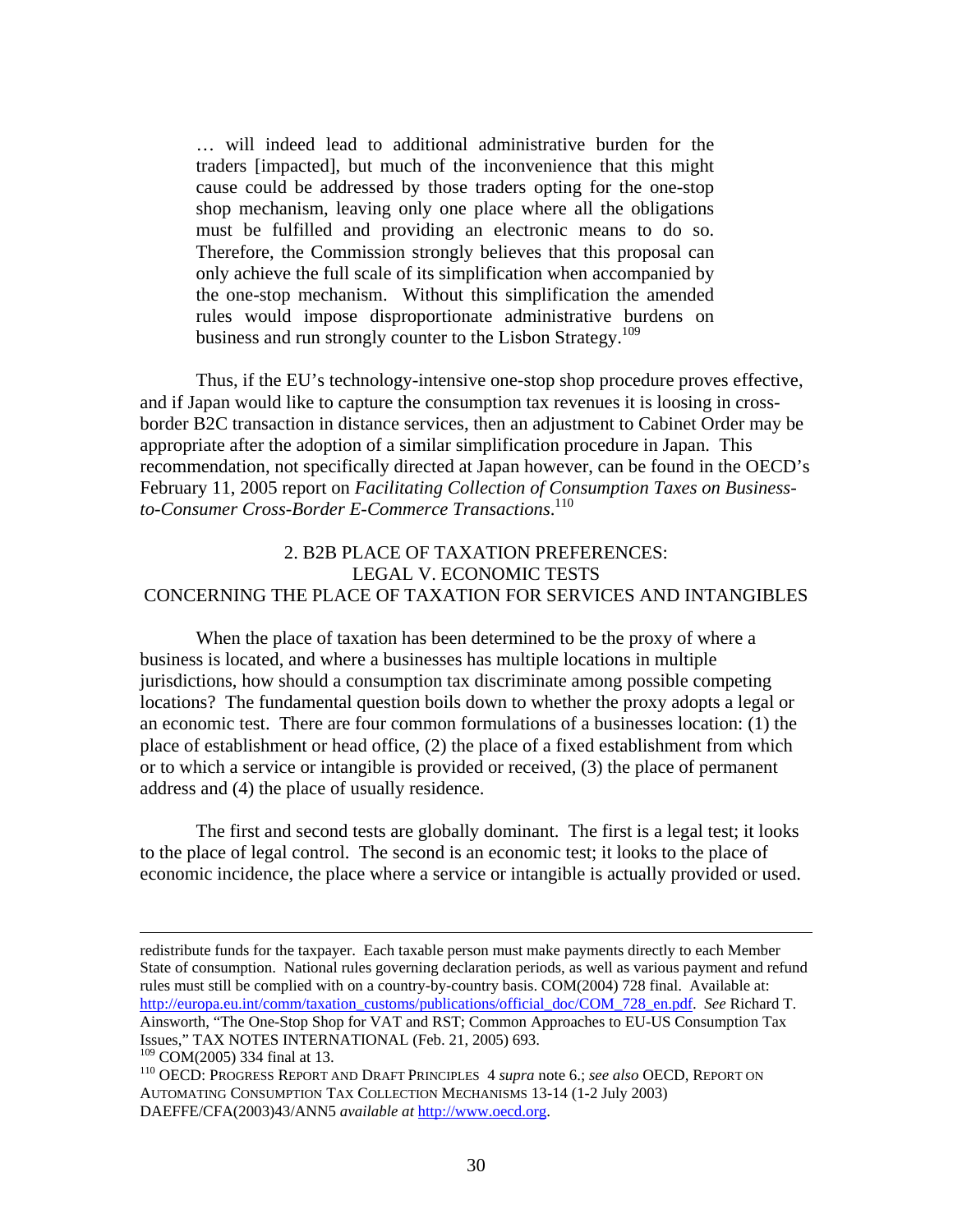Article 9(1) and 9(2)(e) of the Sixth Directive present these four criteria in a cascading sequence, setting out the place of taxation as "… the place where the supplier has established his business or has a fixed establishment from which the service is supplied or, in the absence of such a place of business or fixed establishment, the place where he has his permanent address or usually resides." The same language appears in (New) Article 9(2). This is the new "main rule" for B2C transactions. Similarly Article  $9(2)(e)$  sets the place of taxation at "... the place where the customer has established his business or has a fixed establishment to which the service is supplied or, in the absence of such a place of business or fixed establishment, the place where he has his permanent address or usually resides." The same language appears in (New) Article 9(1). This is the new "main rule" for B2B transactions.

*EU proxy*: The clear preference in the EU is for a legal test. The ECJ has determined that the place of taxation for services and intangibles is the place of establishment, and the proxy of a fixed establishment (through which a service is provided or to which it is received) is a distant second best. In two separate cases the ECJ has stated that a fixed establishment is to be used, "… only if the reference to the place where the supplier has established his business does not lead to a rational result for tax purposes or creates a conflict with another Member State."<sup>111</sup>

*Japanese proxy:* The clear preference in Japan is for an economic test. In four of the seven specified categories of services, $112$  including the catchall final category, the Cabinet Order looks to the office most directly involved in the performance or receipt of the service to determine the place of taxation. $^{113}$ 

*Comparative analysis*: This divergence in proxies for the place of taxation leads to both double taxation and (at least in some instances) to double non-taxation in Japanese-EU trade of services and intangibles. Two examples will demonstrate.

#### EXAMPLE 1: DOUBLE TAXATION

Assume two companies established in different countries in the EU. One is a German computer company that sells global ERP systems; the other is a French bank with global operations. Assume that both firms have branches in Tokyo, Japan. Assume also that the French bank enters into an agreement to purchase and have installed a global instance of the German firm's ERP system. As a result of this agreement, the German computer firm will provide installation services to the French bank in each of its branches, including the branch in Tokyo.

<sup>&</sup>lt;sup>111</sup> Berkholz, supra note 31 at 17 (determining that the place of a slot machine's business establishment in Hamburg should control the place of taxation for services rendered through slot machines on ships sailing between Germany and Denmark); Case 231/94, Faaborg-Gelting Linien A/S v. Finanzam v. Flensburg, 1996 E.C.R. 2395; 3 CMLR 535 (1996) at 11 (determining that the place where a restaurant is established in Denmark should control the place of taxation for restaurant services provided on a ships sailing between Denmark and Germany).

<sup>&</sup>lt;sup>112</sup> The remaining three categories employ an unusual dual-proxy. *See supra* text accompanying note 84. <sup>113</sup> *See supra* text accompanying notes 85-88.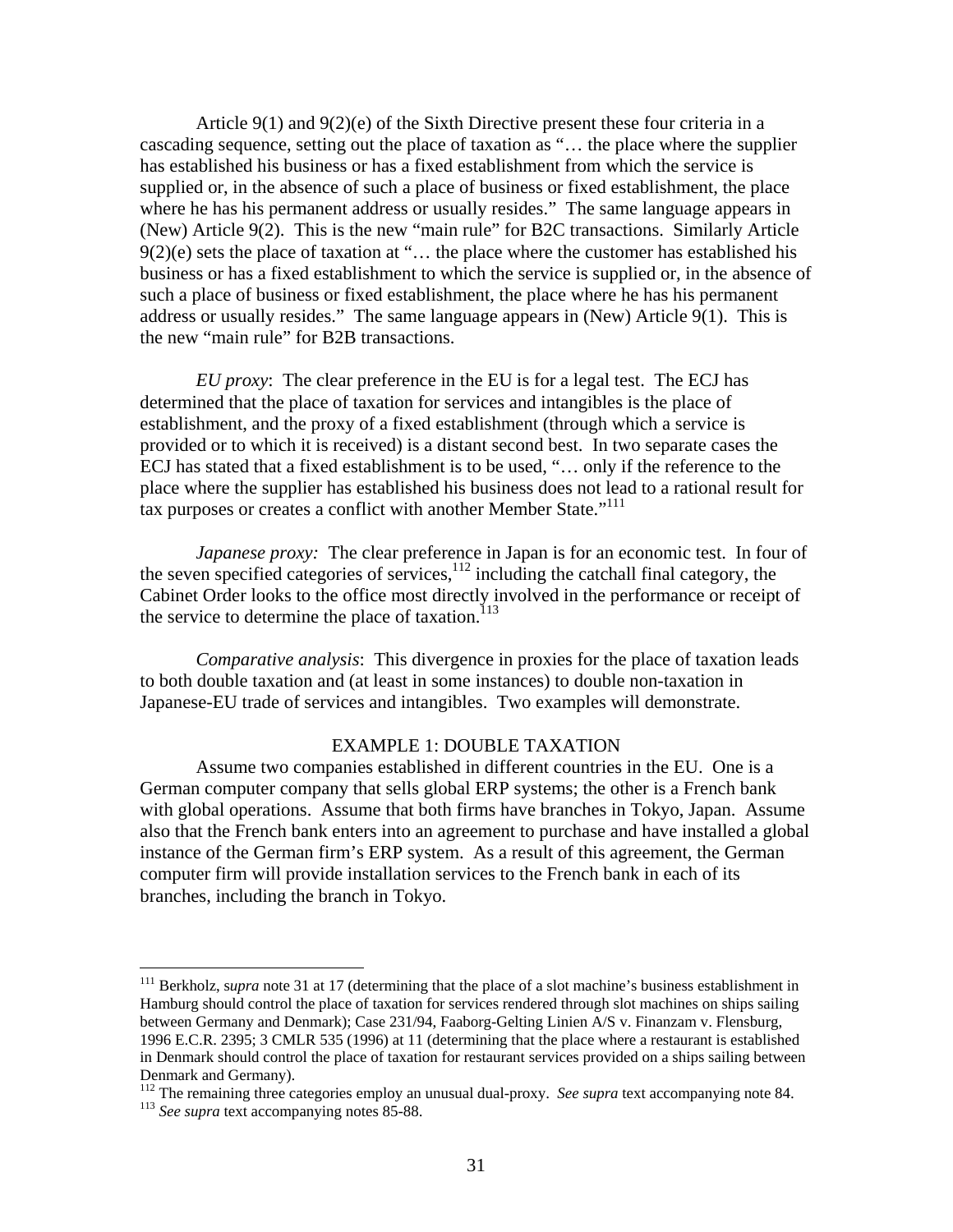*Double taxation (the Japanese CT):* If the German firm renders these services out of its Tokyo branch office, then it is clear that the Japanese CT will apply. Either Article 6-2-5 (dealing with the provision of information or designs) or Article 6-2-7 (the catchall provision) of the Cabinet Order will control, and the place of taxation will be in Japan because this is where the "office of the person providing the service" is located.<sup>114</sup>

*Double taxation (the French VAT):* If the contract is between the German and French firm, an invoice will issue, and the French firm will be required to apply the reverse charge procedures under Article 21(1)(b). The place of taxation is determined under Article 9(2)(e) as the place where the customer has established his business. The third indent of Article 9(2)(e) (services of consultants, engineers, … as well as data processing and the supplying of information) applies to these services whether or not they are actually rendered in the EU.

 This result is consistent with the position of the EU Commission. In a recent Working Paper the Commission follows the reasoning of the ECJ in the Berkholz and Faaborg-Gelting cases and argues that the contractual relationship of the service provider and the customer must be analyzed. It concludes that if a service is contracted, invoiced and paid by the customer at his place of establishment, then this place should be determined to be the place of taxation.<sup>115</sup> A recent case by the UK VAT Tribunal agrees with this result. $116$ 

#### EXAMPLE 2: NON-TAXATION

 Assume the facts are reversed and there are two Japanese firms, both established in Tokyo, Japan. One is a computer firm that sells global ERP systems; the other is a bank with global operations. Assume that both firms have branches in Paris, France. Assume also that the bank enters into an agreement to purchase and have installed a global instance of the computer firm's ERP system. As a result of this agreement, the computer firm will provide installation services to the bank in each of its branches, including the branch in Paris.

*Non-taxation (the French VAT):* Applying the principles of the Berkholz and Faaborg-Gelting cases, the EU Commission's Working Paper No. 498, and the holding in the Zurich Insurance case, it is clear that the place of taxation for all installation services is Japan – even if the services that are provided by the branch of the computer firm to the branch of the bank in Paris, France. The whole transaction is out of scope of the French VAT.

<sup>114</sup> *See:* Basic Consumption Tax Ruling 7-2-6 (Shouhizeihou Kihon Tsuutatsu 7-2-6) (concerning the taxation of overseas package tours provided by travel agents determining that services performed out of offices located in Japan were subject to the consumption tax, but those provided out of offices located outside of Japan were not subject to the consumption tax).<br><sup>115</sup> EU Commission, "Working Paper No. 498," (May 2, 2005) TAXUD/1628/05-EN.

<sup>&</sup>lt;sup>116</sup> Zurich Insurance Company v. HMRC (LON/02/1080) June 30, 2005 (holding that a contract between PwC and Zurich Insurance in Switzerland for a global installation of a SAP ERP system was not subject to UK VAT even though services were actually performed in the UK by the UK branch of PwC, and those services were paid for by the UK branch through an inter-company charge between the Swiss headquarters and the UK branch).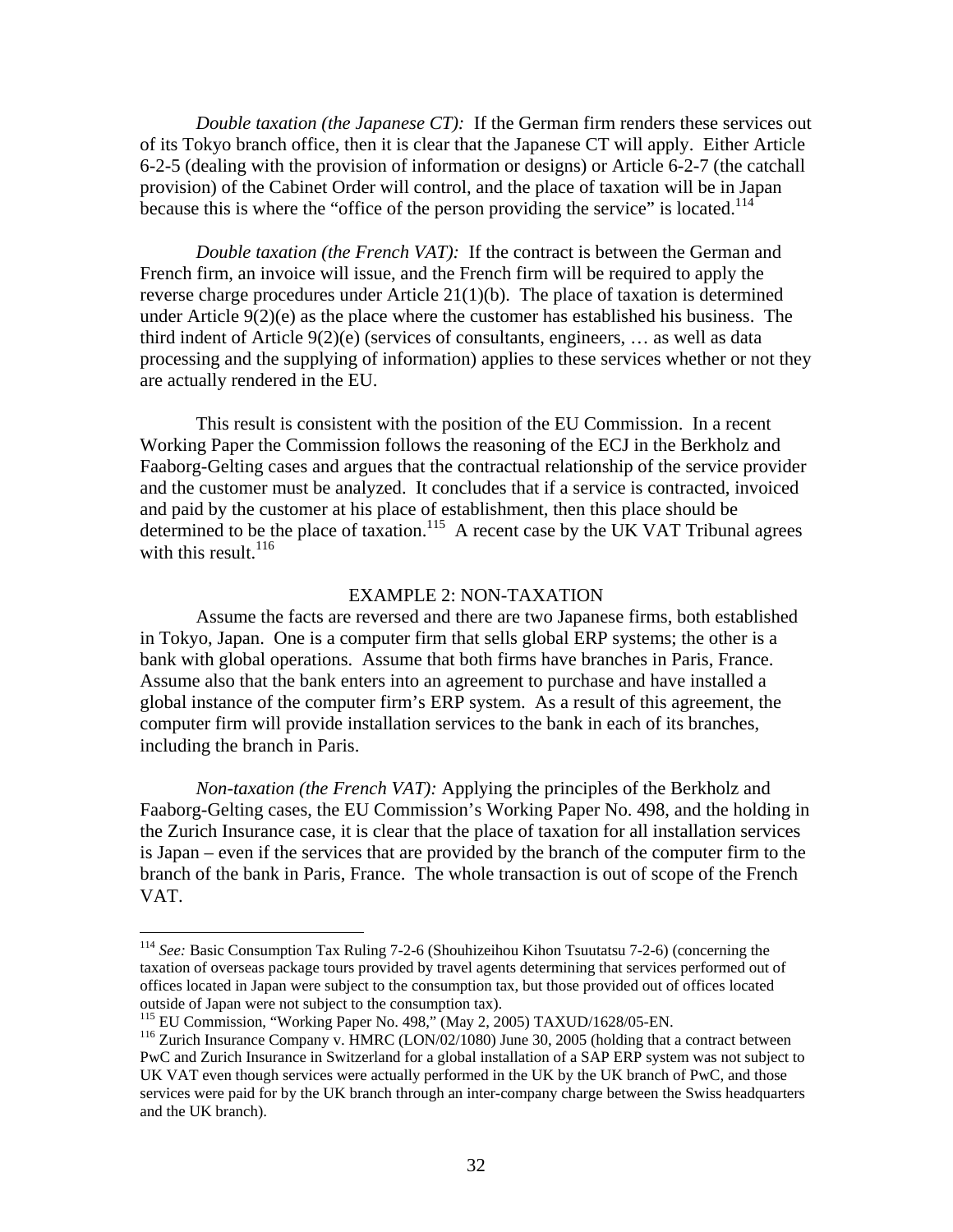It is also clear that transferring the benefits of the Japanese contract (intracompany) from the Japanese head office to the French branch is not a transfer subject to French VAT.<sup>117</sup> This will be the case even though there is an intra-company charge between the French branch and the Japanese head office of the bank. This fact pattern is anticipated and resolved in the Commission's B2B proposals where a new Article 6(6) is contemplated that would state:

Where a single entity has more than one fixed establishment, services rendered between the establishments shall not be treated as supplies.<sup>118</sup>

*Non-taxation (the Japanese CT)*: It is also clear that the services provided through the German branch of the Japanese computer firm to the branch of the Japanese bank located in Paris, France is not subject to the Japanese CT. Once again either Article 6-2-5 (dealing with the provision of information or designs) or Article 6-2-7 (the catchall provision) of the Cabinet Order will apply, and the place of taxation for these services will be France, because this is where the "office of the person providing the service" is  $located.<sup>119</sup>$ 

 However, as was apparent in the examples used to describe the operation of the Japanese CT when services are purchased overseas for the benefit of a Japanese business the operation of the CT effectively imposes the tax by not allowing a deduction for the cost of the services performed overseas.<sup>120</sup> The difference between the treatment of imported goods and imported services under the CT was shown to be one of timing. Although the CT is imposed on goods upon importation, they are imposed on services not on importation, but upon resale of the products into which they are incorporated.

 In this instance however, the subsequent supply is exempt from the CT. The financial services offered by banks are exempt in Japan as they are in most consumption tax regimes.<sup>121</sup> Thus, there is no CT imposed.

#### **CONCLUSION**

<sup>&</sup>lt;sup>117</sup> C-210/04, Ministero dell'Economia e delle Finanze and Agenzia delle Entrate v FCE Bank plc, Opinion of Advocate General Léger (September 29, 2005) *available at*: http://curia.eu.int/en/content/juris/index.htm [in Italian, French, German, Greek, Portuguese, Finnish and Swedish, but not at this writing in English] (determining that intra company supplies of services between the head office and a branch in different Member States is not subject to VAT); Zurich Insurance, *supra* note 119 (reaching the same result between a head office not in a Member State and a branch within a Member State).<br><sup>118</sup> COM(2003) 822 final at 10 & 17 ("This position conforms the Commission's view and that of a great

majority of Member States. Where services are rendered within the same legal entity (e.g., a service rendered by a head office to a branch), they are not considered to be supplies for purpose of the Sixth VAT Directive. This is the case where the establishments are within a single Member State or multiple countries. Services rendered between legal entities (e.g., head office and a wholly owned subsidiary) are supplies.")<br><sup>119</sup> See: Basic Consumption Tax Ruling 7-2-6 (Shouhizeihou Kihon Tsuutatsu 7-2-6) supra note 117.

<sup>120</sup> See. Basic Consumption Tax Number 2. 2 Consumersition Consumer Consumer 2. 2012<br>
<sup>120</sup> See example 4, *supra* at text accompanying notes 93-100.<br>
<sup>121</sup> AN ORDER FOR THE ENFORCEMENT OF THE CONSUMPTION TAX LAW, *supra* n

Appendix I.